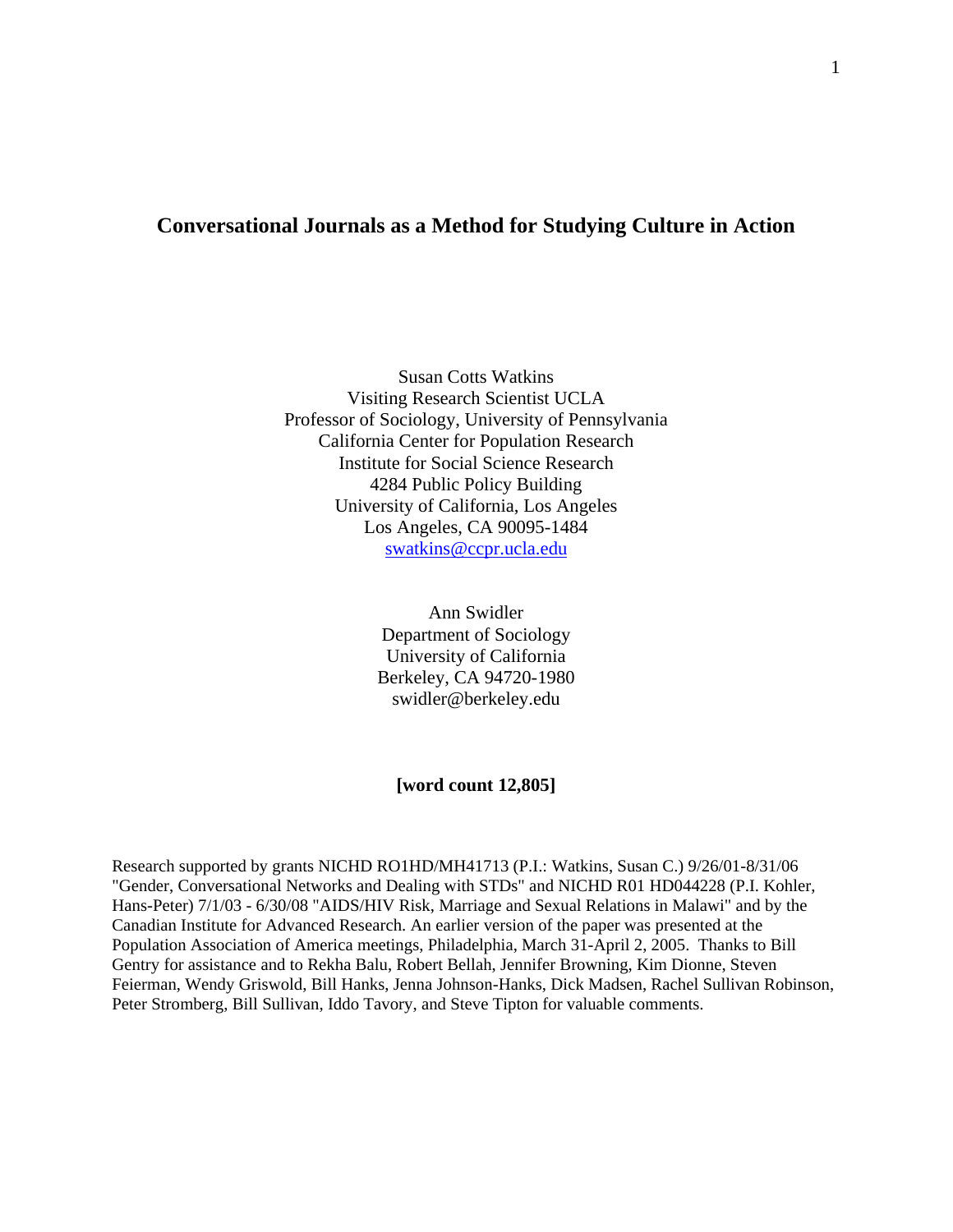# **Conversational Journals as a Method for Studying Culture in Action**

#### Abstract

Social scientists have long struggled to develop methods adequate to their theoretical understanding of meaning as collective and dynamic. While culture is widely understood as an emergent property of collectivities, the methods we use keep pulling us back towards interview-situated accounts and an image of culture as located in individual experience. Scholars who seek to access supra-individual semiotic structures by studying public rituals and other collectively-produced texts then have difficulty capturing the dynamic processes through which such meanings are created and changed *in situ.* To try to capture more effectively the way meaning is produced and re-produced in everyday life, we focus here on conversational interactions—the voices and actions that constitute the relational space among actors. Conversational journals provide us with a method: the analysis of texts produced by cultural insiders who keep journals of who-said-what-to-whom in conversations they overhear or events they participate in during the course of their daily lives. We describe the method, distinguishing it from other approaches and noting its drawbacks. We then illustrate the methodological advantages of conversational journals with examples from our texts. We end with a discussion of the method's potential in our setting as well as in other places and times.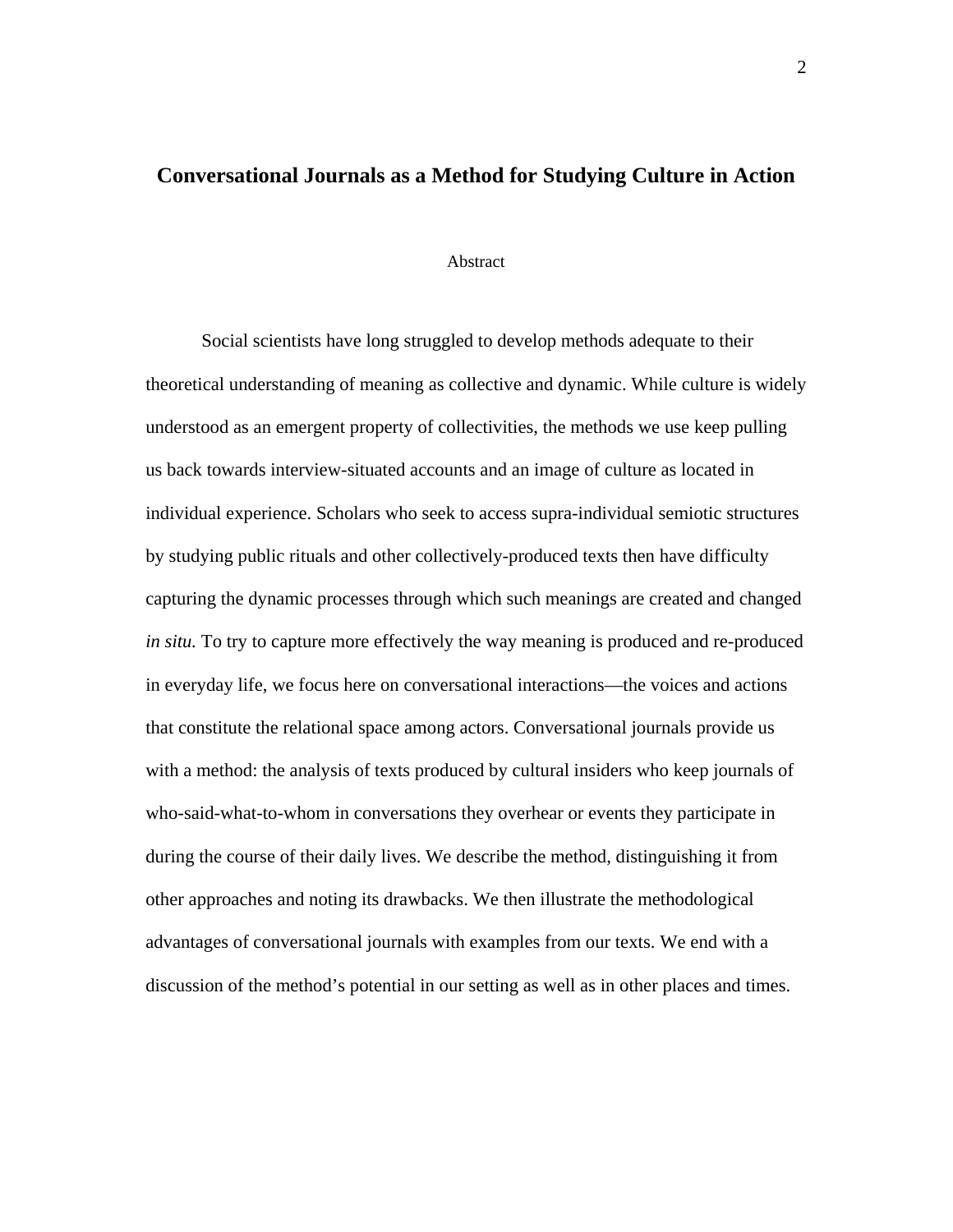# **Conversational Journals as a Method for Studying Culture in Action**

It is a truism of social analysis that theory and methods are intertwined. Yet our methods for studying cultural meanings have not kept pace with our theoretical sophistication. Contemporary theories of culture foreground meaning-making (Sewell, 2005; see also Lamont 2000; Eliasoph and Lichterman 2003; Fine 2003). But how can we document empirically the practices by which meaning is actually composed and revised in the course of mundane, every-day life? Here we propose a practical method: conversational journals kept by cultural insiders that permit access to the multiple and ongoing discourses through which meaning is made *in situ.* We demonstrate the value of our approach by analyzing texts in which rural Malawians interpret and re-interpret the meaning of the AIDS epidemic for themselves and their communities. Although the setting is particular, it illustrates the potential of conversational journals for capturing meaning-making in action (Swidler 1986) in other, more familiar, relational spaces.

The work of Clifford Geertz (1973a) is a useful starting place for a brief summary of recent developments in culture theory. Geertz, influenced by earlier semiotic and literary theorists, led cultural analysts away from conceptualizing culture in terms of individual-level, subjective meanings (e.g. "ideas" or "values") to conceptualizing it in terms of publicly available symbolic activities and the codes that make them meaningful (Keesing 1984; Wuthnow 1987). Foucault and Bourdieu, albeit in very different ways, contributed a focus on discourses and practices (Ortner 1984). More recently, Sewell (1992) has proposed that cultural schemas are constitutive of the "structures" of social life,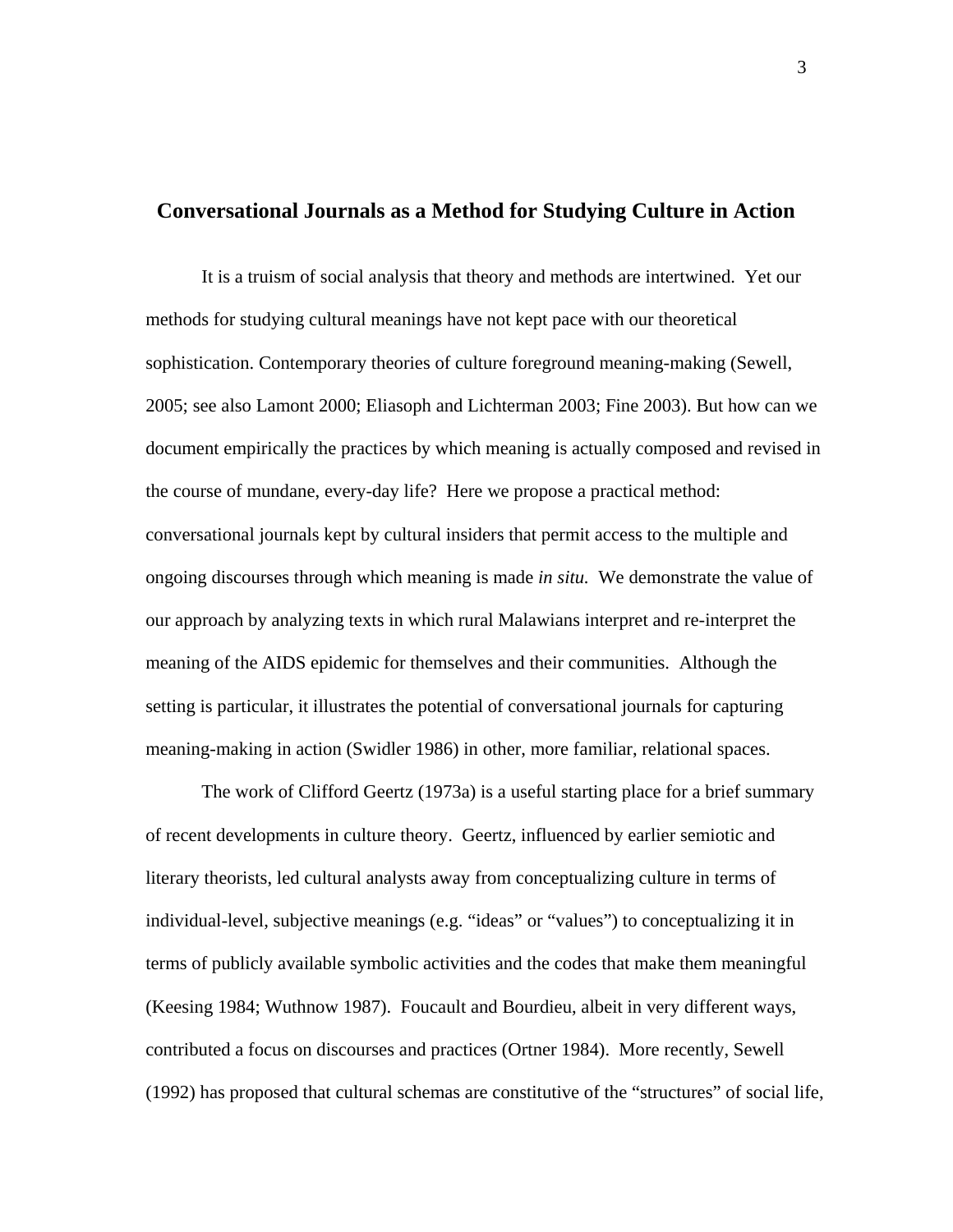while also insisting on the active agency of human beings who "read" the structures around them for the schemas they instantiate, and who, since schemas are polysemic and transposable, can create new meanings by adapting, transposing, recombining, and adapting existing ones.

Some of the most promising empirical attempts to grasp collective and emergent constitution of cultural meanings have come from studies of public ritual (Bellah 1967; Geertz 1973b; Alexander 1993; Sewell 1996; Spillman 1997; Olick 1999). Conversational journals share the virtues of this focus on culture as public and collective, while maintaining a methodological focus on meaning making as interactive and dynamic. The texts produced by local journalists recall the words and often the gestures of people as they are walking to an event, recounting it afterward, or simply talking about their ordinary lives. These texts capture the public deployment of meanings and the emergent collective realities those meanings create. $\frac{1}{1}$  $\frac{1}{1}$  $\frac{1}{1}$ 

To document practices of meaning-making, analysts must at some point convert experience into texts, either composing their own texts as ethnographers do (Geertz 1973:19; Marcus and Clifford, 1985; Clifford 1986) or relying on available texts, such as a fugitive report of a court case or story (Darnton 1984), or "texts" created by intellectuals (Foucault 1978), institutions (Mohr and Duquenne 1997), newspapers (Jacobs 1996), reviews (Griswold 1987), etc. A major advantage of conversational journals, in contrast to most ethnography, is that the first level of transformation from lived experience to text—the transformation of public conversation into a written account—is carried out by a local immersed in the situation. The freezing of social

<span id="page-3-0"></span><sup>1</sup> A skilled interviewer with rich knowledge of the local context, such as Farmer (1994) can also capture the evolution of collectively-generated understandings of AIDS, if not the detailed accounts of conversations that our ethnographers provide.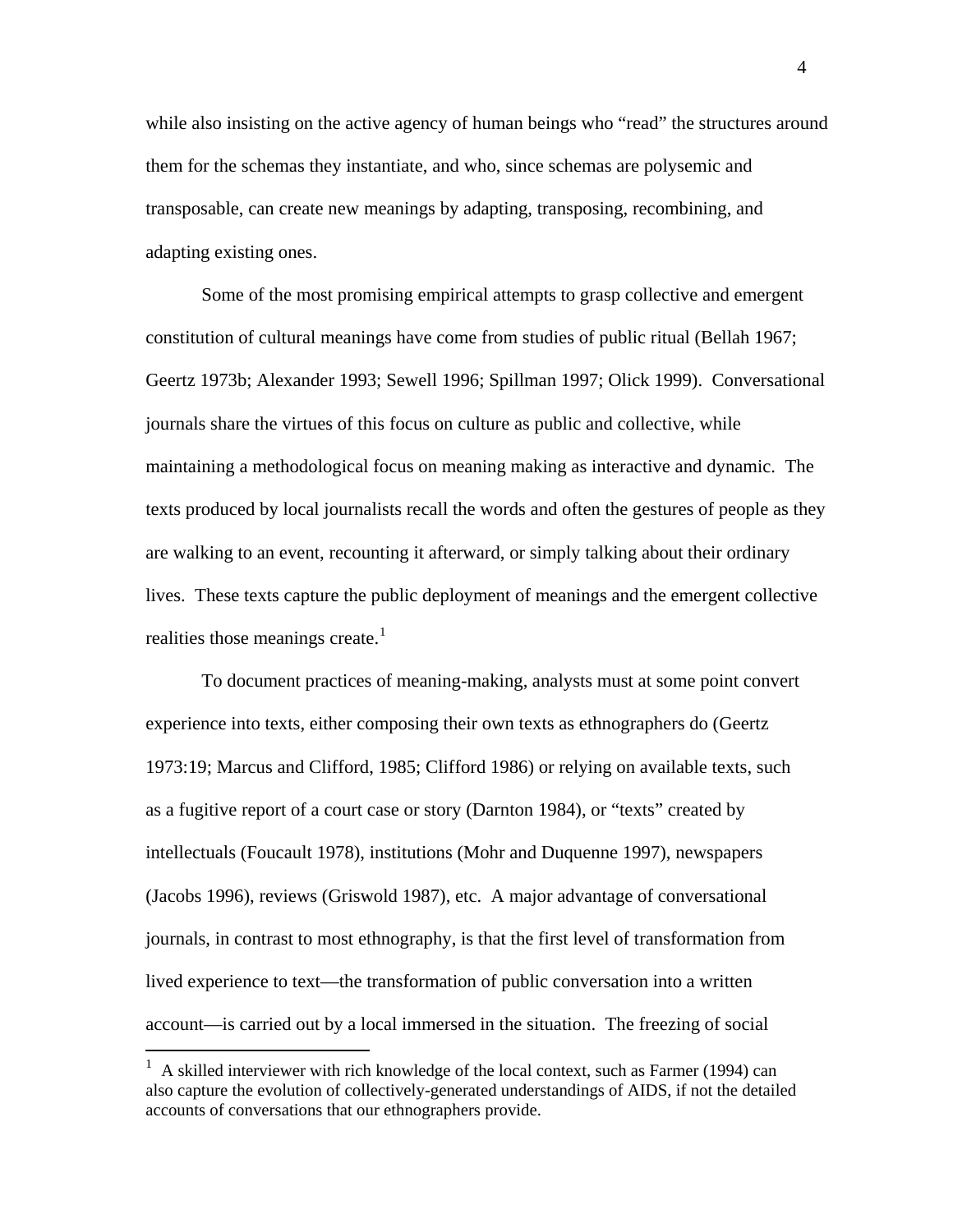experience in texts researchers can analyze happens not as an ethnographer records his or her fieldnotes, but as a member of the community being studied expresses what she or he has heard.

To study cultural meanings in contemporary settings, social scientists typically rely on data generated in response to questions addressed to individual respondents or small groups (surveys, semi-structured interviews or focus groups), or on the immersion of a cultural outsider in a community. The former make it impossible to capture the dynamic discursive practices involved in ordinary meaning-making, as people actively pursue their own agendas in natural settings. Individual ethnographers, like those who rely on historical texts, can, and do, come closer to meaning-making in action, but they are constrained by what is visible in their particular research site and audible within their own, necessarily limited, social network.

 The conversational journals we describe below offer access in a new way to the active practices by which meaning is socially composed as people filter rumors and gossip about events, or exercise their collective creativity (Setel 1999) as they interpret what they have observed or heard about.<sup>[2](#page-4-0)</sup> In what follows, we attempt to demonstrate several advantages of conversational journals as an addition to researchers' tool kit of methods. *First*, the texts of the journals provide a rare opportunity for researchers to overhear the ebb and flow of everyday conversations of ordinary people in natural settings that range

<span id="page-4-0"></span> $^{2}$  In a study of a public ritual of king-making, historian and ethnographer Steven Feierman (2005:16) writes: "Oral knowledge that is socially composed is potentially much richer than knowledge that is collectively held and homogeneous. When bits of information are distributed among specialists, or among diverse owners, there is a division of labor in oral transmission…. On the one side of the divide, the academic historian pretends to have an encyclopedic intelligence, capable of assembling all the pieces in a single pattern. On the other side, the men who owned the knowledge assembled it through a social negotiation; the transmission of knowledge and the solution of political problems proceeded in a single seamless process."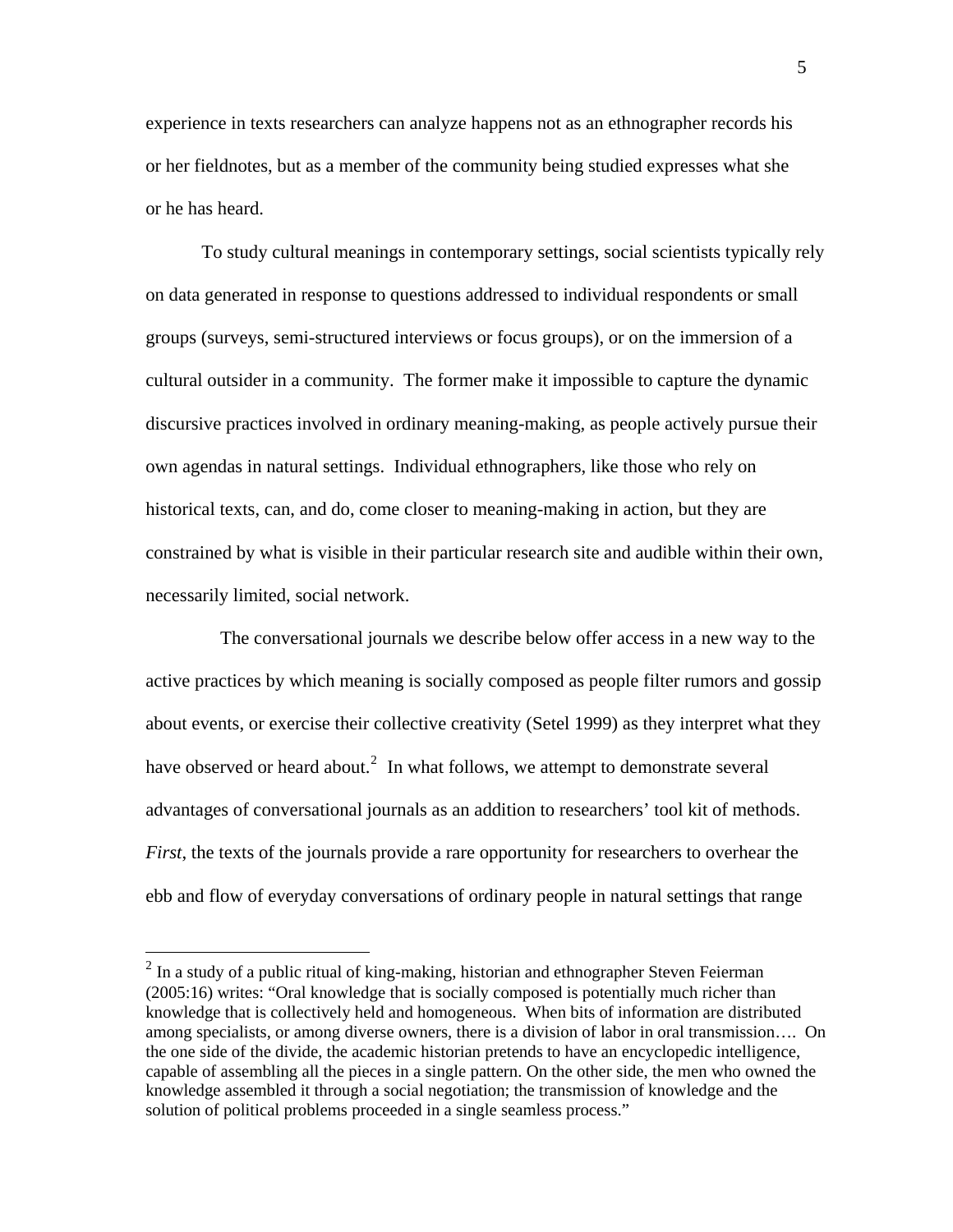from casual conversations in the market, to women's group meetings to barroom brawls (Eliasoph and Lichterman 2003). *Second*, the corpus of texts, created by multiple diarists over a period of nearly a decade, give us greater access to the varied contexts in which local actors, pursuing their own agendas in a diversity of settings, actively reproduce the structures and meanings of their social world. There are also other, more pragmatic advantages to our approach. It does not depend on the presence of a cultural outsider, either interviewer or ethnographer; indeed, the texts themselves are written by insiders. Conversational journals, at least in our context, are also relatively cheap. And because the method is cheap, it allows the possibility of systematic comparisons across time and social settings in a way that would be unimaginable for traditional ethnography. Importing thirty ethnographers to spend years in rural areas would not be practical. Because a multiplicity of conversational journalists can sample a wide variety of settings, contexts and speakers, the texts our method produces permit systematic analysis of the relations among speakers, contexts, and meanings.

In what follows, we first introduce the unfamiliar material in our texts through an extended example that provides a flavor of their style and richness. We then provide a description of our method along with an evaluation of its limitations and of the quality of our data. We follow with excerpts from the texts to exemplify the varieties of natural contexts in which rural Malawians collectively and publicly address the AIDS epidemic. We then suggest the potential of our method for analysts of culture in other settings.

### **An Extended Example**

Our example, one of several discussions of a notorious local character, is occasioned by the death of a woman, Abiti [Miss] Baidon, long known in her community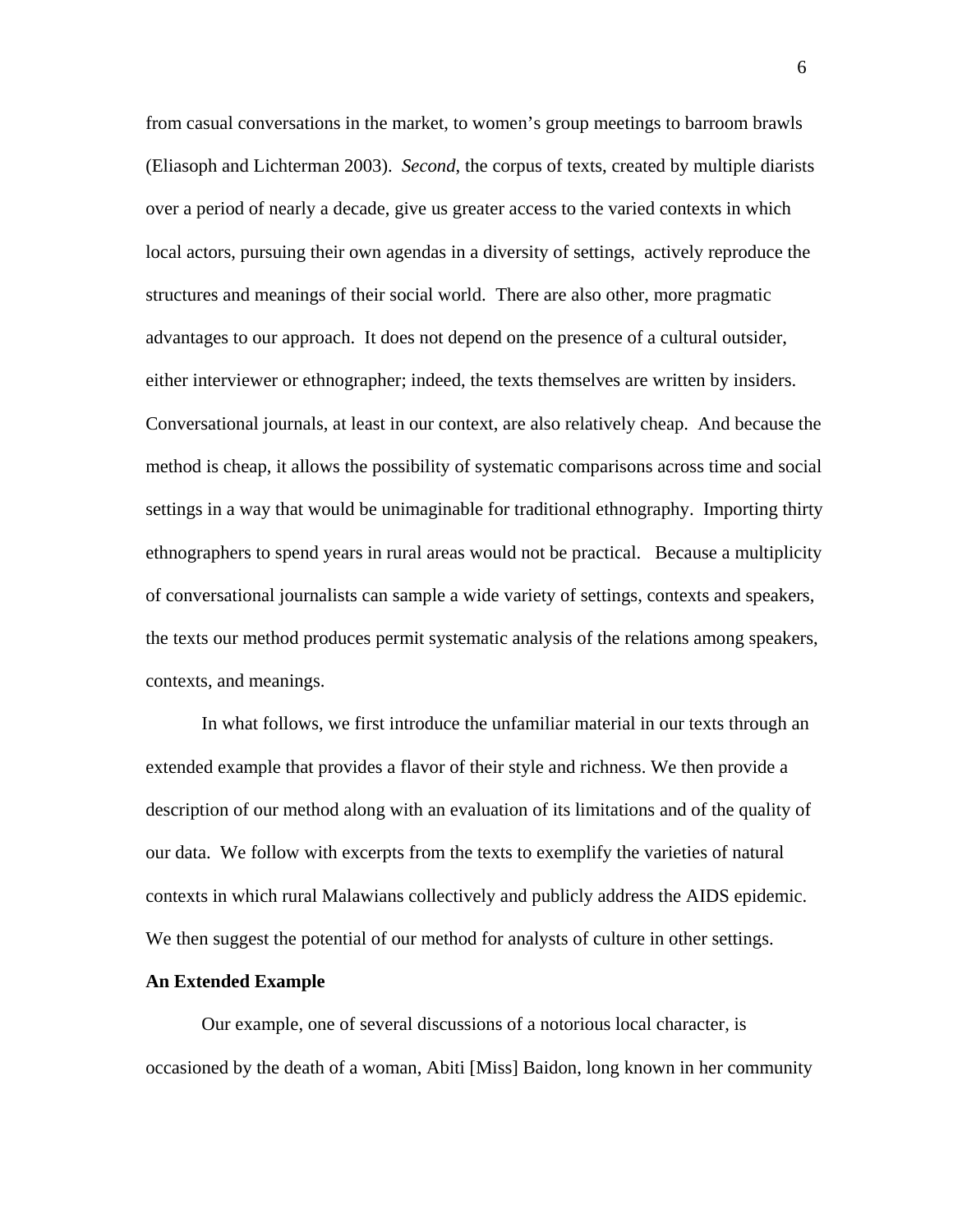as a prostitute. These (much shortened) excerpts illustrate the ongoing and contingent conversations that frame the collective narrative of AIDS. All proper names have been changed, and journal excerpts are cited using the pseudonym of the journalist and the date of the journal in year, month and day format.

The journalist meets two women walking to the funeral of Abiti Baidon, one of whom she knows from their school days, the other a stranger. The conversation begins with gossip about Miss Baidon. After invoking the common trope in the community that death from AIDS is a "salary" or just repayment for bad behavior, one woman confides to the others her own urgent concern, her fear that her own husband's infidelities will kill her and their children:

After we greeted each other, Mrs. Bruce said to me that I did well to come and mourn for Miss Baidon because she would have killed all the people of V and other men from the outside areas. Miss Baidon has died of AIDS as a salary or gift for what she was doing.

Her friend who [wore] a traditional suit, green in colour and the white sandals answered. She said that the death of Miss Baidon has concerned her very much because she was sleeping with her husband. She had been quarreling with her husband for a long time because of her and her marriage was near to an end. Her husband was challenging her that he could divorce her and marry Miss Baidon.

The conversation then segues from infidelity to AIDS, with a meandering discussion that alludes to widespread and longstanding collective constructions of the significance of infidelity in the epidemic, social structures (gender, community elders), a version of the epidemiology of HIV, and a request for moral support:

About the AIDS disease, the woman said that her husband was advised at the church by the church elders and the *Nkhoswes* [traditional marriage counselors] that these days life is difficult because there is no time for enjoyment since there is the AIDS disease. Having one woman and depend on her is a very good thing because you can save your life and your children's life…. Though her husband changed his behaviour but the woman was still worrying…. Now if [Miss Baidon] was infected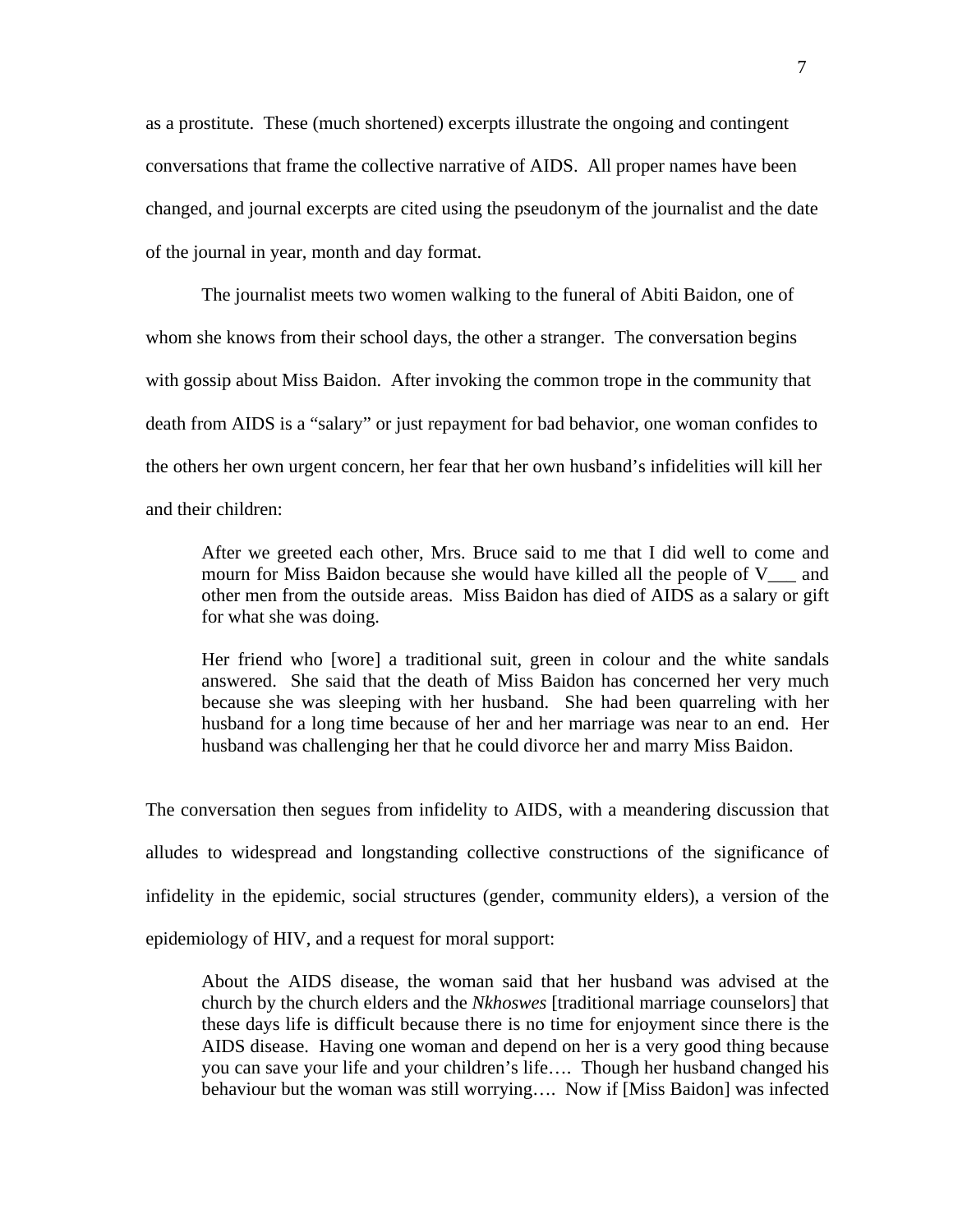during that time that she was moving with [a colloquial term for promiscuity] her husband, it is openly that her husband was also infected and if he was infected it also means that she is also infected with that AIDS therefore she will just die for nothing. Her husband will kill an innocent woman like her. The woman was very worried a lot because she has children and she was saying that her children will suffer a lot if their parents will die because they are very young….

The conversation ends, perhaps only temporarily, with advice:

She began crying and I told her that she must stop crying because [she] had no evidence that she was also infected or not.

At the funeral, the diarist witnesses a public ritual rather than a personal

conversation: here is spontaneous "AIDS education." The Village Headman says that his

people should learn from Miss Baidon's death, for she was a prostitute and suffered a long

time before she died of AIDS. Then the head of the mosque, Sheikh Abel

…stood up and talked to people about the behavior of prostituting. He said that he was very shy [ashamed] because she [Miss Baidon] cheated God. In the Quran, prostituting is forbidden but every Muslim should get married. As for men, they are very lucky that they are allowed to marry more than one wife but they should make sure that they are faithful to them and he is loving all of them equally.... AIDS has no medicine. If you are infected, just wait for the death but it is also the painful disease because takes a long time for one to get recovered and it also takes time for one to die and leave the world…. He lastly asked all the Muslims to stop prostitution and the men were also asked to stop having other partners who are not their spouse to reduce the number of people who die of AIDS. (Alice 030523)

Miss Baidon, known more familiarly by her first name, Stella, appeared in several earlier journals, by three different journalists. At the time she first appears in the journals, a topic of gossip among young men hanging out at the local trading center, she had already "retired" from her profession and returned to her village, providing an opportunity for people to note that her body had changed, conventionally interpreted as a sign of the onset of AIDS.

Stella, a veteran prostitute at Vingula trading Centre commonly known as (STELLA MPAMBA LITAKO, Yao Phrase meaning that Stella only relies on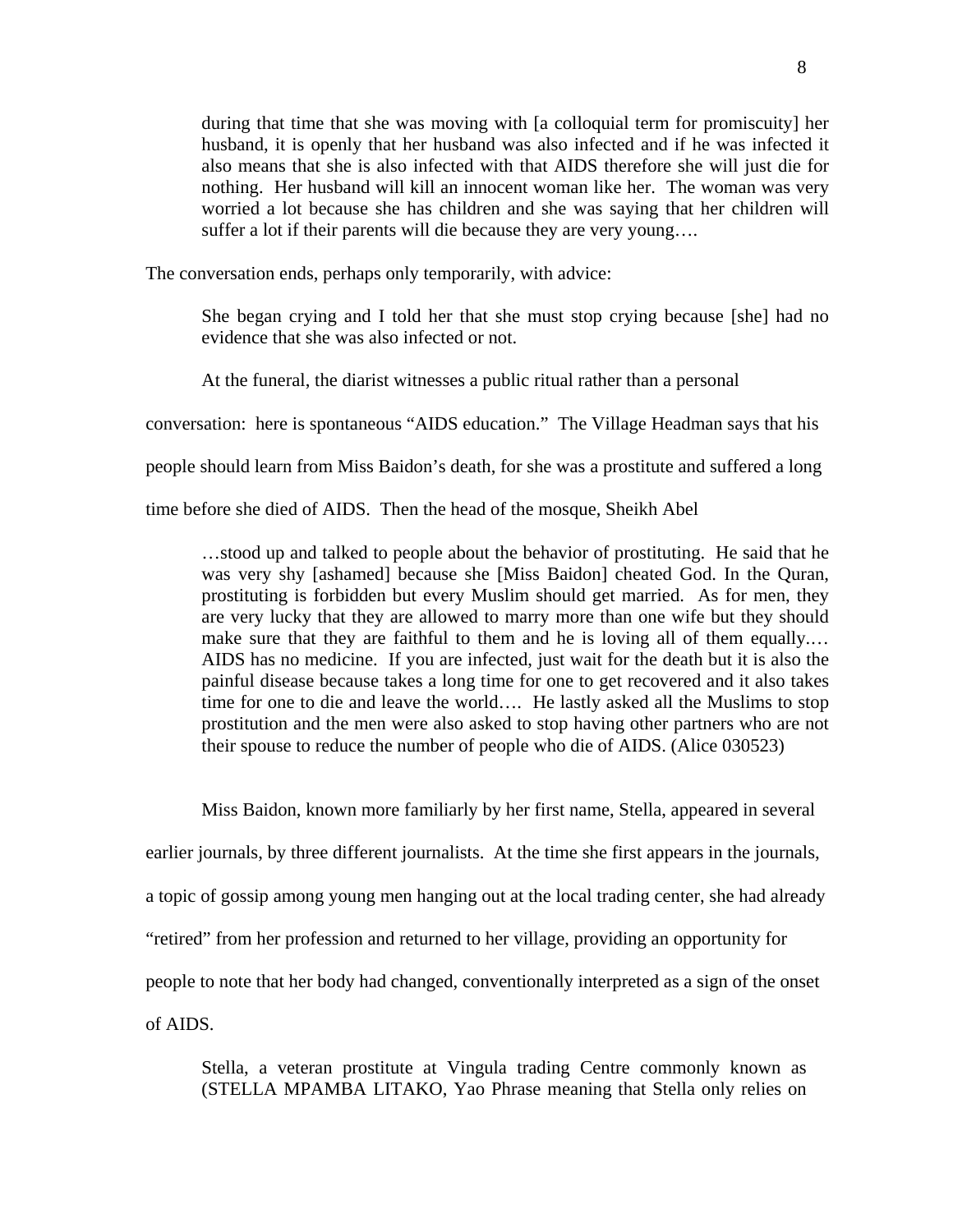her buttocks for daily living) has finally moved from Vingula Trading Centre to her home Chaphuka about 8-9 kms away from the Centre because she said that she is now grown up and just wanted to go home to retire. But according to what Harvey Saidi said, I learnt that she just decided to go home because men were no longer interested in her the way they used to do in the past when she was fat and attractive. Therefore after seeing that she was not making business, that's why she decided to go home.

The conversation then turns to AIDS and to the likelihood that Stella—and presumably other prostitutes—was killing men like themselves.

And Harvey further continued that, before Stella left, she had been saying, who ever drunk water from her well should know that he drunk poisoned water and that sooner or later will die. He said that he meant that whoever had sex with her should know that he is infected. Harvey said he came to know her very well like the way he did during the time when he came from South Africa with his friend Medson. Medson was the one who was going out with her, and that's why they knew each other. (Michael 011228)

Each time that Stella was invoked in our texts there was a "cloud of commentary"

(Hammel 1990:467) that combined facts with anxious inaginings. The occasions for discourse were quite various: in one it was Stella's physical presence; in another she was not physically present but took center stage because she was sleeping with the husband of one of the conversational partners; in yet another, not quoted here, Stella appears as an actor in a scandal. The participants were also various: men at a bus stop and at a trading center, women at a borehole and walking to a funeral; some conversations were among participants who knew each other well, whereas others included strangers. And we have undoubtedly missed many similarly spontaneous conversations about her: the community that knew Stella extends well beyond her village. Moreover, conversations about her may not have ended with her funeral—she might well have been invoked later when other men and their innocent wives died. And, if not Stella, then other prostitutes and other deaths would replace her, calling forth abstract public health advice, intense speculation, rumor,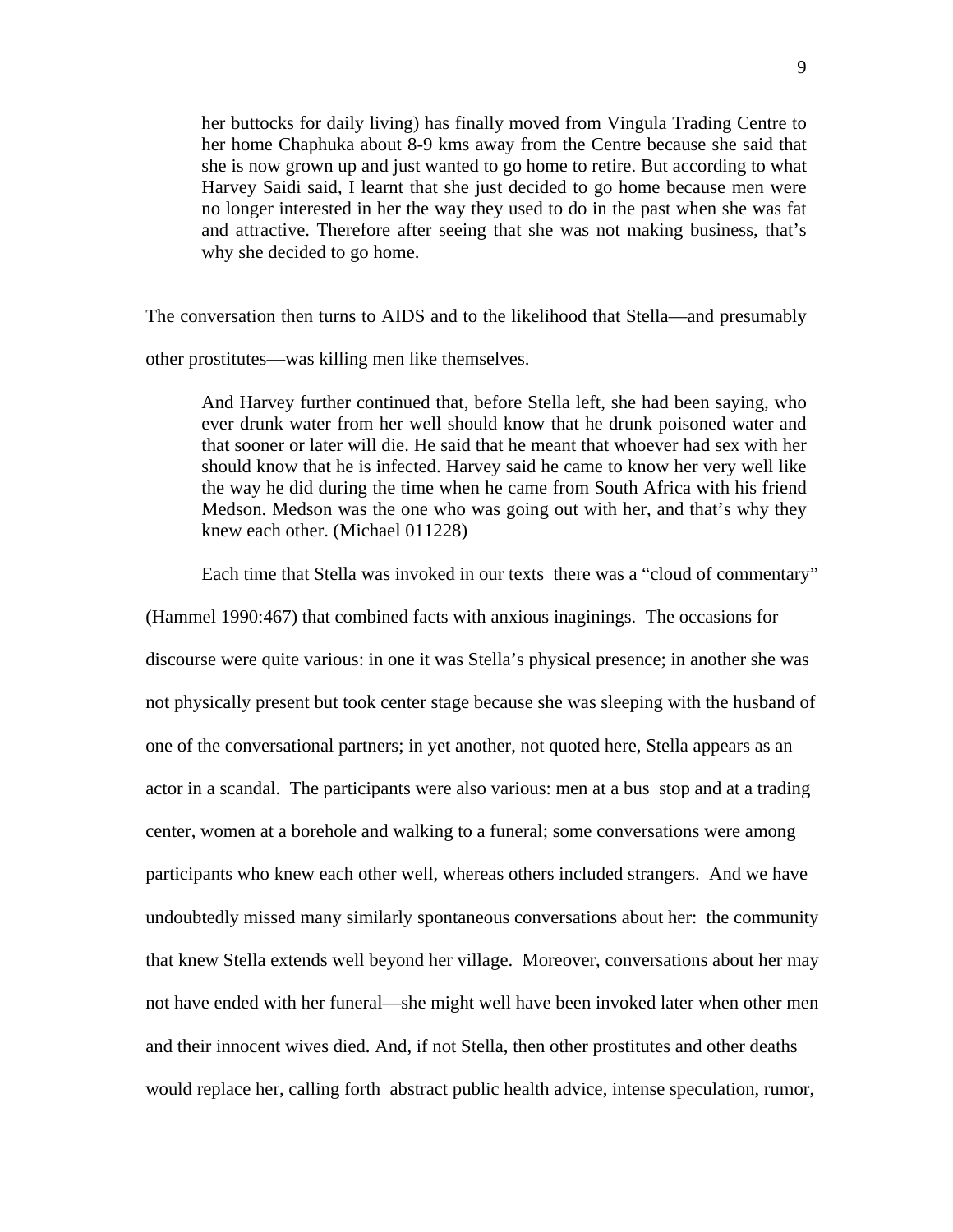moral lessons, and sympathy for victims as well as critique of those who should know better than to have sex with prostitutes. These successive interpretations illustrate the extraordinary richness of these texts and the complex collective meaning-making activity the journals capture. $3$ 

## **Turning Conversations into Texts**

 $\overline{a}$ 

#### The Production of the Conversational Journals

The development of our method was stimulated by practical concerns. In 1997 Watkins and several colleagues began to study the role of social networks in influencing responses to the AIDS epidemic in rural Malawi. Because the focus of the Malawi Diffusion and Ideational Change Project (MDICP) was demographic, the primary data would come from multiple waves of a survey, supplemented by semi-structured interviews.<sup>[4](#page-9-1)</sup> After the first round of the survey the researchers had a great deal of data about the composition and structure of the social networks in which rural Malawians talked about AIDS They had not however, learned much about the *content* of the social interactions—what people said to each other, rather than to interviewers, about AIDS or their strategies for avoiding infection and death—and even less about the wider everyday interactions that shaped responses to the epidemic.

<span id="page-9-0"></span> $3$  The historian of Africa Thomas Spear (2003:6) takes a similar approach in a discussion of tradition. "Traditions, then, consist both of fixed precedents and principles and fluid processes of adaptation that enable them to be continually renewed in an autonomous and self-regulating process (see also Vansina 1990).

<span id="page-9-1"></span> $4$  The MDICP has conducted four surveys in rural Malawi (1998, 2001, 2004, 2006). The initial sample consisted of approximately 1500 ever-married women and their husbands; in 2004, a sample of approximately 1500 adolescents (ages 15-24) was added. Semi-structured interviews with randomly selected sub-samples of the initial sample were also conducted. More detail is available at www.malawi.pop.upenn.edu.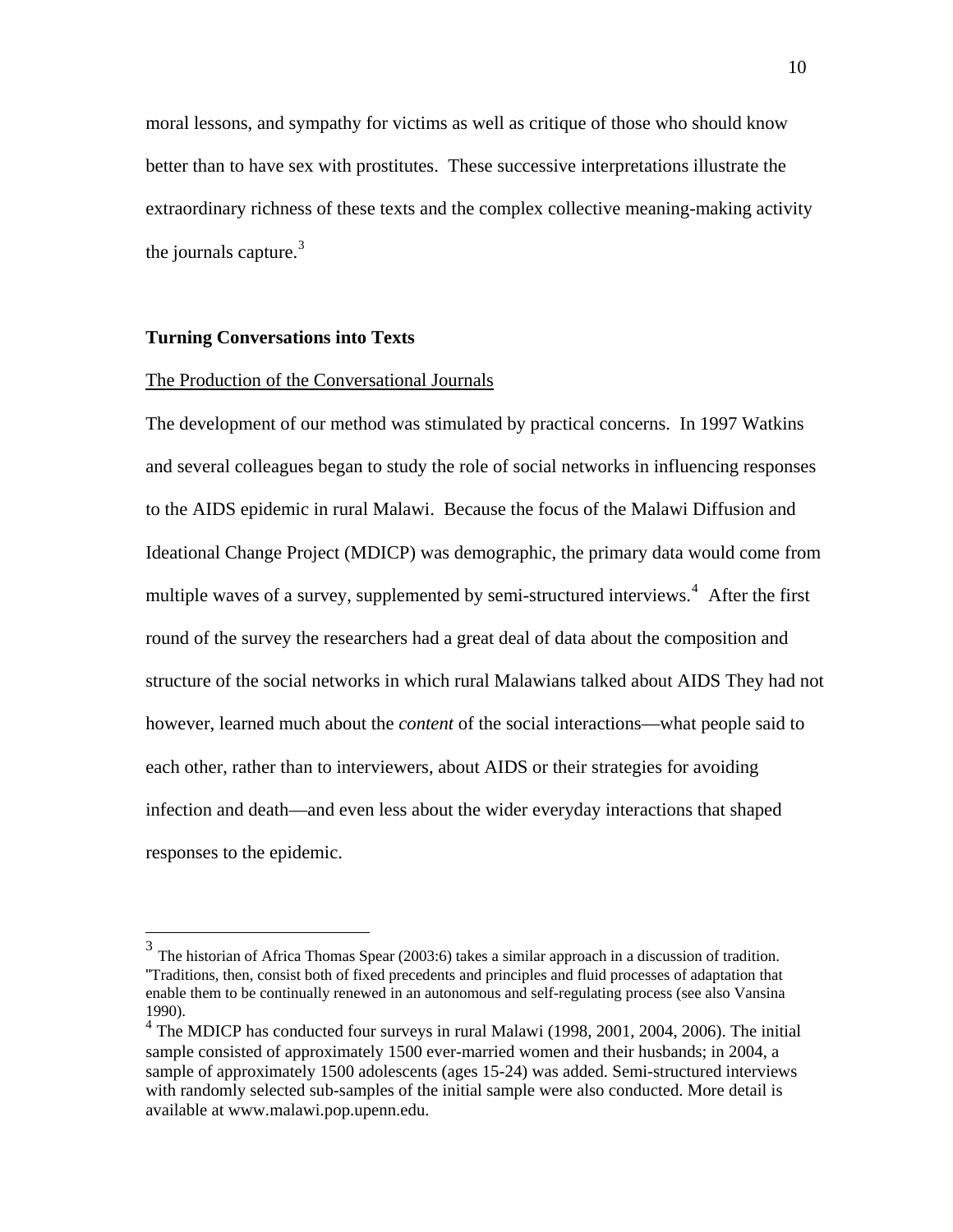Thus, the researchers improvised by asking several high school graduates who had worked for the MDICP and who were living in or near the study sites to be participant observers as they went about their daily routines. If they overheard anything concerning AIDS, they were to make mental notes of what people said and did, and then write their recollections word-for-word in commonplace school notebooks that evening or soon thereafter. The notebooks were given to a local intermediary who mailed them to the researchers.

More than 700 journals have been written since 1999, each approximately 12 single-spaced typed pages, and each usually covering several different conversations or incidents. Since there are frequently several people conversing, we overhear, at second hand, several thousand people. Twenty-two journalists (9 females, 13 males) have contributed to our corpus of texts, with three (two males, one female) contributing very frequently, 13 frequently, and six only occasionally. The diarists wrote in English, a language learned in school, and used parentheses or carets  $\langle \langle \rangle$  to set off their explanatory comments or untranslatable expressions in the local language. The handwriting and repetitions suggest they often wrote rapidly. We have retained locutions that reflect local adaptations of English. English is taught in Malawian public schools starting in Standard 5, equivalent to U.S. fifth grade, and has become somewhat indigenized. For example, to be sexually promiscuous is to be "movious" and one who has multiple partners is said to be "moving around," an Anglicization of a Chichewa expression, *woyendayenda*, derived from the earlier association of multiple partners with migrant labor. The naturalness with which the journalists adapt English to Chichewa, chiYao, or chiTumbuka linguistic forms means that their English is

11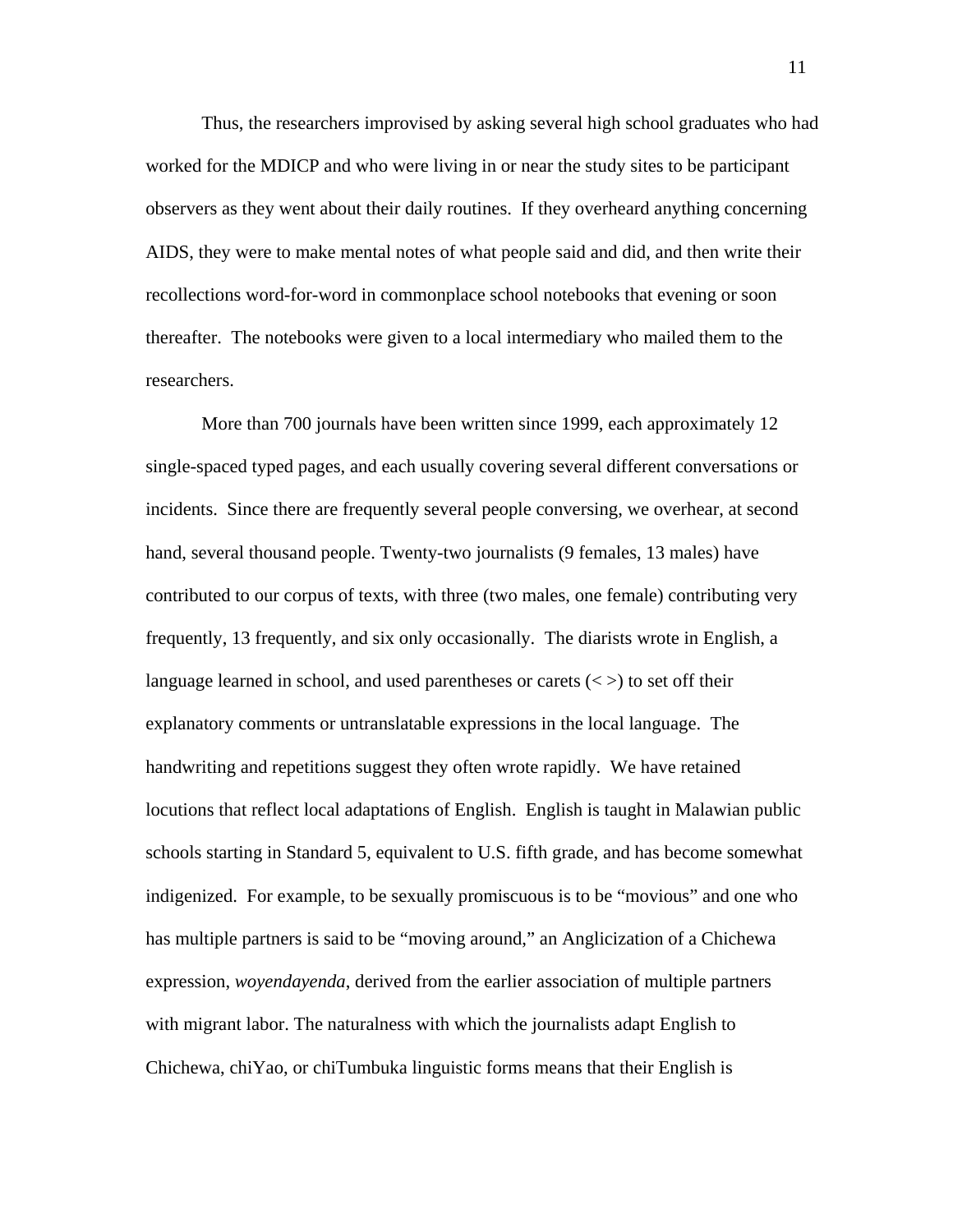somewhat closer to local languages than is the standard English in which a Canadian, British or American ethnographer might translate local languages. We have retained most of the idiosyncrasies in grammar and spelling, although on occasion we insert obviously missing words in brackets for greater legibility and make minor grammatical changes in the interest of legibility.

Our method, conversational journals, provides the texts that we analyze below. These texts record hearsay evidence: we hear only secondhand, from the journalists' ears—and their memories—to our eyes.<sup>[5](#page-11-0)</sup> As we have noted, social analysts frequently use texts created by others. Our method "artificially" produces an enormous number of texts that, we believe, give unparalleled access to the meanings that circulate in a given society.

We are not the first to focus on the dynamics of social interactions (cf. Mehan 1979; Fine 1987; 2003; Katz 1999), to recruit "insiders" as research collaborators (Williams and Kornblum 1985; Newman 1999; Price and Hawkins 2002), nor to recognize the advantages of qualitative methods for studying AIDS (Parker and Ehrhardt 2000; Nguyen 2004). However, the pragmatic constraints and "openings" presented by conversational diaries give unusual empirical breadth to what is usually limited to the intensive study of a single interactional context.

#### The Journals and the Journalists: How Good Are the Data?

Just as the texts analyzed by others reflect the biases and interests of those who recorded them, so also do our texts. Here we describe the creators of the texts we analyze, and ask how their interests might shape those texts. Although in Malawian terms these

<span id="page-11-0"></span><sup>&</sup>lt;sup>5</sup> Much of what the journals record is what V.N. Vološinov (1973) called "reported speech," with the rich sense of social context such speech conveys..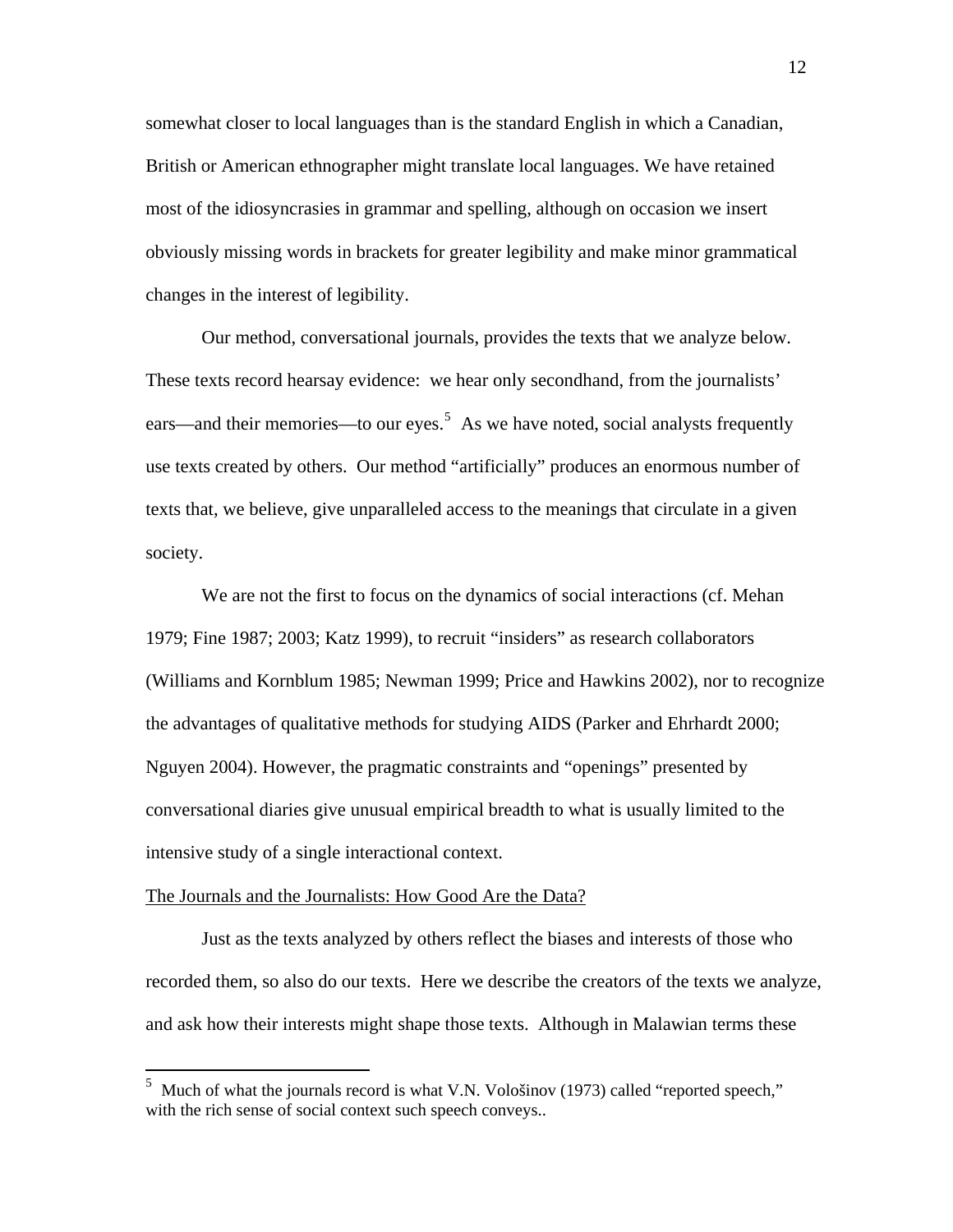high-school graduates are relatively well-educated, many such people are unable to find jobs in the urban formal sector. Rather, they remain in villages, living side-by-side with those who have little or no schooling, and engaging in the same activities as others—smallscale trading, tending their maize fields, attending their church, going to neighbors' funerals, and so forth.

The journalists' close networks, the ones in which they spend most time, are homophilous, as are close networks elsewhere (McPherson et al. 2001), but many of the conversations they overhear have a very diverse cast of characters. For example, the most prolific of the female journalists is on many committees in her community and sometimes attends regional or national meetings of these groups, and many women, but also men, come to her for advice; the male journalists spend much of their leisure time hanging out with friends in the nearby trading center, the bus depot, or at a bar, where there may also be friends of friends or strangers. The male journalists write primarily about men's conversations, the women about women's, reflecting the gendered interaction typical of sub-Saharan Africa.<sup>[6](#page-12-0)</sup>

The journalists were paid US\$30 for an 80-page school notebook, an amount that was deliberately set high relative to incomes in rural Malawi, as an incentive to continue with the project. Incentives raise the possibility of fakery. But here we are in the same position as any researchers, from those who conduct surveys to classical ethnographers: neither we nor they know with absolute certainty whether reports of informants are accurate. We can, however, take advantage of information both external and internal to the journals to evaluate our texts. We draw on other data collected by the research project (e.g.

<span id="page-12-0"></span><sup>6</sup> In the 2001 MDICP survey, 89% of the AIDS conversational networks of female respondents consisted only of females; 88% of male respondents' networks consisted only of males (see also Marshall 1970 and Oboler 1986).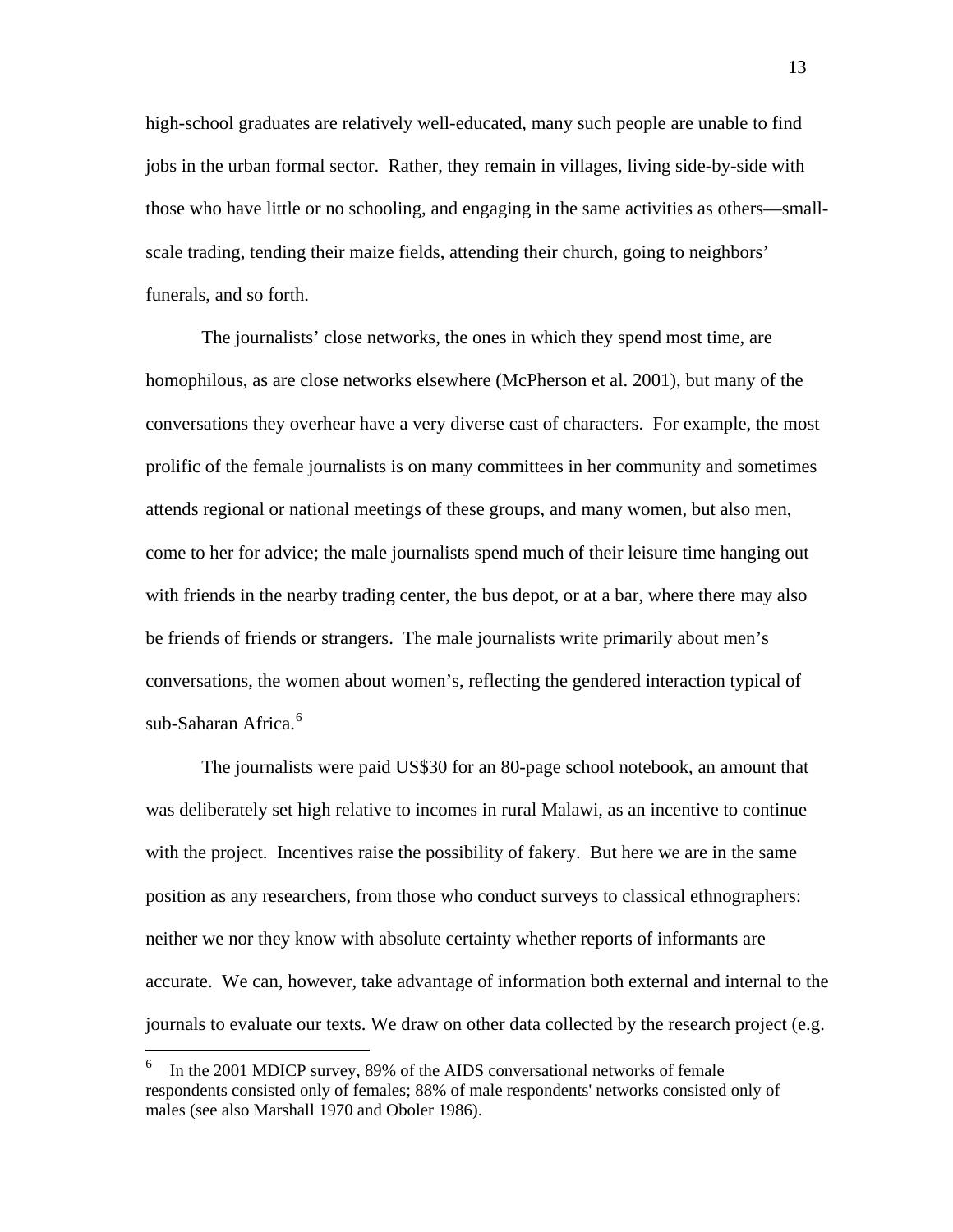the surveys and the semi-structured interviews) as well as many months in rural Malawi participating in MDICP data collection. In addition, the large body of texts provide opportunities for systematic analysis of internal evidence: because some of the more notorious characters in the area, such as the prostitute Miss Baidon, appear in the journals of more than one journalist, and some actors reappear in multiple journals of the same journalist, we can examine consistency of representation across journalists and over time. Most convincing, however, are the internal qualities of the journals. It is evident as one reads them that only a gifted novelist could have manufactured such a variety of voices, situations, incidents, and viewpoints. As Kaler (2003) observes, it would probably have been much more work to invent these situations and voices than simply to record them (some of the journals are available at [www.malawi.pop.upenn.edu,](http://www.malawi.pop.upenn.edu/) along with other data collected by the larger project).

There is no doubt that the pay motivates the journalists to seek out situations in which AIDS is likely to be discussed. Initially, the journalists produced one or two journals a month, but their productivity increased, first after the poor harvest of 2001 and then dramatically with the famine of 2002 when grain prices rose by approximately 500% (Malawi National Vulnerability Assessment Committee 2002). Journalists also sometimes pad their journals, for example by reporting at numbing length on a village AIDS committee's informational meeting or reproducing nearly verbatim a pastor's sermon. We have not discouraged such tactics, feeling that it is better not to censor what the journalists write. But this increased output does not undermine the value of the evidence they give about where and when discussions of AIDS take place. Indeed, that the journalists are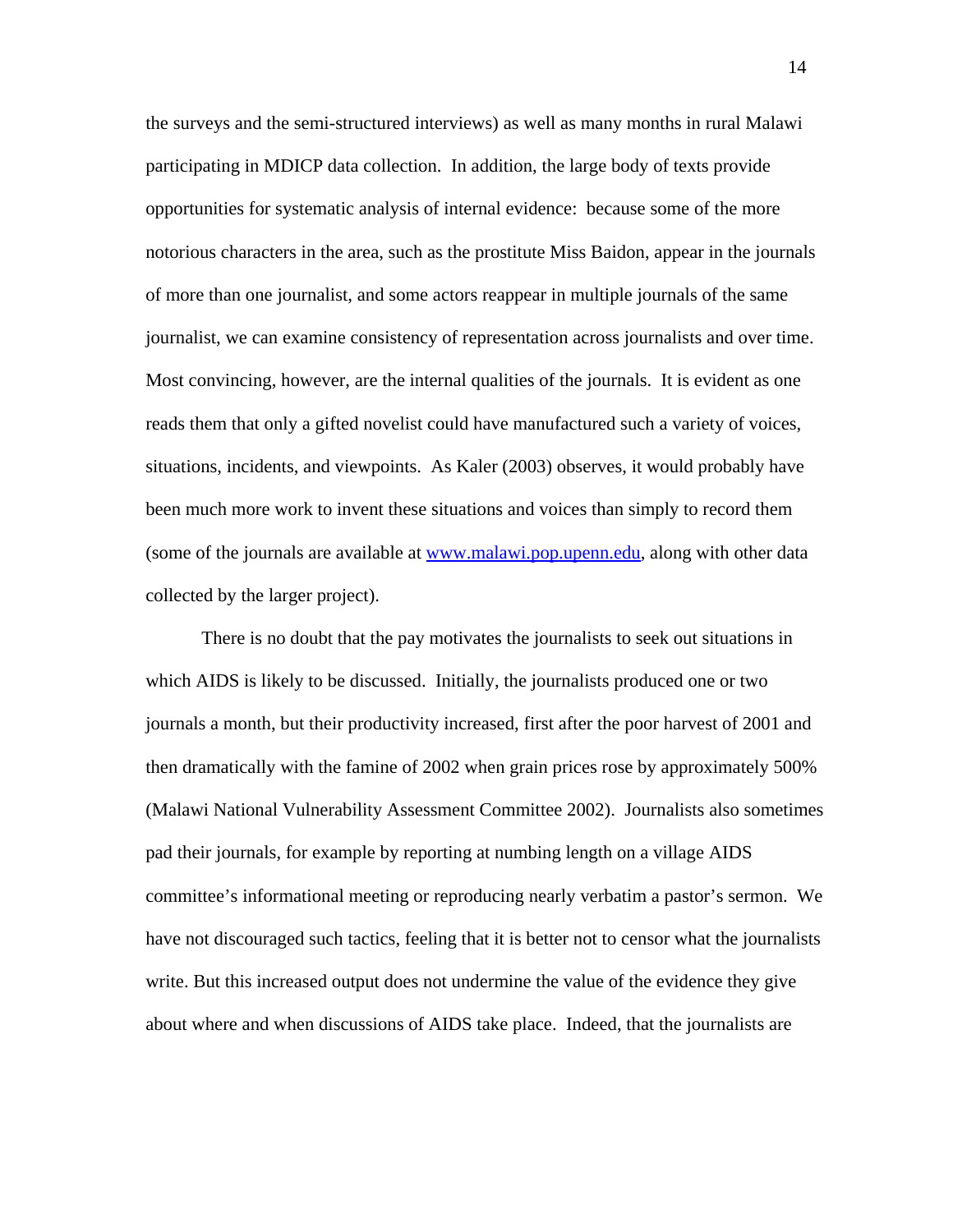motivated to write at length means that they often provide an extraordinarily vivid sense of the context and setting of their conversations, as well as the rhetoric itself.

Despite the verisimilitude and the external and internal consistency of the journals, a journalist is not a mechanical amanuensis.<sup>[7](#page-14-0)</sup> These are texts of recalled conversations, not recordings, and their authors surely did not remember perfectly everything that was said, and by whom. But for those interested in culture, rather than in conversational analysis of the sort Emmanuel Schegloff, Harvey Sacks (Schegloff and Sacks 1973; Sacks, Schegloff, and Jefferson 1974) and others have pioneered, there are advantages (beyond the logistical impossibility of placing recorders wherever people gather to chat) to this reliance on local recall. Much as in ethnographers' notes, what can be gleaned is not the exact language, but the way meaning unfolds within a specific social situation. In this sense, the local journalists' selective memory is not unlike the selectivity that shapes what ideas get picked up and passed on naturally, to become part of the larger culture (Varenne 1987; Wuthnow  $1987$  $1987$  $1987$ .<sup>8</sup>

### **What Conversational Journals Capture and What they Miss**

In this section we use excerpts from the journals to illustrate the advantages of these methods for capturing aspects of the dynamic processes of collective meaning-making that other methods typically miss.

## Meaning-Making as a Collective Process

<span id="page-14-0"></span> $\frac{7}{1}$  That the conversations are not tape recorded makes it impossible to do rich linguistic analyses of the conversations (e.g. Gibson 1980; Eder and Enke 1991; Stromberg 1993).

<span id="page-14-1"></span><sup>&</sup>lt;sup>8</sup> We also miss the words of social isolates who do not talk with friends and neighbors. For some purposes, their absence from our texts is a limitation. But for our theoretical purposes, it is not: those who talk contribute more to the construction and alteration of socially constituted meanings than do social isolates.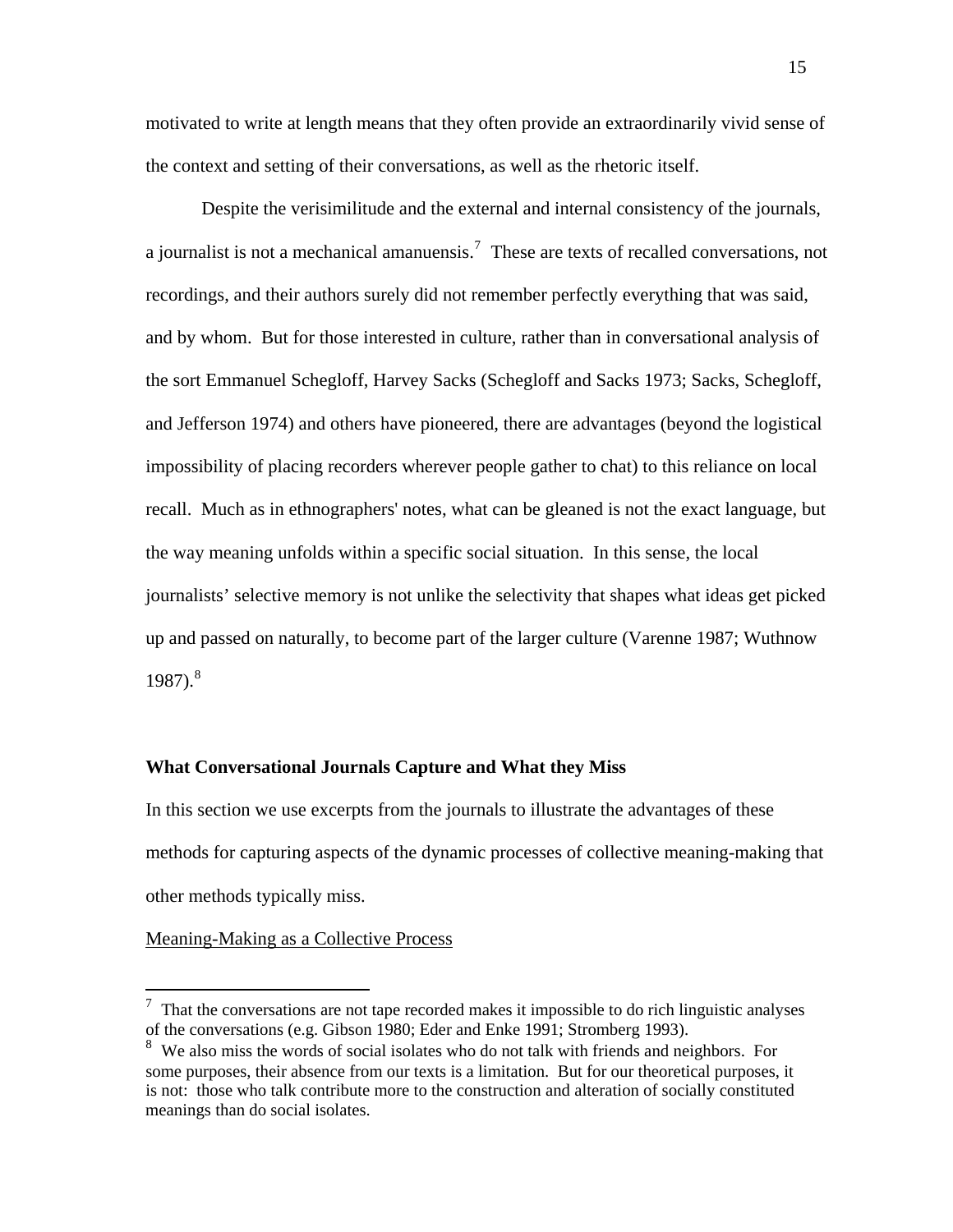The example below is one of many, often lengthy, conversations among young, underemployed men hanging out at a trading center, talking in a bar, or playing *bawo*, that capture meaning-making as a collective process. Just as Miss Baidon's death led an innocent wife to seek advice for her personal problem, here a man asks his friends for help with an urgent problem—the venereal symptoms he has been experiencing. This excerpt illustrates several characteristics of other journals: the raunchy terms in which the men, razzing their friend, talk about the symptoms of gonorrhea, peers urging a friend to be faithful or to use condoms, and the widespread misapprehension that sex with someone with AIDS means inevitable infection.

When we were chatting there one of my friends there began saying that now he is wondering as to what is happening to him. I asked to him what is happening to him which he is wondering of? He answered that he has only one sexual partner in his village but he had been sleeping with her for a quite long time and he had never noticed what he is observing rather feeling nowadays. One of the friends asked, what do you feel? He answered saying that he feels pain at the front of his penis more especially at the foreskin. I laughed and then his friend said that possibly the foreskin has a crack. His friend said that he doesn't see any crack at all and he had clearly observed it and seen that the foreskin is okay no sores at all.

The men discuss possible diagnoses—perhaps the problem occurred because the sufferer

was not circumcised or wore underwear that was too tight. They ask for more symptoms,

which the sufferer provides. One of the men says that the disease is *chizonono* 

[gonorrhea]; he establishes his authority by regaling the others with a vivid description of

the disease's likely course if untreated, based on his own experience:

[Eventually] the person becomes rather produces bad smell due to the pus he produces and even green flies follows him where ever he is which is the very insult to him and a great problem. I laughed and friend laughed too. Then friend went on saying that *chizonono* is a very bad and dangerous disease which requires fast treatment to avoid one becomes burren [barren, sterile] and producing the bad smell which results from the pus which he may be producing.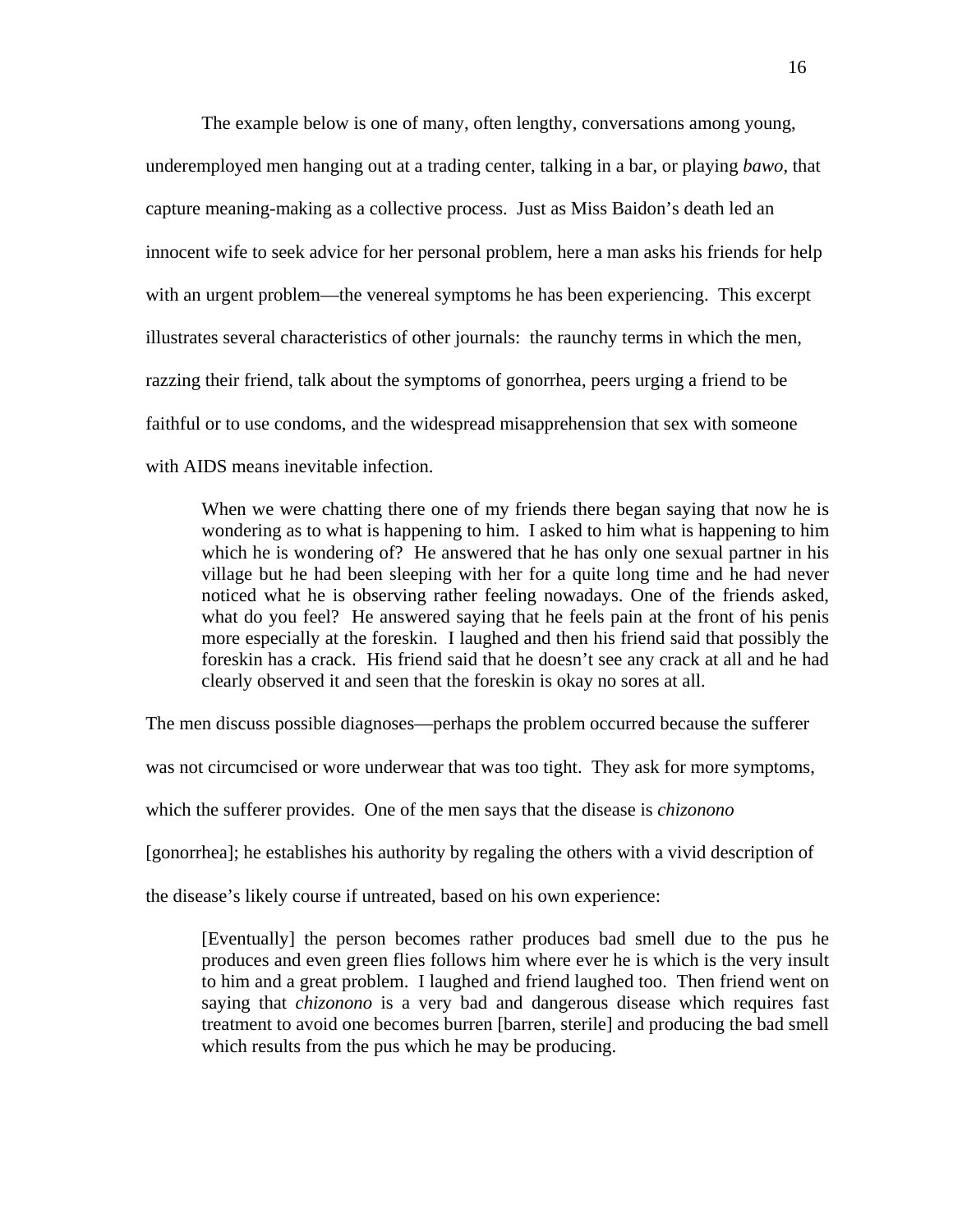After a discussion of possible treatment options--whether it is better to go to a traditional healer or to the hospital-- the men begin in earnest trying to work out whether the young man's partner has endangered him by being unfaithful; note how they swiftly move from epidemiological logic to gender:

Then I asked my friend why [if] he had been sleeping with her since November last year (2003) up to now in January 2004 that he had to face rather experience the pains he feels now and not from the first few months he started sleeping with her? One friend said that it could mean that the girl has another sexual partner apart from him. I agreed to what friend said. Then friend continued saying that these girls are very dangerous and when they are with you, sleeping with you they pretend to love you much there at that moment and when she is with someone else and also she pretends to love him very much and like she doesn't have anyone else but him alone.

The man's friends urge him to "divorce" his girlfriend, but the young man says he can't

because he "loves her so much" and because of the gifts he has bought her (he lists the

gifts and their cost). Then AIDS enters the conversation:

His friend said that he made the great mistake falling in love with the school girl. His friend asked why a mistake? He answered saying that school girls are very unfaithful ones, they don't trust one sexual partner but go for many and the end result being spreading the virus…. He said that indeed for sure his sexual partner has no AIDS. His friend laughed and said that anyone who goes for more than one sexual partner nowadays of AIDS that one has a high possibility of having the virus which causes AIDS.... Friend said that even the radio says that those having sexual transmitted infections are more likely to also have this virus which causes AIDS. We were just listening, and friend [who was] criticised said that after recovery or after being healed certainly he will not drop the sexual partner…. He went on speaking that since he had been sleeping with her for a long time and moreover plain sex ["plain" is widely used to mean without a condom], then there is no need that he can divorce her for if it is the matter of AIDS disease then he had already contracted it and how can he avoid AIDS and if she has it it means he had it…. Chatting really proceeded to the extent that we came out of the topic. (Simon 040130)

One of the great advantages of conversational journals is that they demonstrate the process

by which meaning is socially composed. Even supplementing short-response survey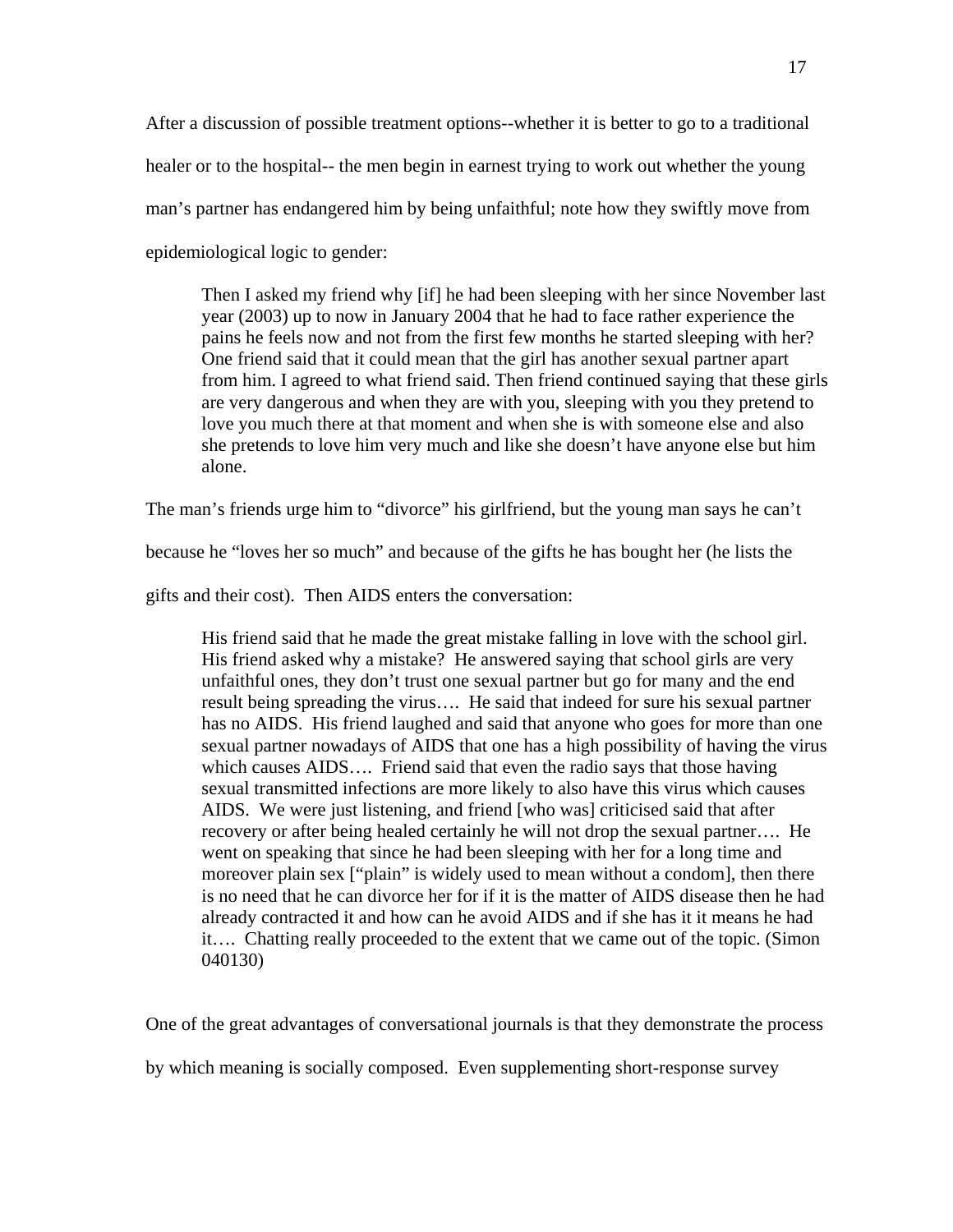questionnaires with semi-structured interviews or focus groups provides only a very partial glimpse of what goes on in social interaction (for examples taken from transcripts of semi-structured interviews, see Schatz 2002; Tawfik 2003; and Zulu and Chepngeno 2003). <sup>[9](#page-17-0)</sup> In addition, these methods are inadequate for vividly capturing the drama, the joking, the contradictions and disagreements of everyday talk (Billig 1987; 1992; Swidler 2001).

# Agency and Action

Why is there such a difference between the texts produced by individual interviews and focus groups and the texts produced by our method? As Wendy Griswold (1987b) has argued in a paper on methods for studying culture, cultural artifacts are produced by agents implementing their agendas in contexts that constrain what they can accomplish. But the standard methods available to students of culture make that agency hard to observe. Researchers' own questions and interests typically structure the research interaction; importantly, their agenda almost inevitably differs from or even disrupts ordinary interactions.<sup>[10](#page-17-1)</sup> In contrast, when researchers are in a position to overhear people's natural conversations, as ethnographers are, they can begin to understand how cultural issues are raised when people are pursuing their own agendas in their own social worlds.

Classical ethnography does provide access to the everyday conversations in which participants implement their own agendas, though even in excellent ethnographies one

<span id="page-17-0"></span><sup>—&</sup>lt;br>9 Although meant to stimulate natural discussion and debate, as implemented in research in sub-Saharan Africa at least, focus groups follow the agenda imposed by the research rather than producing more spontaneous conversation. Transcripts show not only participants but moderators following the model of classroom instruction in Africa, with the moderator asking questions and the participants answering one at a time, deferring to rather than joking with the moderator.

<span id="page-17-1"></span><sup>&</sup>lt;sup>10</sup> Aaron Cicourel (1974), Charles Briggs (1986), Pierre Bourdieu (1996), and Alex Weinreb (2006) offer penetrating analyses of the difficulties inherent in the researcher-respondent interaction. The solutions they suggest are different from ours, but the spirit of their efforts to capture actors' own agendas is very similar.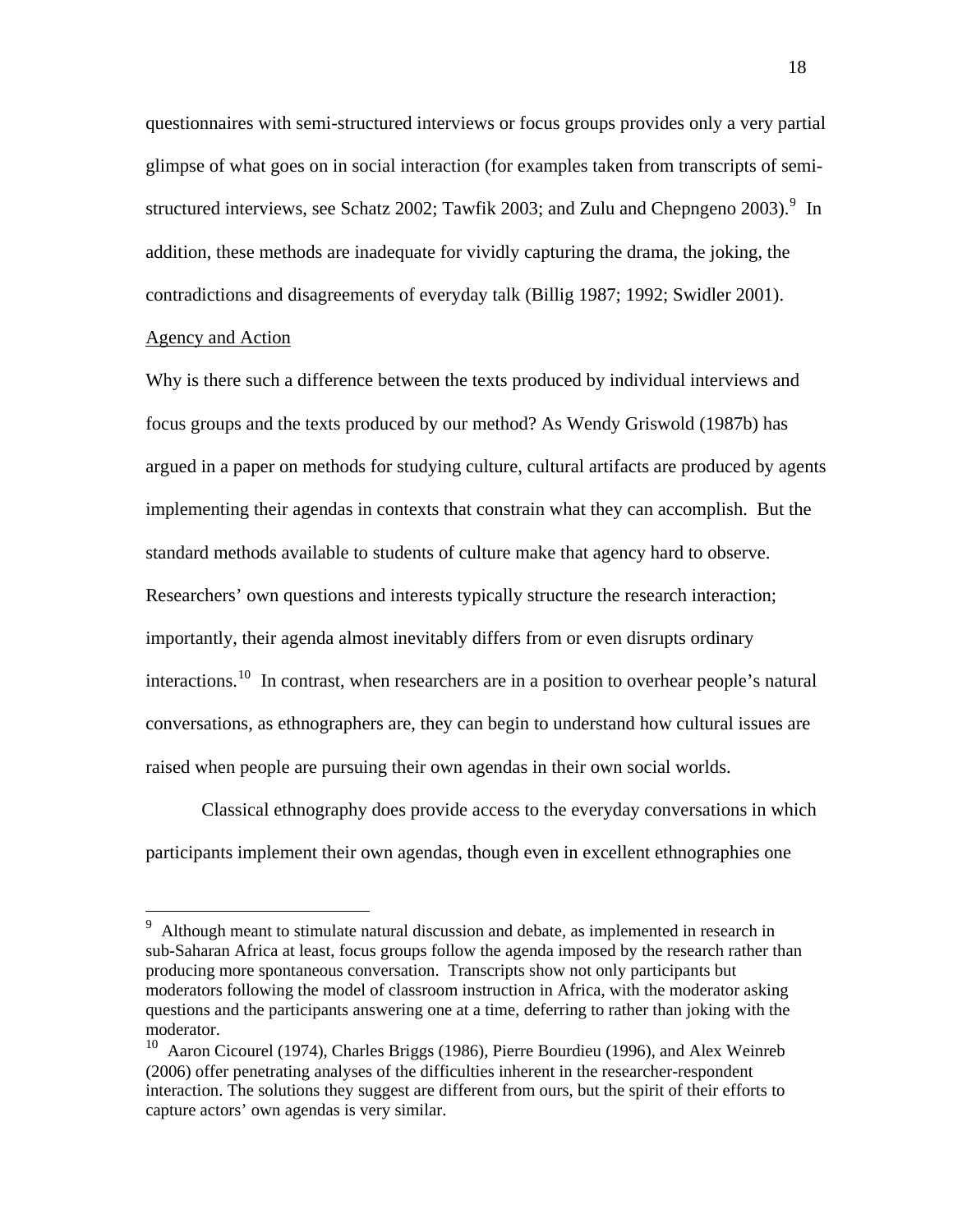almost never finds the back and forth of everyday talk.<sup>[11](#page-18-0)</sup> Village talk may also take a different turn when the anthropologist joins the conversation. Philip Salzman (1999:96) observes that ethnography "gives us a good idea of what people will say to anthropologists, what pronouncements it pleases them to make, which self-image they wish to present to us." Salzman is too dismissive. An ethnographer who spends extended time in the field, observes and participates in local life and who has the skill to retain and record the details of conversational exchanges, would be able to capture some of the dynamics of everyday chatting, though obviously not in the number or variety of settings in which our several collaborators find themselves. $12$ 

A practical *disadvantage* of entering into the midst of an ongoing conversational universe is that we see some ordinary practices, such as attending funerals, or proposals of sex, but we miss others that need no explanation for those in the conversations (Power 1994; Elliott et al. 2002). A traditional ethnographer who stays for years in his or her research site will find out what people actually do as well as what they say, what people's longer-term strategies and interests are, and how local institutions operate. The journals portray only indirectly the institutional background that frames ordinary social striving: we will not find out from the journals how land is inherited (though we can and do ask informants, just as an ethnographer might), which has implications when divorce is considered as a strategy for avoiding AIDS, or what it means in this society for someone to

<span id="page-18-0"></span><sup>&</sup>lt;sup>11</sup> For a stunning exception see Chernoff's (2003; 2005) intimate portrait of the long-term career of a West African bar girl. Chernoff manages to capture the conversations in which his informant engages, the lives of her co-workers, friends, and lovers in vivid detail—relying on the reports of one extraordinary bar girl.

<span id="page-18-1"></span> $12$  Ethnographers know that their own gender, age, or life-cycle stage gives access to some but not other conversations and views of social reality (Powdermaker 1966; Ortner 1984; Oboler 1986). With multiple journalists, we learn what is said in a diversity of social locations.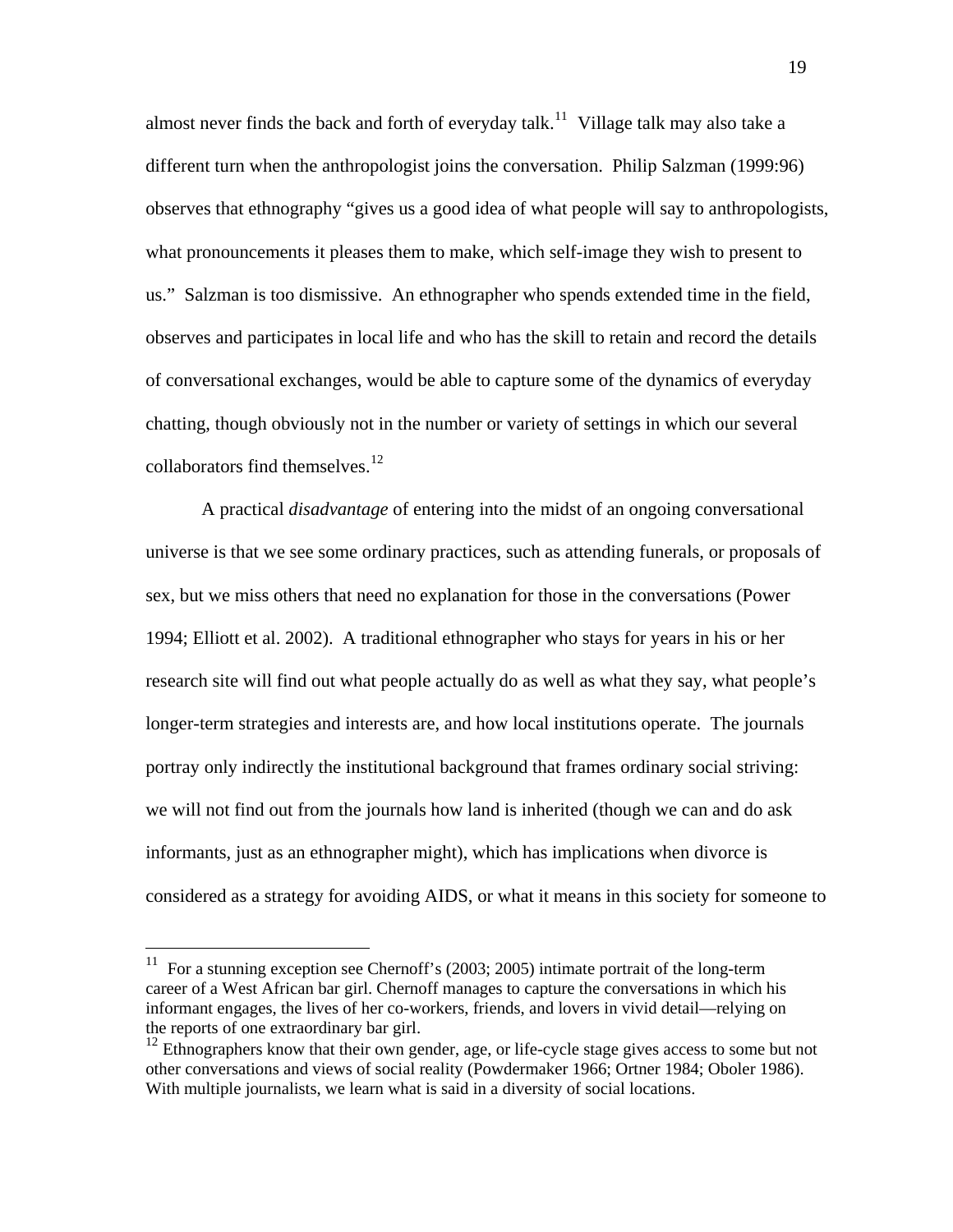stop schooling at Standard 2, as a journalist's momentary love interest did.<sup>[13](#page-19-0)</sup> Classical ethnographers would, as a matter of course, learn about social institutions, either by extended observation or by asking informants. Researchers who use conversational journals would have to do the same.

We should note here that while we speak of actors' agendas, of the contexts and aspirations that lead to particular sorts of conversations, we are perfectly aware that not only the conversations, but also the actors themselves and the social contexts in which they participate are socially—and thus culturally—constructed. Nonetheless, it is an advantage of our method that rather than engaging local people in conversations constructed around researchers' assumptions and agendas, the conversational journals give us access to contexts and agendas that come from participants themselves.

### **Capturing Collective Life: How and Where Meanings are Mobilized**

The conversational journals capture a central and often neglected issue in the study of culture: the different ways cultural tropes are used and shaped in different contexts. More important than the physical location of conversations are the *social* locations that elicit varying uses of cultural meanings: scandalous stories provide entertainment; a chance meeting at the borehole offers an opportunity to seek advice for a deeply personal concern; gossip about other villagers provides narratives of moral instruction; and a chat at a funeral may turn into a philosophical discussion. Below we illustrate how participants in conversational interactions make meaning in a variety of different ways in different settings.

<span id="page-19-0"></span> $13$  Some patterns, such as market structure, are only barely visible in the journals because they are not visible to conversational participants: a woman buys a *chitenje* in the market, but does not see the political economy that leads from textile factories in Indonesia to the local vendor.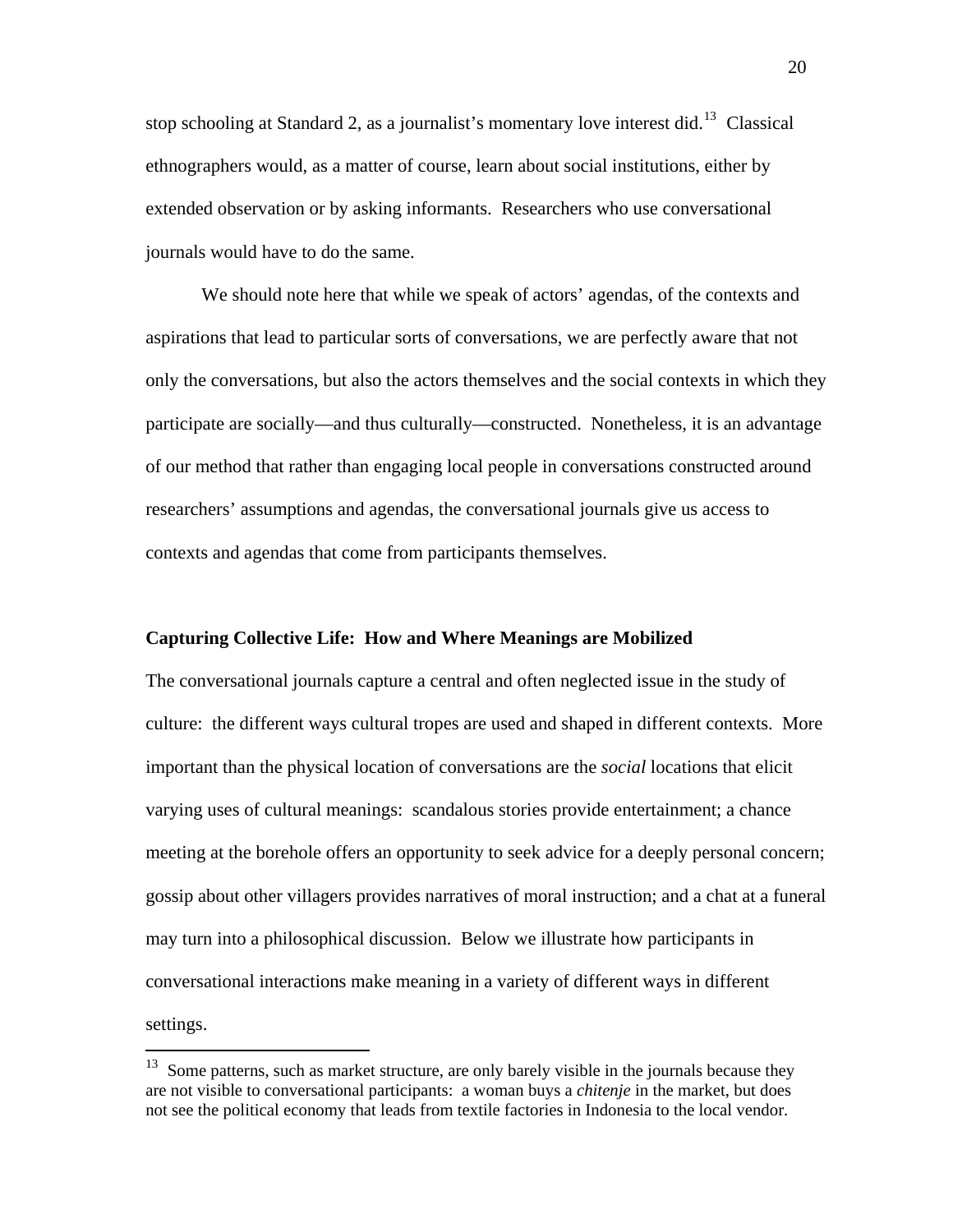# Scandals and Gossip

A surprising aspect of the diaries is the frequency of dramatic public incidents in which AIDS is invoked. In one journal, the diarist is at the market when he hears a commotion and hurries to follow the people rushing to one end of the market. He finds two men fighting. An onlooker explains that the men had been friends until the wife of one showed her husband a letter from the other, proposing a sexual relationship. Enraged, the husband confronts the seducer. The letter is read aloud, to much laughter from the audience. When the husband says he still loves his wife, members of the audience approve, calling out that it is right for him to stay with such a faithful wife, she will save his life! The audience debates whether the bloodied seducer should be killed. One man says suppose the wife had agreed and the seducer had AIDS. Another member of the crowd picks up on this and shouts "look his blood is black, that means he does have AIDS." Someone else says the seducer was lucky this occurred in the market; if it had been in a less public spot he might have been killed.

The fight provoked laughter, but it served other purposes as well. For the women in the audience, the wife becomes, at least for the moment, a model of a faithful wife; for the men, the physical dangers of proposals are vividly enacted. Such dramatic incidents are evidently relished; in several instances the sole purpose of a visit to a neighbor is to relate a scandal, which—each time it is retold—offers opportunities for further, and perhaps different, evaluations of moral and immoral behavior.

Gossip about others is a pleasurable exercise of imagination, but it is also an important way in which people expand the boundaries of their understanding (Hannerz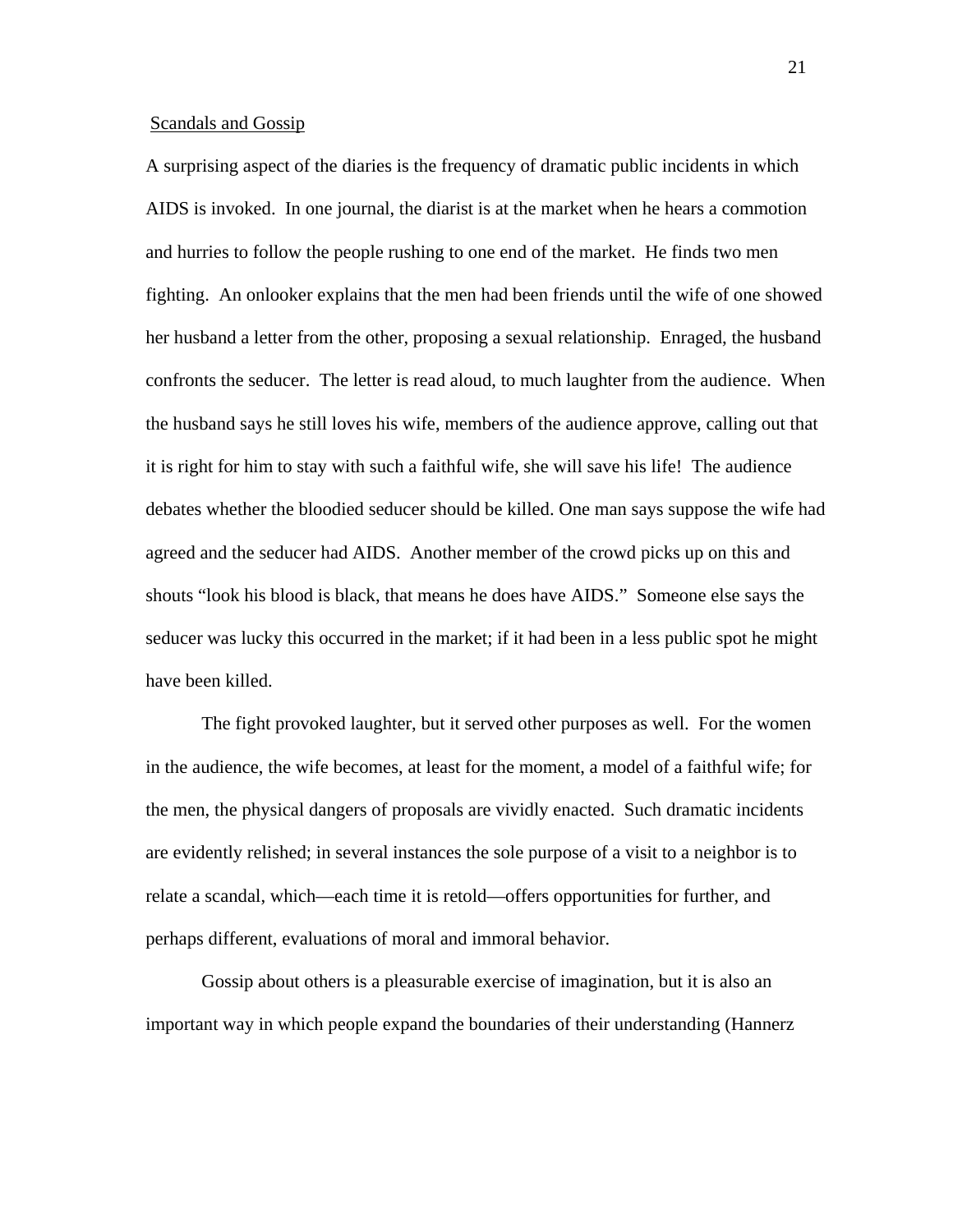1967; Sabini and Silver 1982; Dunbar 1992).<sup>[14](#page-21-0)</sup> In a world where even radio dramas are a rarity and almost no one can afford books or magazines (nor electricity by which to read during long evenings) conversation provides some of the same delights that literature, drama, and soap operas provide for contemporary Westerners (Burke 1973; Katz 1973-4; Press 1991; Radway 1991). The entertainment function of gossip no doubt affects the kinds of events the journalists hear about and thus report. But the relish people take in relaying scandals means that the collective evaluations that the anecdotes provoke are widely available as heuristics when listeners are faced with their own decisions (Kahneman and Tversky 1973; Abelson 1976).

# Seeking Advice, Solving Problems

 $\overline{a}$ 

As we have seen, Malawian villagers seek and receive advice about AIDS. These are not abstract conversations about some distant threat or repetitions of standard slogans about the dangers of the epidemic (though these do occur). They are instead active, sometimes urgent, attempts to solve problems (Bourdieu 1990). Sometimes the advice they receive from friends or even strangers reflects public health campaigns: the woman who fears she has been infected from her husband is advised to get tested before concluding that she infected, and the young man who is diagnosed by his fellows with gonorrhea is advised to seek treatment lest he become sterile. Even when the message is standard, however, the advice is given with a local twist—if he is not treated, green flies will advertise that he has a sexually transmitted disease—and a local solution, divorcing the partner who, they believe, infected him. We do not know from subsequent journals whether the innocent

<span id="page-21-0"></span><sup>14</sup> Ulf Hannerz (1967) underlines the value of gossip for its recipients: "that the individual gets a map of his social environment including details which are inaccessible to him in his own everyday life." (p. 57).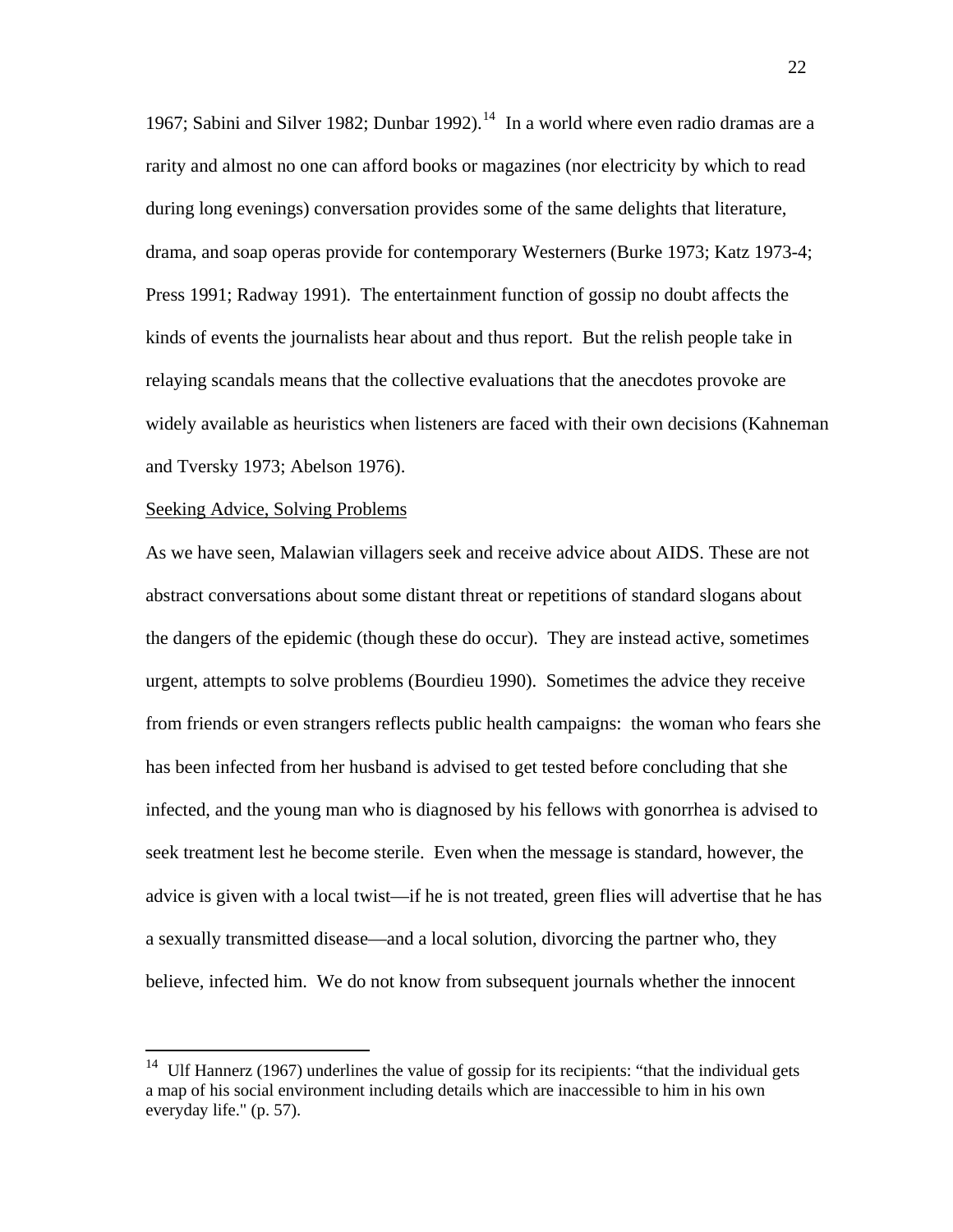wife or the infected young man followed this advice, but we do know what sort of advice was being offered spontaneously to those urgently worried about AIDS.

Sometimes people seek help with problems so intractable that conversational partners are unable to offer a solution. In the following excerpt, an acquaintance seeks advice from the journalist. The acquaintance confides that her husband has other sexual partners; he has given her sexually transmitted infections; her newborn baby is ill and a previous one died; and her own body is changing in a way that suggests AIDS. What should she do now?

Mrs. Iweni continued by complaining that she doesn't know what to do then because she should say that she would like to divorce her husband. That can be possible but still she will be suffering from that disease that she has already been infected. If there is death, she will die and leave her children orphans and if she asks her husband to use condoms with his other sexual partners, she would do nothing since she is already infected and if she asks her husband to use some condoms with her, her husband will not accept that. Now Mrs Iweni was stranded and she asked me what to do on that issue but I told her that I had no say [nothing to say] since there is no any other way that she can do there than keep on staying with her husband as a marriage. Then I asked her to allow me going to my maize garden and discuss again about her problem next time, and she accepted my request. (Alice 021108)

Passages like these expose the uncertainty and confusion of those engulfed by the AIDS epidemic, in a way that would be difficult to elicit in surveys, semi-structured interviews or focus groups.<sup>[15](#page-22-0)</sup> The woman has good reason for thinking she is already infected, and there is no good answer to her dilemma, at least at the moment; her conversation with an acquaintance can only help her to worry the frayed ends of a thread that doesn't lead anywhere, since neither she nor her acquaintance can see an exit from her situation.

Figuring Things Out

<span id="page-22-0"></span><sup>&</sup>lt;sup>15</sup> Jennifer Johnson-Hanks (2005; 2006) has pointed to the role of uncertainty in human action, particularly in insecure settings like those of sub-Saharan Africa. We would argue that such uncertainty is much more likely to be captured by conversational journals than by more conventional research methods.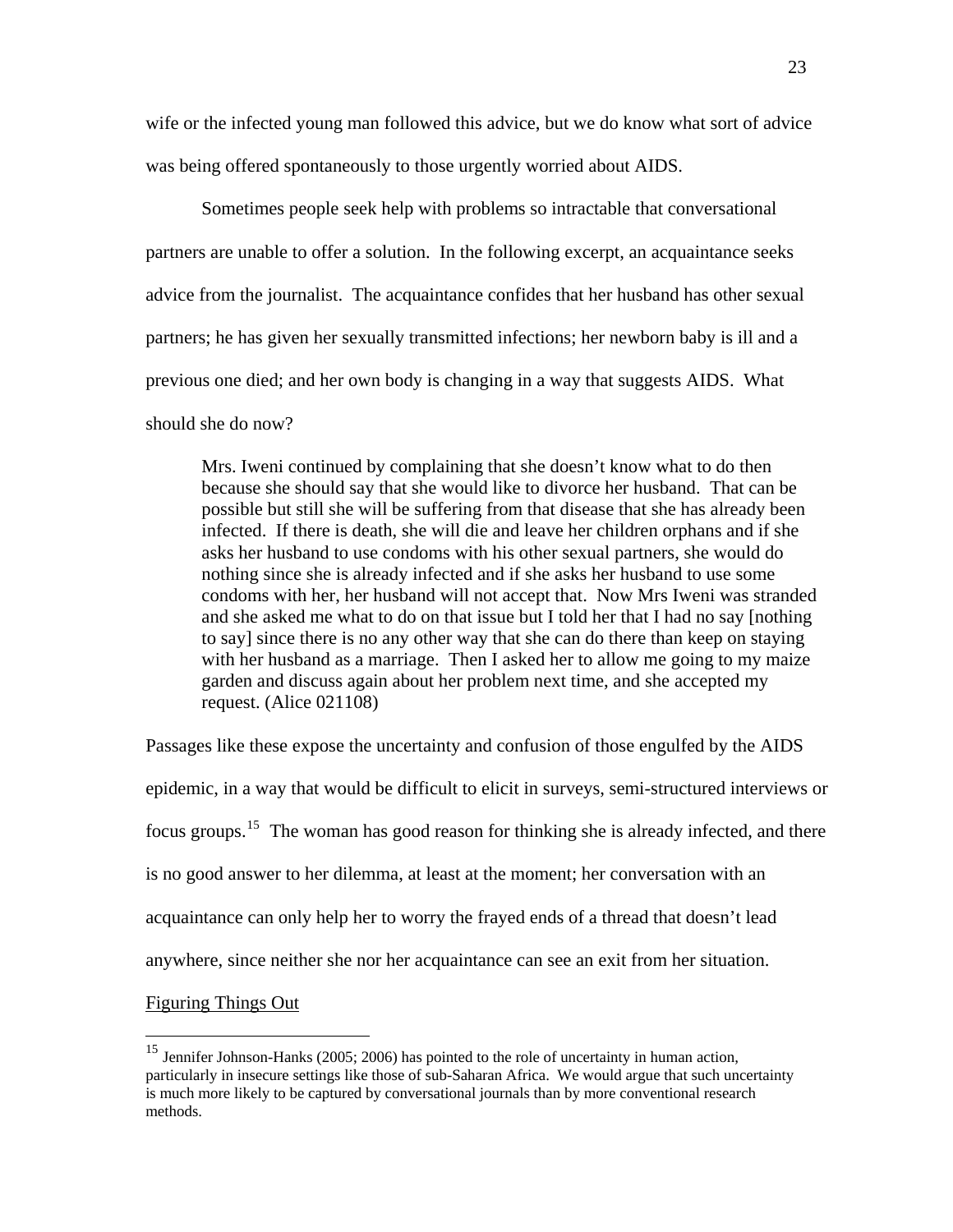As the excerpts above show, people turn to others to try to solve personal problems, but sometimes they are also trying to solve what we might call cognitive problems: that is, they are using a social process to try to figure out something important about how the world works (Hutchins 1995; Feierman 2005). Cognitive anthropologists have emphasized the "problem solving" role of cognitive frameworks, metaphors, and models with which people think about experience (Lakoff and Johnson 1980; Holland and Quinn1987; D'Andrade and Strauss 1992; D'Andrade 1995; DiMaggio 1997). This is certainly important with respect to illness of all sorts, but perhaps especially with respect to AIDS due to the long period between infection and symptoms (Setel 1999). We see in the journals how rural Malawians combine bits and pieces of information distributed among their network partners to develop a model of what AIDS is, how it is transmitted, and what, if anything, one can do to protect oneself.

In the following excerpt, two men discuss a sort of natural experiment. Much as epidemiologists would do, they draw on comparative evidence to decide for themselves whether condoms really work. The journalist has just been at a tavern, where he overheard two men listing the many disadvantages of condoms—from condoms retarding ejaculation to condoms as a sin against God. The journalist then overhears another conversation that takes the opposite view, based on personal experience:

And some boys were speaking with their friends at  $N_{\text{max}}$  Market that they trust using a condom because it protects one from getting sexually transmitted infections. One boy said that he slept with a woman whom people were saying that she had gonorrhea, but since he had sex with her, he has no sign of gonorrhea meaning that the condom he used at that time protected him. And he also said that his friend Fyson Nakoma slept with the very same woman a week after him and after four (4) days, Fyson also had gonorrhea that is when he [Fyson] started trusting a condom. He told his friends that he uses a condom always whenever he is having sex with a sexual partner or any other woman. The boy is still unmarried as of now. Another man told Fyson Nakoma at that time that if he prolongs using a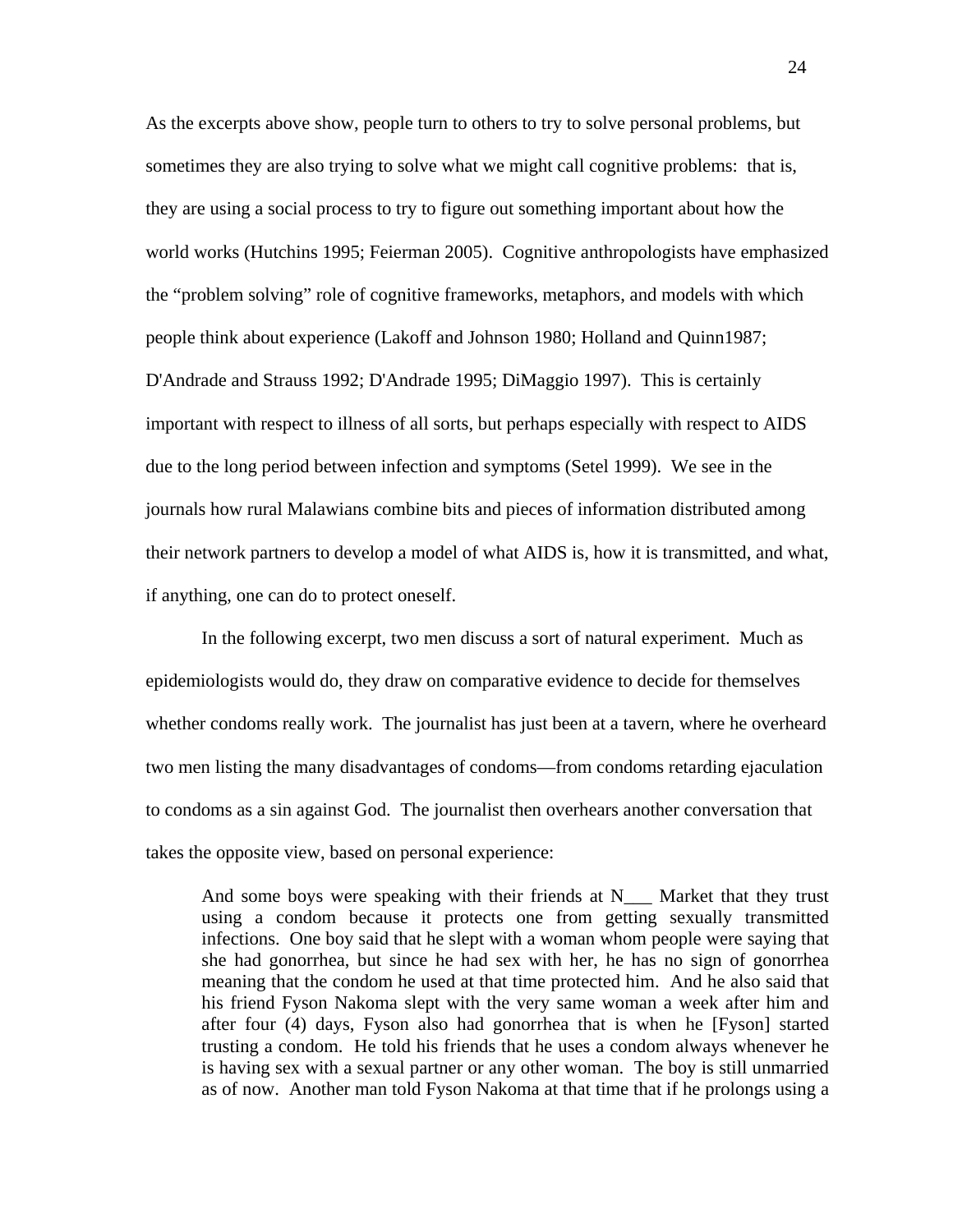condom he might develop a disease called Cancer. So, he must stop using them. And if he can't stay without having sex, then he can get married to any woman whom he could love. (Derek 021221)

Even more common than such natural experiments is the construction of "social autopsies" in which participants pool their local knowledge to formulate a collective account of an individual's road to death. Such narratives have important cognitive functions: in a context where few are tested for HIV, they help participants decide which deaths are reasonably attributable to AIDS and what behavior might be implicated. As we shall see, they have important moral functions as well. The narratives typically begin with news that so-and-so is visibly ill or has died, or perhaps that his or her spouse has died. The participants then draw on their local knowledge to piece together a medical history and a sexual biography that together create a suspenseful narrative of the growing certainty that the ultimate illness was indeed AIDS. The autopsy often begins with a recounting of a succession of gory symptoms—people vomit, have constant diarrhea, sores, boils, swollen legs; they become "as thin as a two year old child." But because these are also symptoms of other well-known illnesses, participants then support the physical diagnosis with a parallel sexual biography: genealogies of former sexual partners and their partners' former partners and whether they had died of AIDS, or children who died in infancy or who are chronically sick (interpreted as a sign that the mother was HIV positive). By the time the funeral occurs, the community has used these autopsies to determine the cause of death.

Through the journals, we see that figuring things out, and the resultant socially composed knowledge (Feierman 2005), is an ongoing—and collective—project. In collectively constructing social autopsies again and again, for the same person as he or she becomes ill and dies, and for successive deaths in the community, people domesticate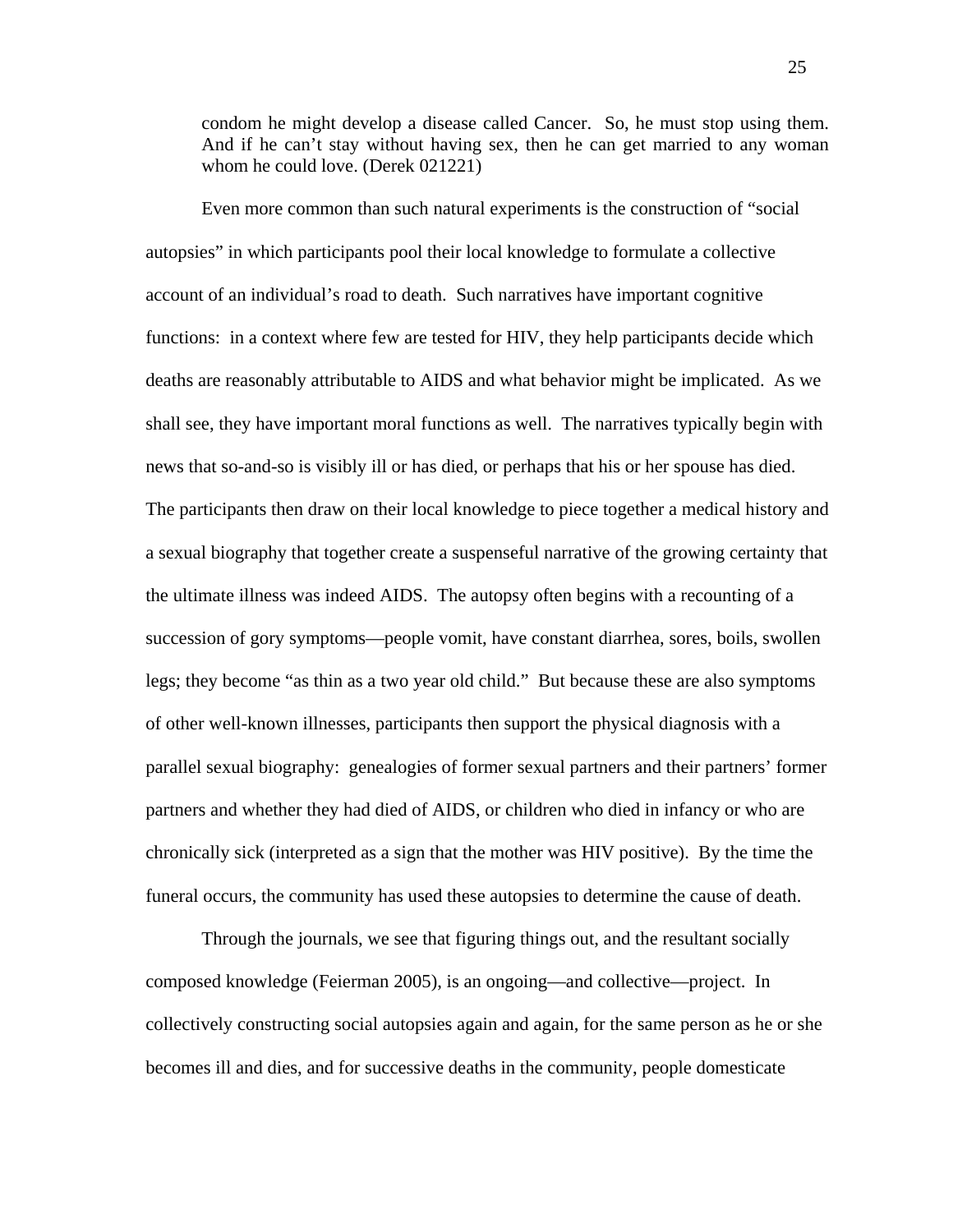abstract information about AIDS by developing cognitive models of the relation between sex and death, but models with particular local features that permit participants to identify with the sufferers--to say "this could have been me" (see Holland and Quinn 1987; Quinn 1996).

#### Moral Lessons

 $\overline{a}$ 

In rural Malawi ordinary conversations about AIDS are often chaotic, in part because participants drop one thread of conversation and pick up another, in part because participants hold inconsistent views,  $16$  in part because AIDS is particularly grotesque and frightening—it is a disease that has no cure and creates predicaments for which there are no comfortable solutions. But the specifics of physical and sexual histories often end in a moral generalization. The moral is sometimes implicit, but sometimes quite explicit: soand-so was a womanizer and went to prostitutes but would never use a condom; he deliberately chose death.

The lessons are often partial and probably transitory, to be reworked in subsequent conversations. But at the end of most conversations, the participants reassure themselves that even if they feel overwhelmed, even if cognitive closure has not been achieved, there is a "just world" that offers some direction for action.<sup>[17](#page-25-1)</sup> Sometimes the lesson is explicitly what we should all do: we should depend only on our spouses, we should give up extramarital partners, we should use condoms. But sometimes the moral talk is less an overt lesson than a moral interpretation of events, the explication of a morally meaningful

<span id="page-25-0"></span><sup>&</sup>lt;sup>16</sup> Of course, contradictions and confusions characterize casual conversation everywhere, not just in rural Malawi (see, e.g., Bourdieu 1990; Billig 1992; Swidler 2001).

<span id="page-25-1"></span><sup>17</sup> In "Religion as a Cultural System," Clifford Geertz (1973c) argues that religion operates to reassure people that the world is potentially masterable cognitively, emotionally, and spiritually—not to foster optimism, but to ward off "chaos—a tumult of events which lack not just interpretations but *interpretability*" (p. 100).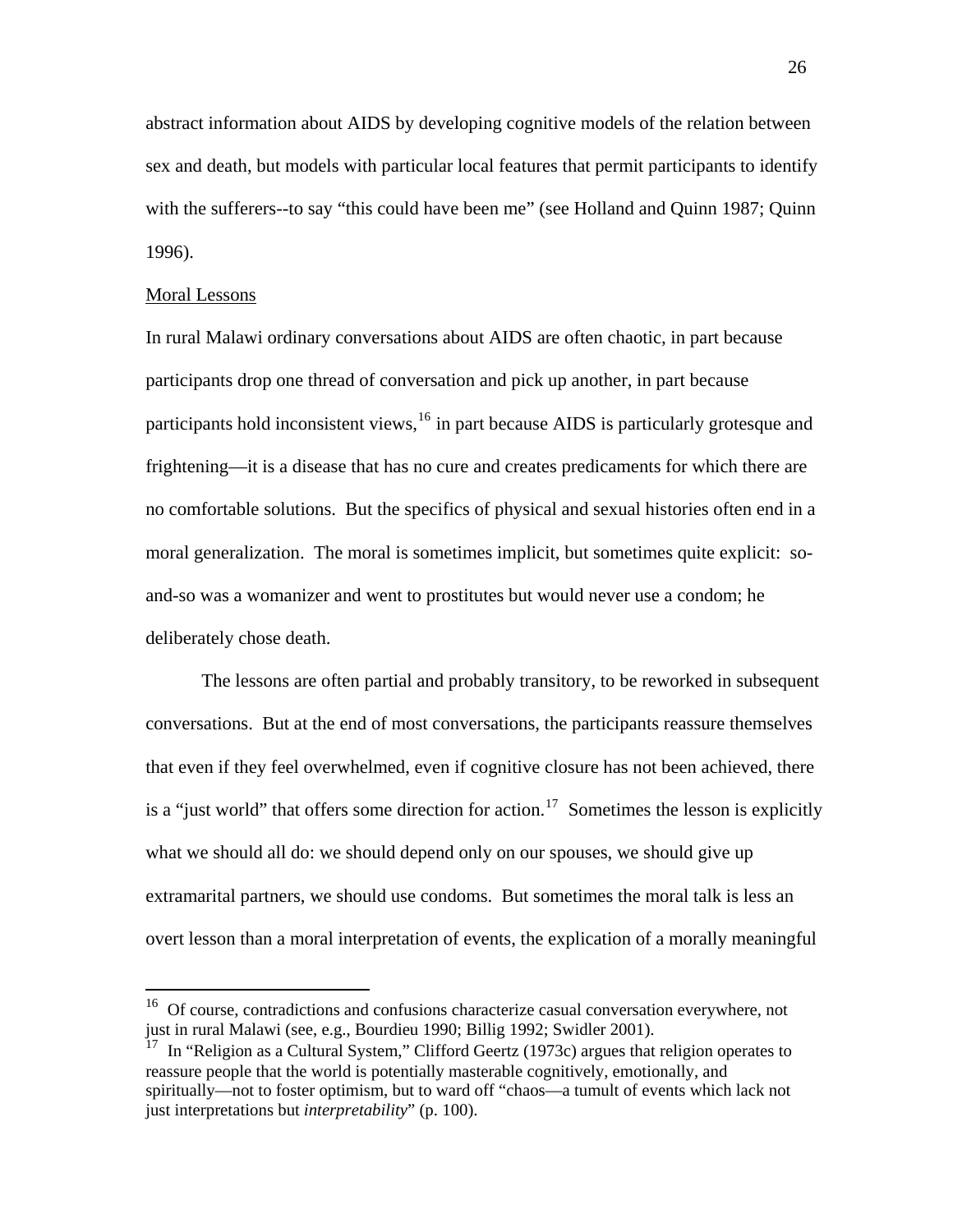story behind the lurid details of the progression to death. The lesson of the social autopsies is that AIDS is not a random event that can strike anyone but is linked to people's moral biography.

Sometimes the moral closure occurs in a more civic context such as a court case, where the chief authoritatively expresses a new community standard. In the excerpt that follows, a woman has asked for divorce from a philandering husband. As both sides present their case, some members of the audience shout support for the wife, others their support for the husband. At the end, the chief announces the verdict:

Woman, be free and do what seems good to you and to what you believe, you are a brilliant and courageous woman, I congratulate you, keep it up, such kind of behavior, that by doing that you are trying to teach stupid men a lesson and as well as protecting yourself from this deadly disease AIDS and also protecting the lives of others and children and those who still marry you in the future. (Simon 022602)

 The task of reaching a shared opinion or evaluation is sometimes assigned by a researcher to a focus group (Gamson 1992). But conversational journals reveal the extent to which purposeful and collective moral discourse suffuses everyday conversation, as studies of gossip have insisted (Gluckman 1963; Epstein 1969; Sabini and Silver 1982; D'Andrade and Strauss 1992; Dunbar 1992).

### Contexts and Content

We have seen the wide variety of natural contexts in which people actively pursue their own agendas, seeking practical advice, cognitive understanding and moral closure. Other conversations, like the one we describe below, are less urgent, more philosophical. A group of men attending a funeral spend a rainy night in the compound of the deceased's family, pursuing a leisurely, meandering conversation that brings together an unusual number of discourses taken from an unusual number of authorities.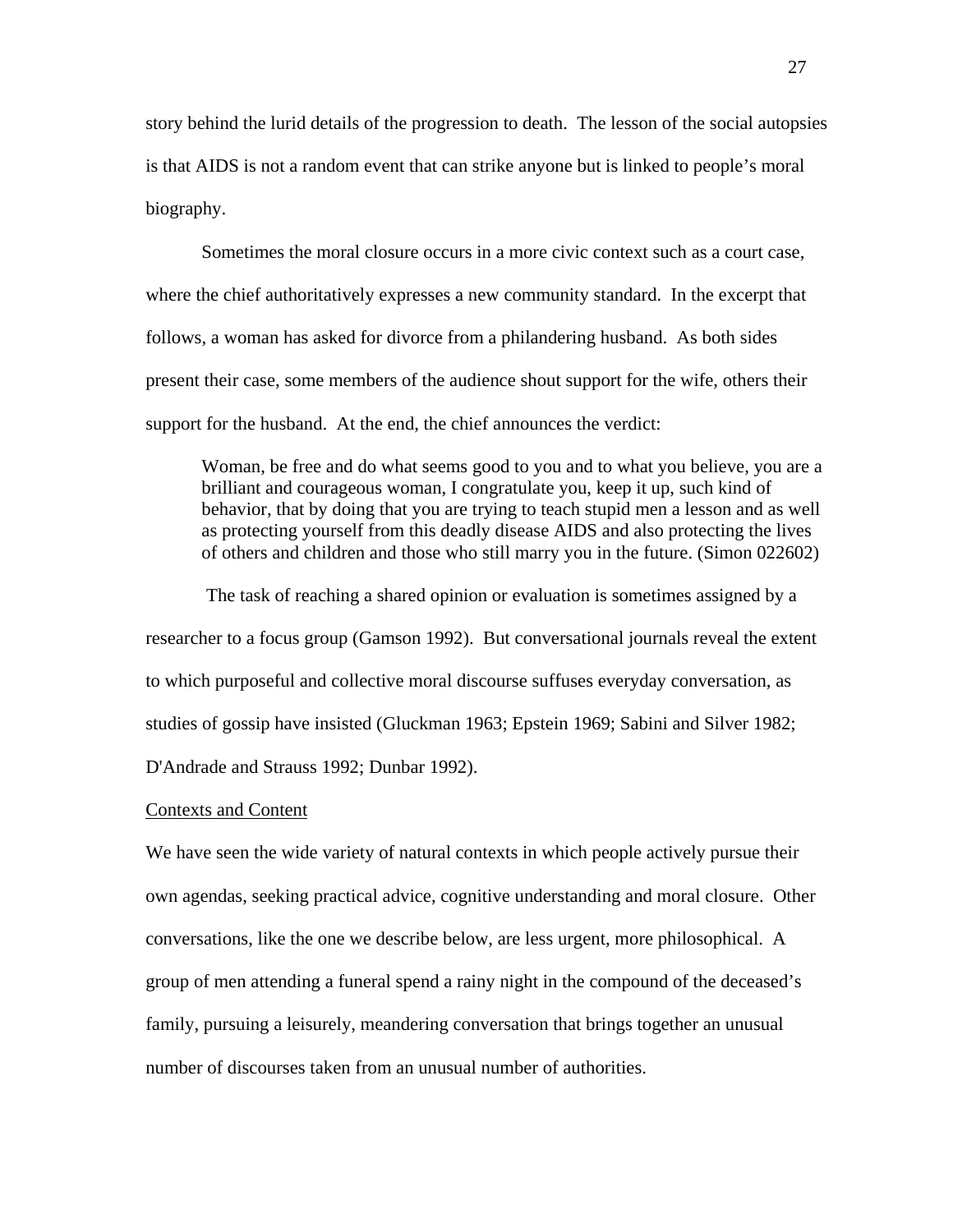In a shelter built for the funeral, six men lie in the dark on three palm mats "chatting and snoozing." The diarist knows only one member of the group by name. Although he "sleeps" (shares a mat) with a stranger, by the end of the conversation the stranger has become a "friend." They begin with the death that occasioned the funeral (because the deceased was an elderly woman, the death was not diagnosed as AIDS), then move to religious interpretations of the origins of death, from there to AIDS, its epidemiology, the fallibility of modern science, the government's AIDS prevention programs, and then to potential practical strategies for avoiding infection, which returns them to religion.

[A man said] death is taking anyone regardless of age, being old or young. He continued saying that it is like a joke, for example to us who have gathered here, that indeed the person we saw her yesterday, for example, now is a dead person…. Then he added, saying death started long ago and *imfa sizoloweleka* <Chichewa, meaning that no one gets used to death–but always fears it>. Then the man whom I slept together with said indeed, no one gets used to death; and it indeed started long time ago and as a punishment for what our forefather Adam did in the Eden and his wife Eva after [she was] bewitched by the Satan.

After a long excursus on Adam and Eva and the forbidden fruit, they return to the question

of how death came into the world.

Then the man who slept together with me said that God was clever enough. He knew all about this. He knew that if people could not be dying then the end result will be that the population will be [so] high that no place can be found uncovered, as we see nowadays that there [are] a lot of places uncovered like the national parks and game reserves. But had it been there were no deaths where could all people born everyday be living?

The men then segue from the philosophical to the present, from death in general to AIDS,

and from AIDS as a punishment from God to AIDS as spread by mercenary women:

He went on saying that AIDS is killing a lot of people nowadays. Another one said indeed it's true, but of AIDS indeed God has really shown himself that he is above all. He is even more above the great scientists who are proudly boasting and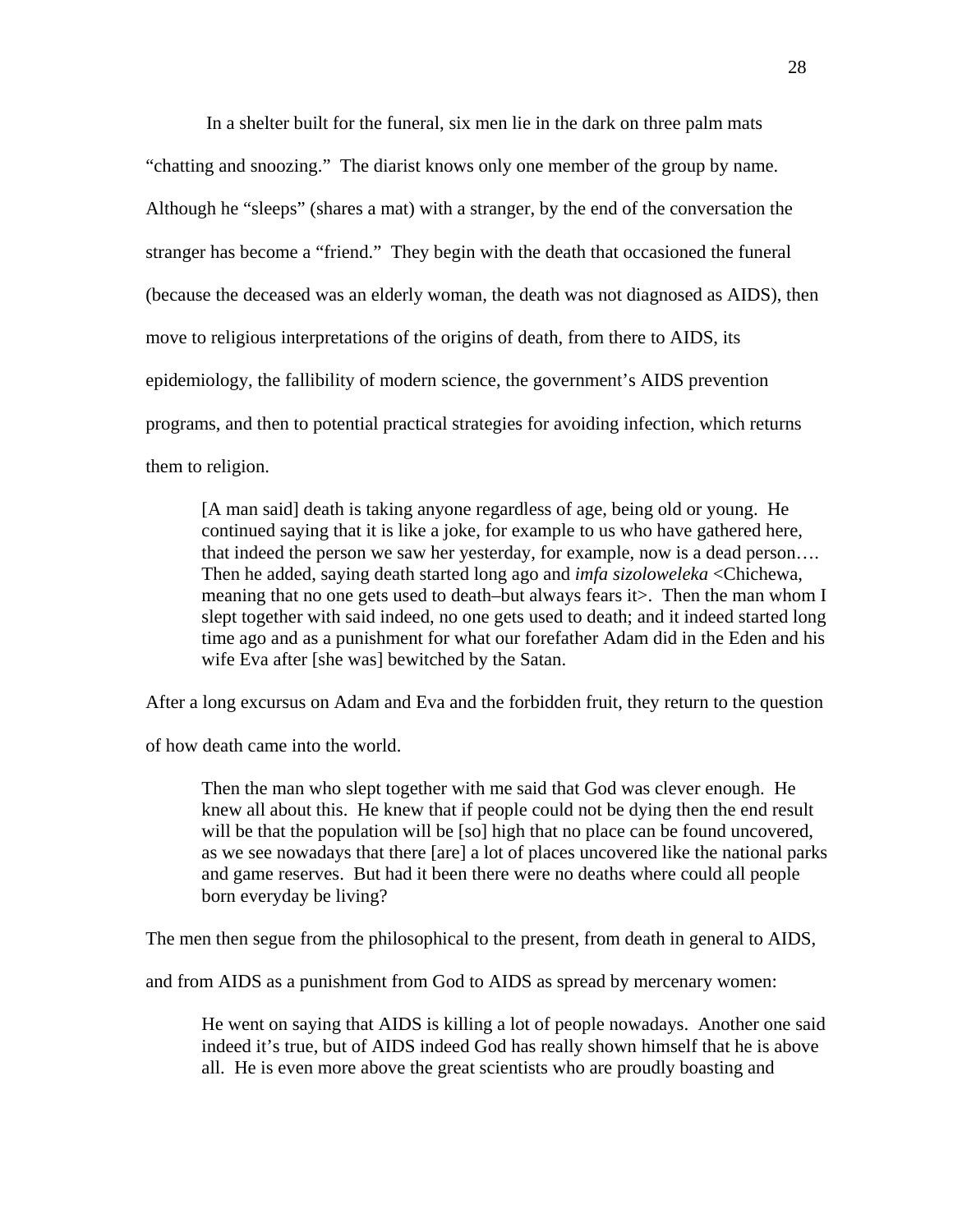claiming that they are wise enough to eradicate any kind of disease, but not in case of AIDS. AIDS came from God and He created it to minimize the population….

The friend who slept with me said that indeed AIDS is claiming a lot of lives, not as some people say that AIDS is only killing those who move around with sexual partners. This is a total lie/total cheating, but this disease is a [world] plague (he said in Chichewa <AIDS *ndi mulili*>). And he went on saying that since it's a crisis and an outbreak expect that everyone will contract it because it's [a] penalty and punishment from God. You may be attempting to refrain from catching AIDS but AIDS is contracted in many different ways including sexual activities [but also] the sharing of razor blades and needles.

Then another one added, saying that indeed AIDS is contracted through the ways you had mentioned but the major way/means is sexual intercourse <he said *njira*  (way) *yaikulu* (major), Chichewa>. Everyone agreed but my friend who slept with me said that indeed the major way is through sexual intercourse, this means [all will die] because no one refrains from having sex, for a normal human being [is] involved in sexual activities either through [a] love affair <*zibwenzi*> or through getting married.

Now come admonitions for behavior change, invoking the authority of official views of

AIDS in the media:

Another one said but nowadays change of behavior is greatly and urgently needed because if this is not to be done <change of behaviour> then the end result is that we are all to die of it <meaning AIDS>. He went on saying that nowadays normal means of contracting AIDS are widely known to anyone now and only very stupid and very young people, especially children less than 6 years, are unable to have access to knowing more about AIDS, but any child from 6 years above as of nowadays I believe has an access to this message because nowadays, for example, here in Malawi, Malawi is developing in terms of media systems for, say, transmitting/disintermination [dissemination] of messages, of any messages, and as for AIDS these messages don't miss to be aired out every day through newspapers and those who are lucky that they know how to read are very accessible to reading and be having advices from the readings they read about this disease.

They then turn to a more down to earth discussion of the temptations that make it difficult

to avoid infection.

He said a lot of people are dying because they are not satisfied with their own women or husbands they have at home but want every woman to be his if he is a man and a woman wants every man to be hers if she is a woman/girl. Like the prostitutes, they do not want to be loved nor do they love the man, it's because they love the money the man has which we consider hypocrisy kind of love <he said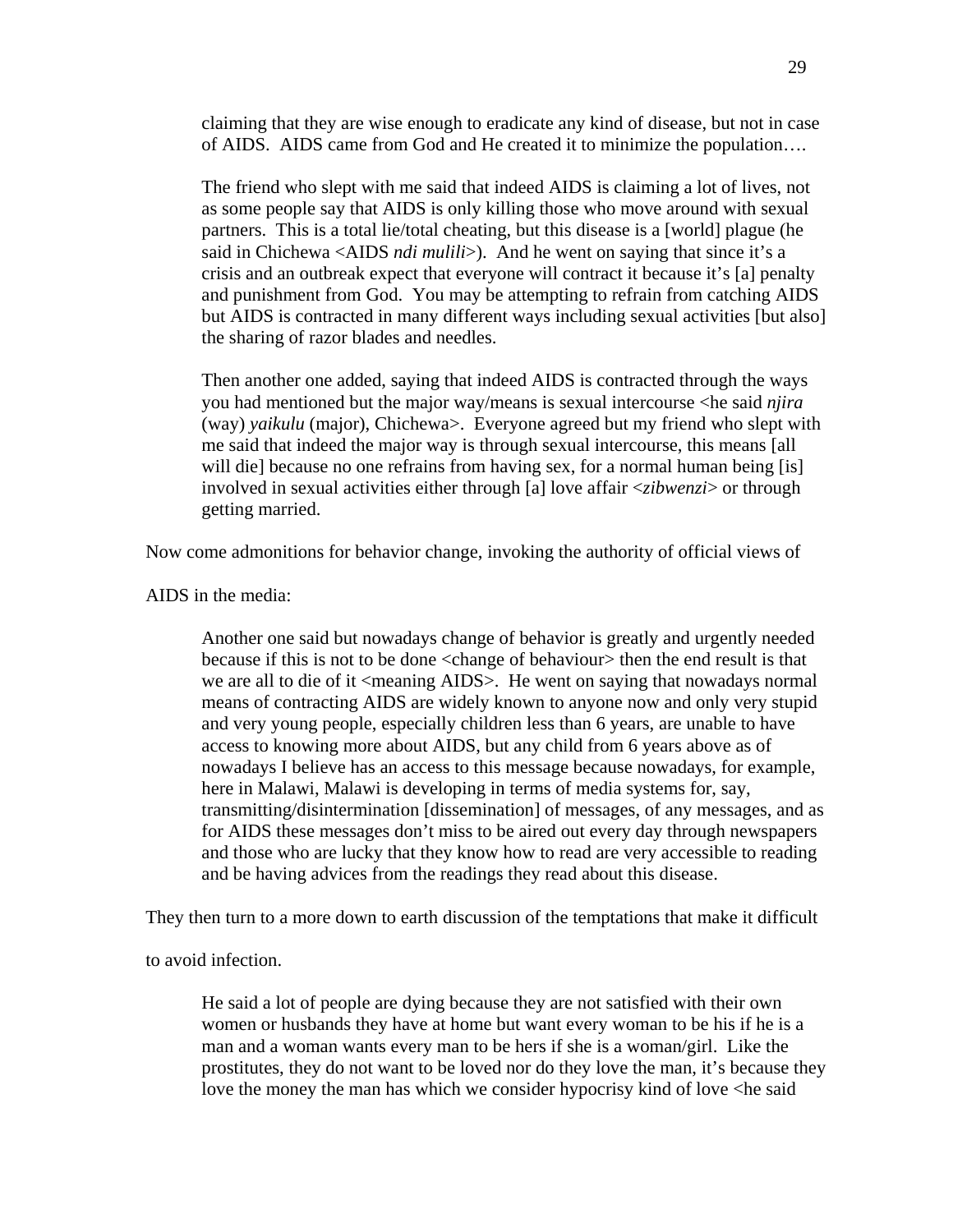*chikondi cha chinyengo*, Chichewa>. Someone added saying that money is the great causing [causative] agent that brings AIDS into one's life because when a girl or a woman sees that you do always have money or you work and be receiving money, say salary, a girl or a woman doesn't rebuff you because she wants to be given money and be buying her wants. (Simon 030125)

They continue by discussing strategies of prevention: how to develop self control in order to avoid alcohol and Indian hemp, and the possibility of dedicating oneself to God in order to be faithful to one partner. The conversation ends abruptly when a church elder orders silence so that he can begin preaching.

Such a meandering conversation reveals how in such a setting, participants link one idea or image to others, drawing on a range of authorities. In a way no focus group or interview could match—and in a situation unlikely to be shared by an ethnographer—we see multiple discourses and frames of reference jostling together. More critically, we see here that no "answer" to the problems of life and death–the sort of answer that might appear to be provided by a focus group, for example—reigns unchallenged for long (Billig 1987). Over the long term, we expect to see new common wisdom emerge as a product of ongoing, dynamic collective thought (Hutchins 1995).

#### **Substantive Payoffs**

 $\overline{a}$ 

Here we summarize briefly some of the insights that the conversational journals added to our understanding of the responses of rural Malawians to the AIDS epidemic. We also suggest the potential application of this method to other areas.<sup>[18](#page-29-0)</sup>

The journals create a healthy skepticism about some aspects of conventional wisdom on AIDS in sub-Saharan Africa: that there is "silence" about AIDS (e.g. World

<span id="page-29-0"></span><sup>&</sup>lt;sup>18</sup> Some of the journals are available on the project web site, with all identifying information removed. For some questions analysts may wish to consider, systematic coding would be appropriate. Here we suggest lines of analysis such systematic coding would allow.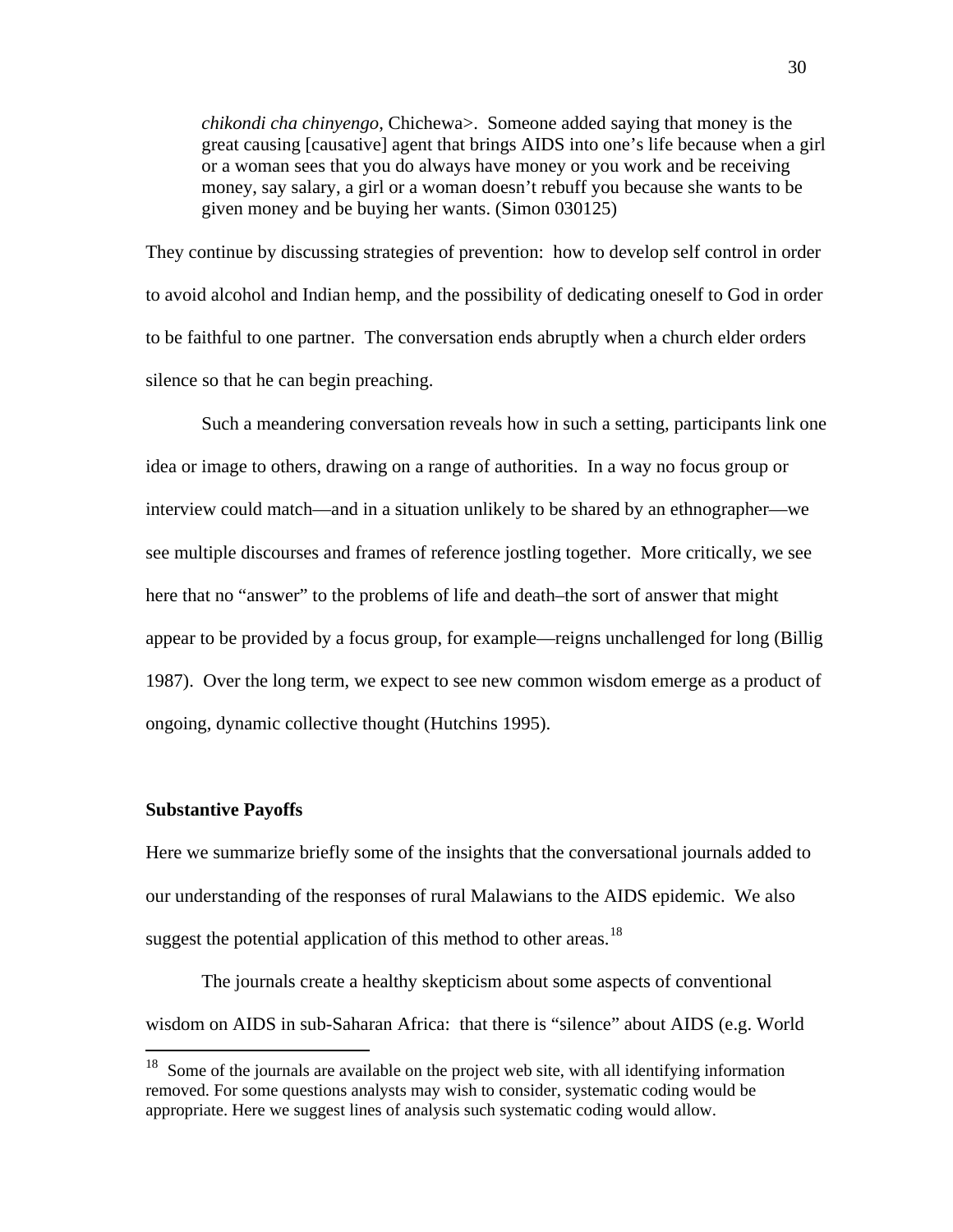Bank 1999) and that talk of sex is taboo, Africans either deny the existence of AIDS or are fatalistic about their chances of avoiding infection. Yet our journals show that AIDS is widely discussed in tones ranging from jocular to anguished, that there appears to be little embarrassment or inhibition in talking about sex among friends, that the majority of rural Malawians are worried about becoming infected and that they are discussing and deploying strategies to prevent infection. Indeed, we learned about strategies of prevention that it had not occurred to us to ask about on the MRG survey: that careful partner selection is considered an adjunct to partner reduction, and that divorce is considered an effective way to avoid exposure to AIDS (Watkins 2004; Reniers 2008).

How much do rural Malawians talk about AIDS? We cannot estimate from the journals how often AIDS comes up in conversation compared to, say, the difficulty of subsisting with limited economic resources.<sup>[19](#page-30-0)</sup> But funerals alone provide abundant opportunities: the monthly average of funerals attended based on the 2001 MDICP survey is approximately four for women and five for men. For people who walk long distances to each funeral and may spend the night there, funerals are a major focus of sociability (Dunham and Klaits 2002; Smith 2004). In one five-week period in 2003, a journal-keeper attended five funerals and herself talked with 9 people about these funerals (including relatives of the deceased who diagnosed the death as due to AIDS); she also overheard 16 others talking about these deaths (only two of whom she knew by name) [Alice 031005]. In addition, she had ten other conversations about funerals that she did not attend. There

<span id="page-30-0"></span> $19$  To get a sense of the distribution of conversational topics, we asked four journalists to keep a record of each conversation they overheard or participated in over a period of seven days, noting the topic, the number of participants and the duration of the conversation. In the record of one journalist, AIDS and money tied for first place; for the other journalists, AIDS was in third, fourth or fifth place, following topics such as work, money, farming, marriages and religion.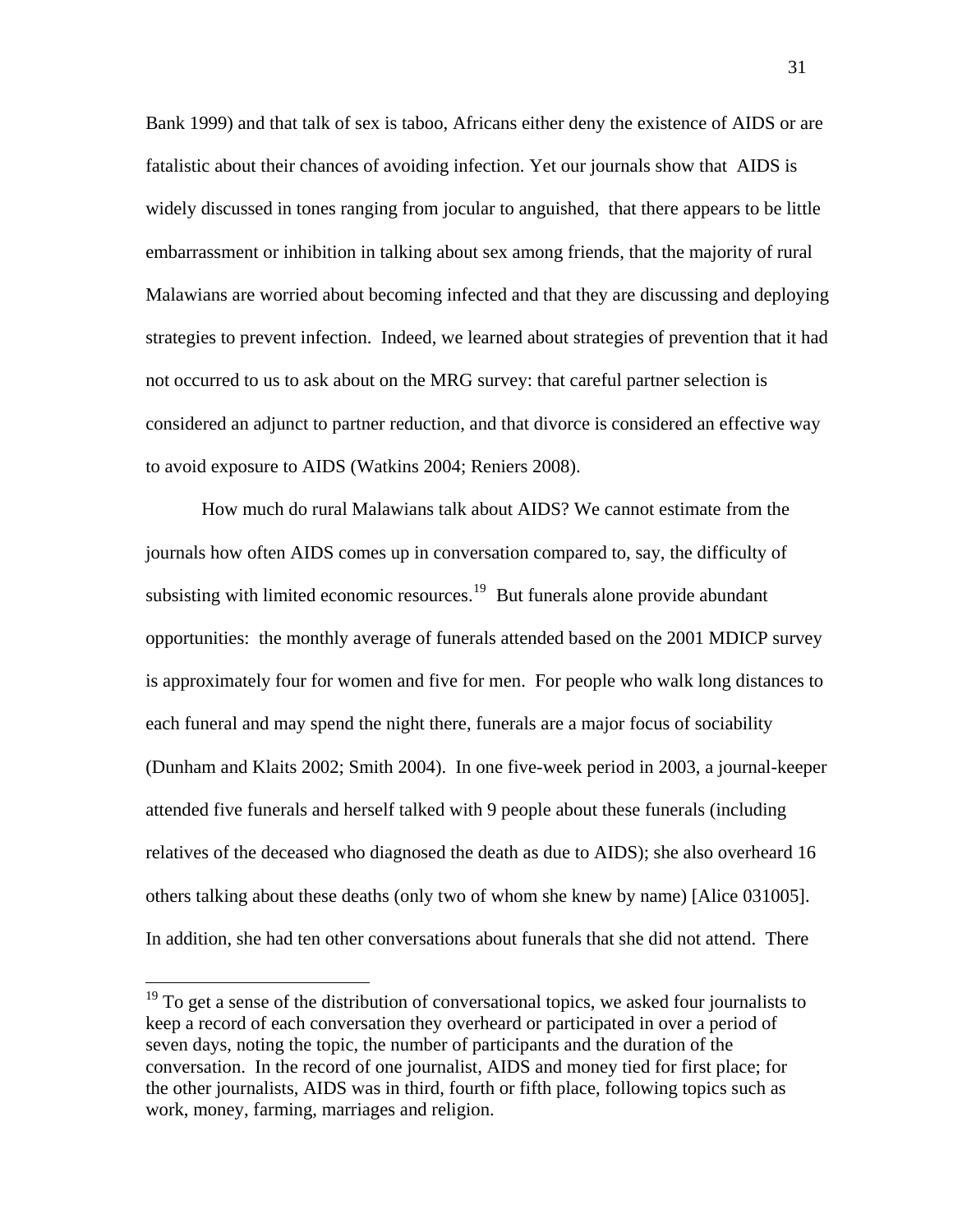may well be some, even many, people who do not talk about sex or AIDS in circumstances where they can be overheard, or with people who might repeat their confidences to others. Inevitably, these people do not appear in the journals. But even those who do not talk but only listen will overhear, as the journalists do, elaborate stories that people tell about symptoms, sexual histories and death, the morals they draw in recounting these stories, and their advice to treat an STI, divorce a partner, or use condoms to avoid AIDS.

 Since the conversations recorded in the journals are driven by participants' rather than the researchers' interests, they capture what ideas are salient and what meanings are naturally conjoined in local understandings. They can also provide important insights by telling us what is not said. As the journals make abundantly clear, the idea that sex is related to AIDS is widespread. On the other hand, little is said about AIDS orphans or the caregivers of those with AIDS and there is little call for the government to do anything more or anything different about AIDS (see Whiteside et al. 2004). Either these issues do not come up in public conversation, or the ethnographers—and perhaps in their communities--do not think these topics are related to AIDS. By calling attention to silences, the journals pose new research questions.

The journals also provide evidence to support skeptics of the validity and reliability of reporting in standard surveys on key issues, such as multiple partnerships. For example, the MDICP surveys found that only 2% of women and 9% of men acknowledge having had more than one partner in the last twelve months. The gossip relayed by conversational participants in our texts suggest that this underestimates multiple partnerships by a considerable, if unknown, amount (see also Helleringer and Kohler 2007). Although we cannot compare reports of sexual partnerships in the journals with objective measures of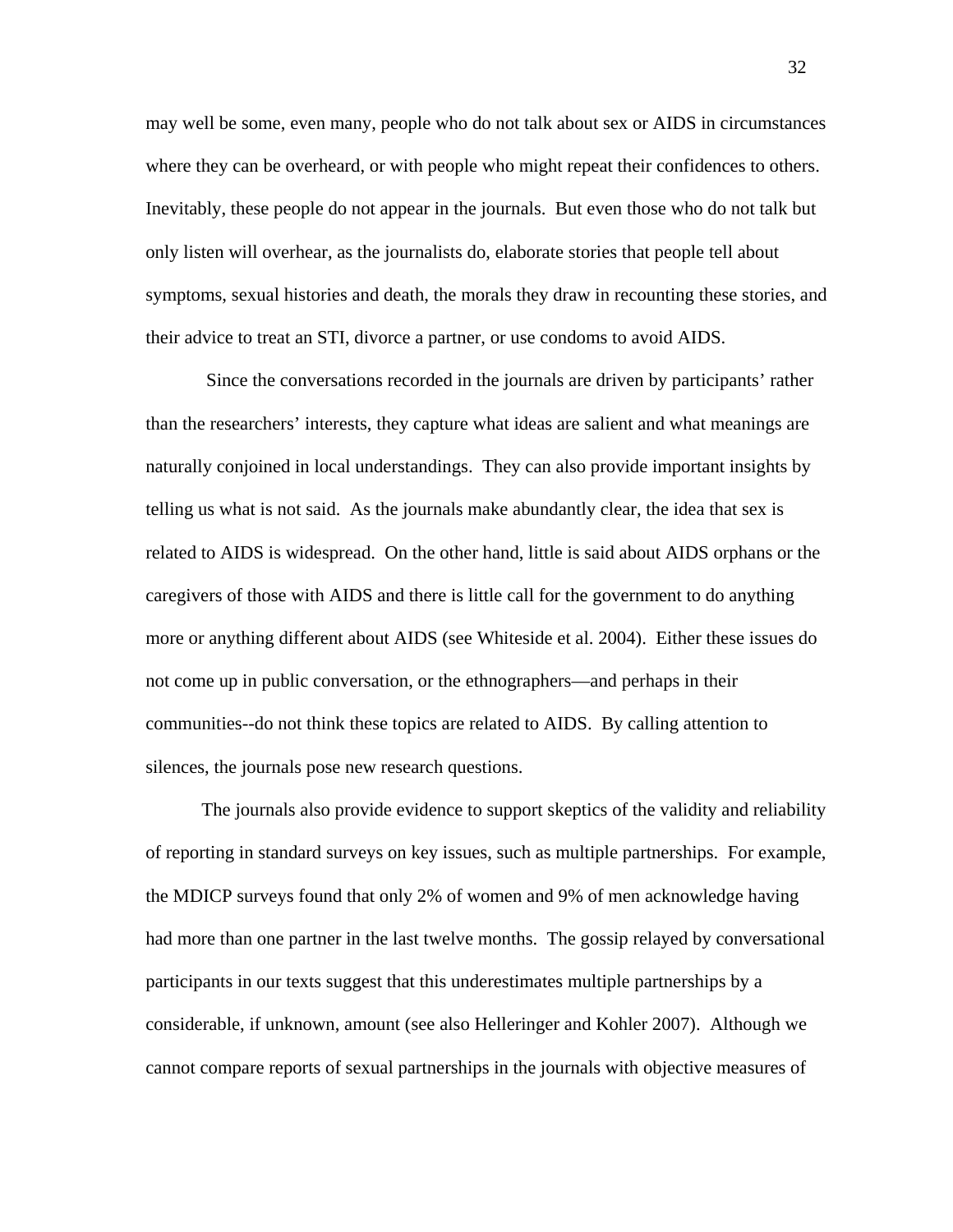infection such as the prevalence of sexually transmitted infections or new cases of HIV, an excellent study of the sexual behavior of Tanzanian adolescents did just that (Plummer et al. 2004). They compared biomarkers for sexually transmitted infections with the frequency of premarital sex as reported in a face-to-face survey, an assisted self-completion survey, in-depth interviews, and participant observation.<sup>[20](#page-32-0)</sup> None of these reports were consistent with the biological markers. Particularly fascinating for our purposes, the participant observers recorded many "third-hand reports"—reports much like those that fill our journals. They note: "These third person reports of scandalous sexual behaviour are interesting in their own right … given that almost all of the individuals for whom there were such reports actually tested positive for two biological markers 2–3 years later." They go on to suggest that "such reports could be explored as a low cost alternative to a large scale survey in identifying high risk youth in rural areas…" (p. 55). These researchers thus suggest that a method like our conversational journals might give superior results even in the effort to get accurate data about sexual behavior.

The unusual texts our method produces allow students of globalization and cultural change as well as policymakers to assess change. We have been struck by the ways some elements of elite or official discourse on HIV have become domesticated in local conversation and gossip; while others, like the recommendation to use condoms, continue to meet articulate—if declining—resistance; and still others seem not to have penetrated at

<span id="page-32-0"></span> $20$  Despite extraordinary care to find interviewers who were native speakers of the local language and to create rapport, the researchers conclude that "If biological markers are used to validate this interview series externally, 32% of respondents provided unreliable responses, while an additional 8% provided reliable but invalid responses (a variable that could only be assessed for those who tested positively for biological markers). Nine (82%) of the 11 respondents with biological markers provided an invalid series of responses; however, if no biological marker data had been available, only three (27%) would have had inconsistent and thus clearly invalid reports, similar to the 32% inconsistent reports for respondents without biological markers." (p. 51)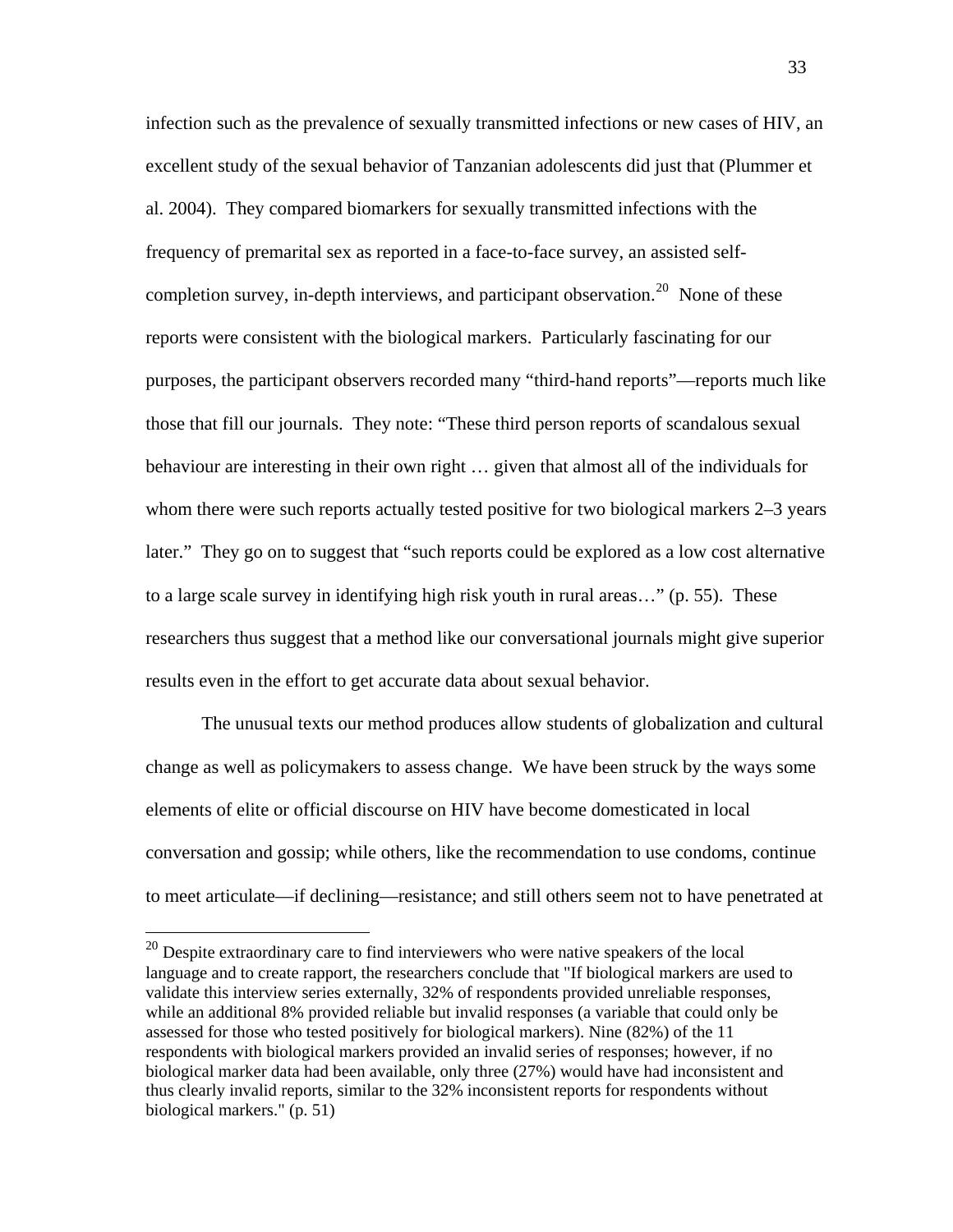all. Although we cannot tell what population is represented in the journals, we may have some confidence that this represents a real change of opinion (or even more important, what local people think it is acceptable or interesting to say to each other), rather than survey respondents' increasing knowledge of what researchers want to hear. Indeed, because local journalists *are* local, they can track cultural stability and change as it is occurring. If over time conversations about AIDS become clearer and less chaotic—less likely to circle back on themselves or dissipate in uncertainty—that would indicate a growing collective mastery of the issue.

The methodological advantages of conversational journals extend far beyond the study of AIDS in sub-Saharan Africa. Because journals can be solicited on a multiplicity of topics (e.g. politics, economic distress, gender attitudes) from multiple journalists working in a variety of locations (the shop floor, the neighborhood barbeque, at church, in welfare offices or hospital waiting rooms), they permit systematic analysis of variation in socially composed meaning, such as the association between contexts and content (Eliasoph and Lichterman 2003). Are some topics raised more often or more easily in certain sorts of groups? What contexts encourage more complex arguments about certain issues, versus more casual, unexamined observations (Dillon 1993)? Do some contexts elicit clichés and bromides, while others lead to vociferous debate and contestation? Multiple diarists with access to varied situations also permit addressing new questions about what is systematically missing, what people cannot or need not talk about or which contexts make certain topics difficult (Eliasoph 1998; Noelle-Neumann 1993; Martin 2002; Randall and Kopenhaver 2004). And, if the time period covered by the journals is

34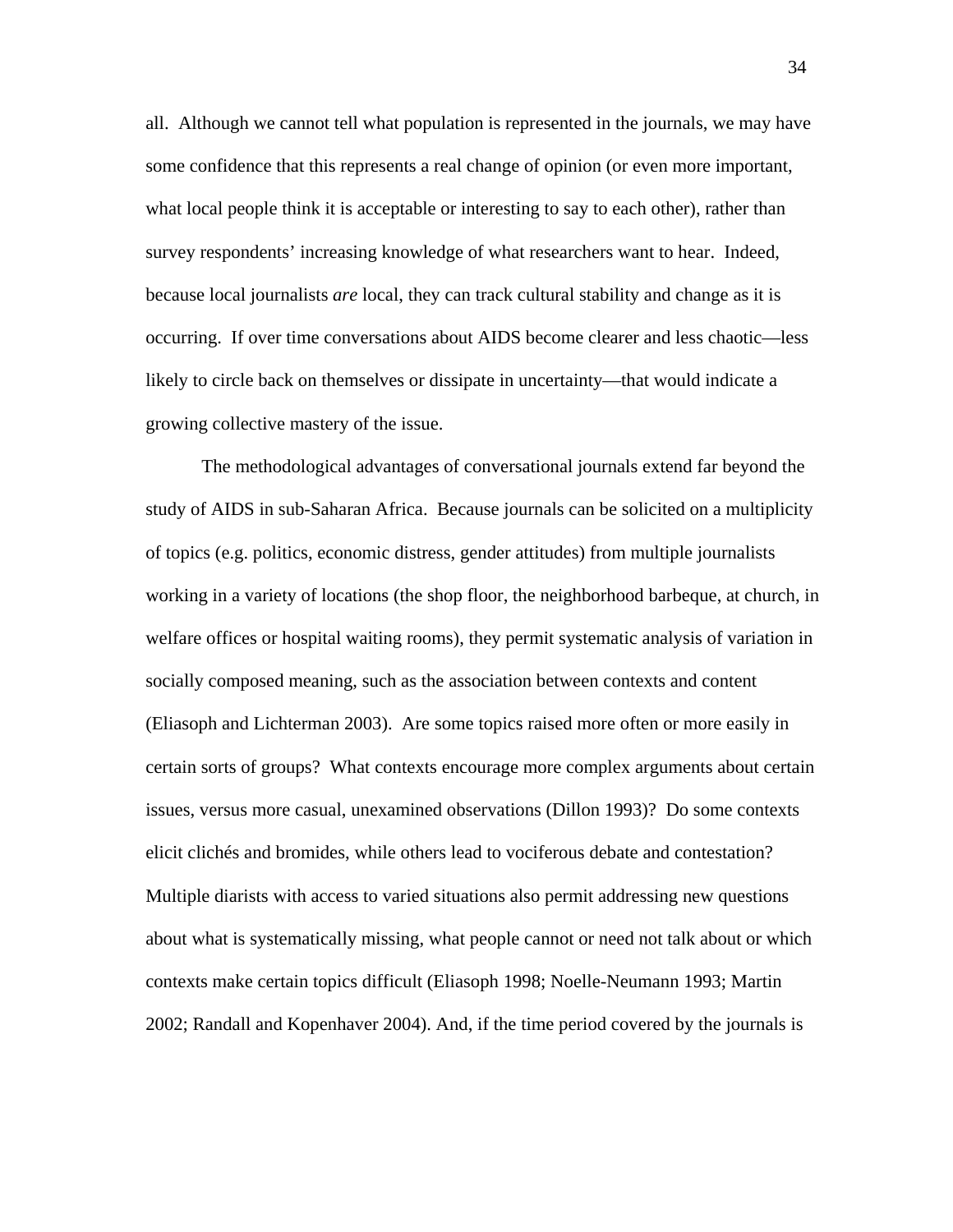long enough, they permit tracing changes in collective understandings as these evolve over time.

Such methodological possibilities should be of great interest to those who study political life (who spontaneously discusses politics, the state of the world, or political corruption, and in what contexts?). One can also imagine measuring the salience of an issue by asking conversational journalists to record for shorter periods (a morning, afternoon, or evening) every conversation they overhear or participate in, so that one could ascertain how often people of different sorts in different situations discuss politics, or God's will, or the price of food.

A particularly intriguing area that systematic analysis of conversational journals can explore is how various streams of discourse come together (for insightful approaches to this using other types of texts, see Spear 2003; Feierman 2005). One can imagine conversational journals used systematically across urban, rural, and village settings—or in the advanced democracies in central metropoles versus more peripheral backwaters—to explore when and how elements of elite discourse are adapted and altered as they are assimilated to common-sense understandings of the world, and how popular, perhaps innovative, ideas filter into elite discourse as well. $^{21}$  $^{21}$  $^{21}$ 

### **Conclusions**

 $\overline{a}$ 

In conclusion, we think that conversational journals are a practical methodology that contributes to the project of studying collective meaning making as it unfolds and changes. By fixing episodes of public discourse as texts, conversational journals convey a sense of widespread and ongoing shared agendas. While several theoretical traditions,

<span id="page-34-0"></span><sup>&</sup>lt;sup>21</sup> Carlo Ginzburg's classic, The Cheese and the Worms (1980), illustrates the remarkably complex interactions between elite discourse and popular thought, as does Tarver's (1995) analysis of political themes in talk radio.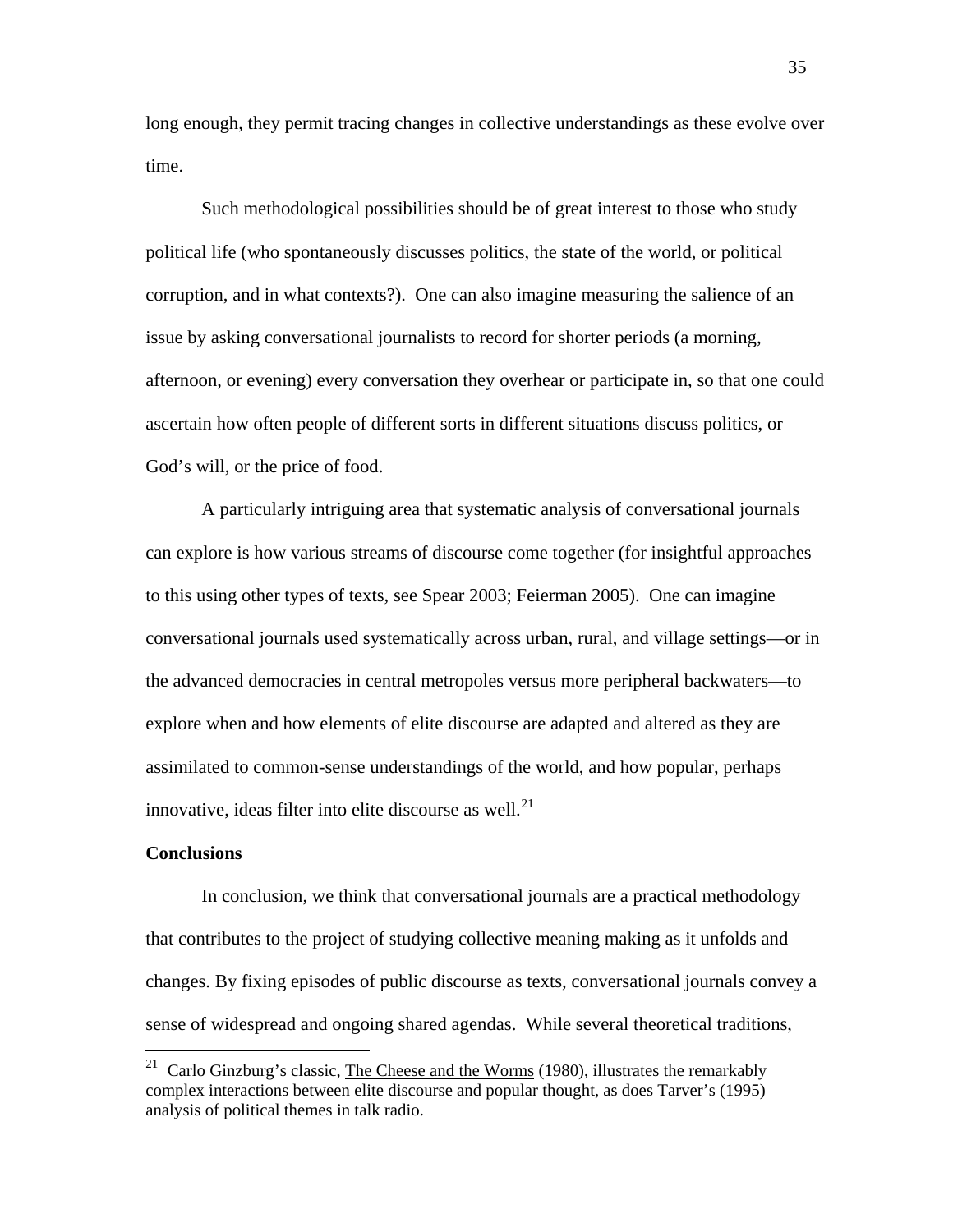from the Durkheimian to the symbolic-interactionist, posit such a dynamic public realm, few methods capture its texture. Through many journals, collected from multiple journalists in a wide variety of situations, we witness cultural understandings evolving, tacking back and forth, sometimes folding back on themselves or breaking down in confusion—but over time, even in the course of a single discussion, collective definitions have shifted. At least in our setting, rural Malawi, and about an important issue like AIDS, which is problematic, frightening, salient, and challenging, people are not passive. Collectively and publicly, they dwell on the problem they face, piece together practical knowledge, gossip and authoritative opinion, to try to bring clarity, to construct a conversational and situational universe and to map potential ways forward.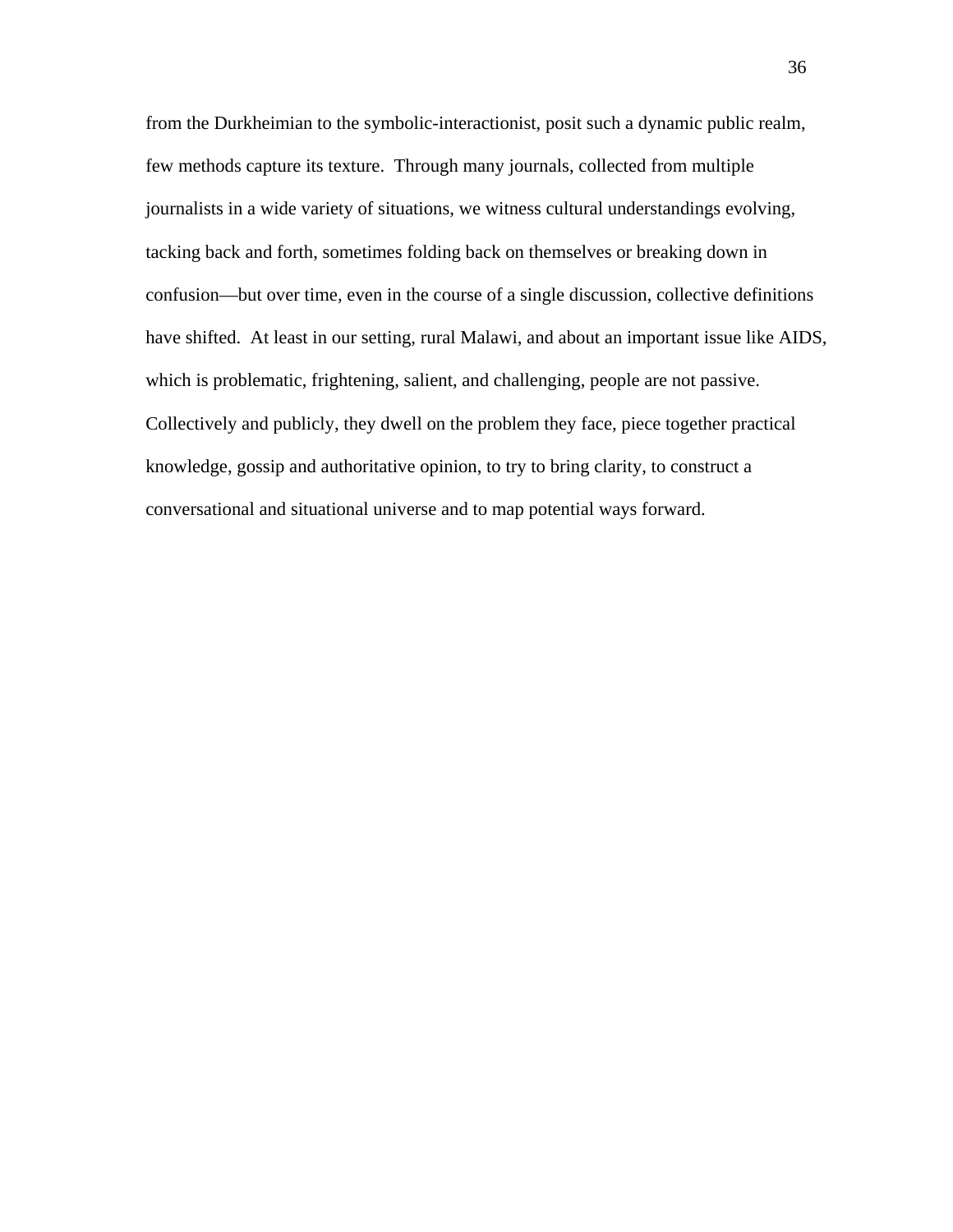### **REFERENCES**

- Abelson, Ronald P. 1976. Script Processing in Attitude Formation and Decision Making. In *Cognition and Social Behavior.* Eds John S. Carroll, and John W. Payne, 33-45. Hillsdale, NJ: Lawrence Erlbaum Associates.
- Alexander, Jeffrey C., and Philip Smith. 1993. The Discourse of American Civil Society: A New Proposal for Cultural Studies. *Theory and Society* 22: 151-207.
- Bellah, Robert N. 1967. Civil Religion in America. *Daedalus* 96, no. 1: 1-21.
- Billig, Michael. 1987. *Arguing and Thinking: A Rhetorical Approach to Social Psychology*. Cambridge: Cambridge University Press.

———. 1992. *Talking of the Royal Family*. London: Routledge.

Bourdieu, Pierre. 1990. *The Logic of Practice*. Stanford: Stanford University Press.

———. 1996. Understanding. *Theory, Culture and Society* 13, no. 2: 17-37.

- Briggs, Charles L. 1986. *Learning How to Ask: A Sociolinguistic Appraisal of the Role of the Interview in Social Science Research*. Cambridge, UK: Cambridge University Press.
- Burke, Kenneth. Literature as Equipment for Living. In *The Philosophy of Literary Form*, 293-304. Berkeley: University of California Press.
- Chernoff, John M. 2003. *Hustling Is Not Stealing: Stories of an African Bar Girl*. Chicago: University of Chicago Press.

———. 2005. *Exchange Is Not Robbery: More Stories of an African Bar Girl*. Chicago: University of Chicago Press.

- Cicourel, Aaron Victor. 1974. *Theory and Method in a Study of Argentine Fertility*. New York: Wiley & Sons.
- Clifford, James. 1986. Introduction: Partial Truths. In *Writing Culture: The Poetics and Politics of Ethnography*. Eds. J. Clifford and G.E. Marcus, 1-26. Berkeley: University of California Press.
- D'Andrade, Roy. 1995. *The Development of Cognitive Anthropology*. Cambridge, UK: Cambridge University Press.
- D'Andrade, Roy G., and Claudia Strauss, Eds. 1992. *Human Motives and Cultural Models*. Cambridge, UK: Cambridge University Press.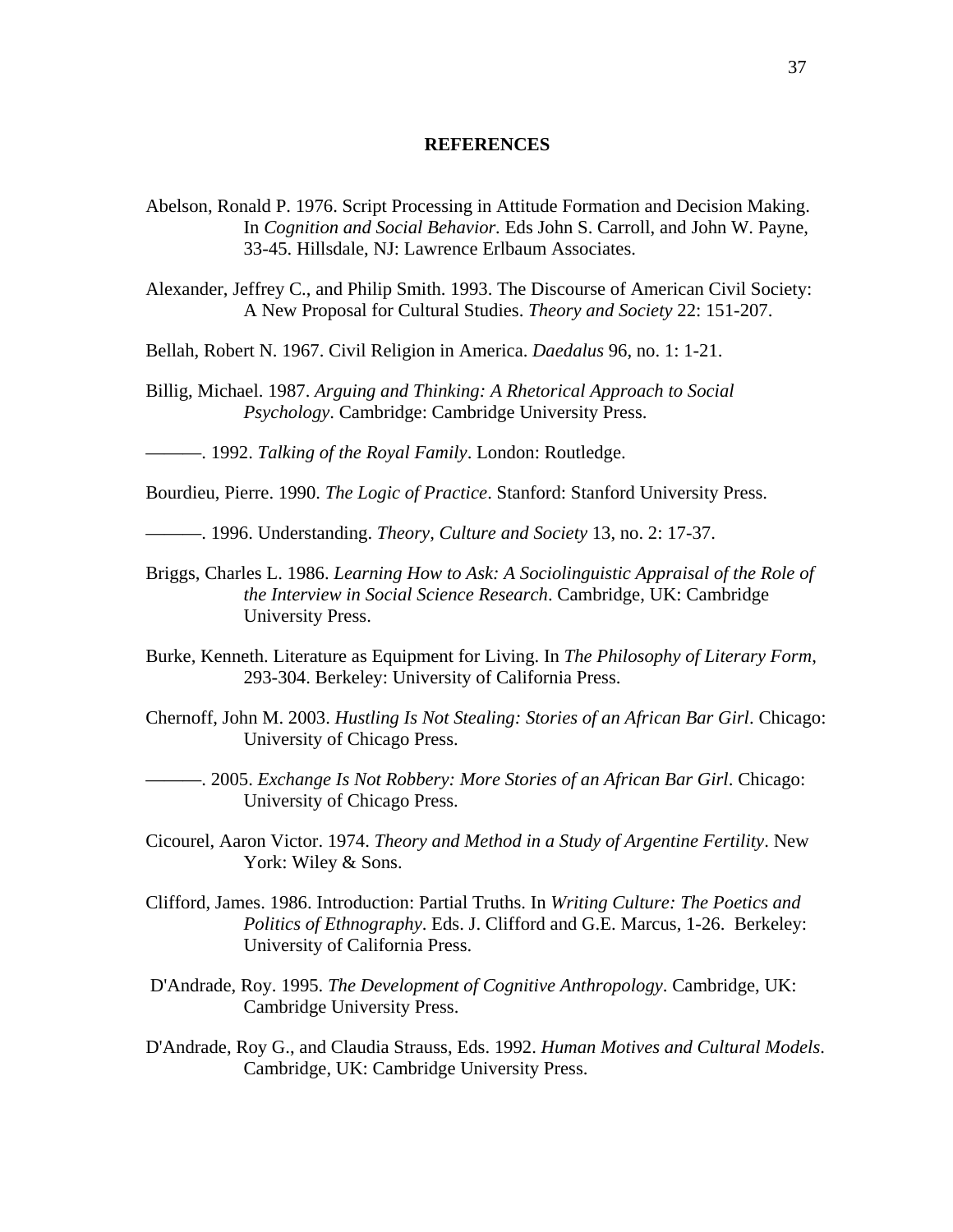- Darnton, Robert. 1984. *The Great Cat Massacre and Other Episodes in French Cultural History*. New York: Basic Books.
- Dillon, Michele. 1993. Argumentative Complexity of Abortion Discourse. *Public Opinion Quarterly* 57, no. 3: 305-14.
- DiMaggio, Paul. 1997. Culture and Cognition. *Annual Review of Sociology* 23, no. 263-87: 263-87.
- Dunbar, Robin. 1992. Why Gossip is Good for You. *New Scientist* 136, no. 1848: 28-31.
- Dunham, Deborah, and Frederick Klaits. 2002. Funerals and the Public Space of Sentiment in Botswana. *Journal of Southern African Studies* 28, no. 4: 777-95.
- Eder, Donna, and Janet Lynne Enke. 1991. The Structure of Gossip: Opportunities and Constraints on Collective Expression among Adolescents. *American Sociological Review* 56, no. 4: 494-508.
- Eliasoph, Nina. 1998. *Avoiding Politics: How Americans Produce Apathy in Everyday Life*. Cambridge, UK: Cambridge University Press.
- Eliasoph, Nina, and Paul Lichterman. 2003. Culture in Interaction. *American Journal of Sociology* 108, no. 4: 735-94.
- Elliott, Eva, Alison J. Watson, et al. 2002. Harnessing expertise: involving peer interviewers in qualitative research with hard-to-reach populations. *Health Expectations* 5, no. 2:172-78.
- Epstein, A. L. 1969. Gossip, Norms and Social Network. In *Social Network in Urban Situations.* Ed J. Clyde Mitchell, 117-127. Manchester, England: The University Press.
- Farmer, Paul. 1994. Aids-Talk and the Constitution of Cultural Models. *Social Science Medicine* 38, no. 6: 801-9.
- Feierman, Steven. 2005. On Socially Composed Knowledge: Reconstructing a Shambaa royal Ritual. *In Search of a Nation: Histories of Authority & Dissidence in Tanzania*. Eds. G. H. Maddox and J. L. Giblin. Oxford, UK: James Currey Ltd.:14-32.
- Fine, Gary Alan. 1987. *With the Boys: Little League Baseball and Preadolescent Culture.*  Chicago: University of Chicago Press.
- . 2003. Towards a Peopled Ethnography: Developing Theory From Group Life. *Ethnography*, 4:41-60.
- Foucault, Michel. 1978. *History of Sexuality Volume 1: An Introduction*. New York: Random House.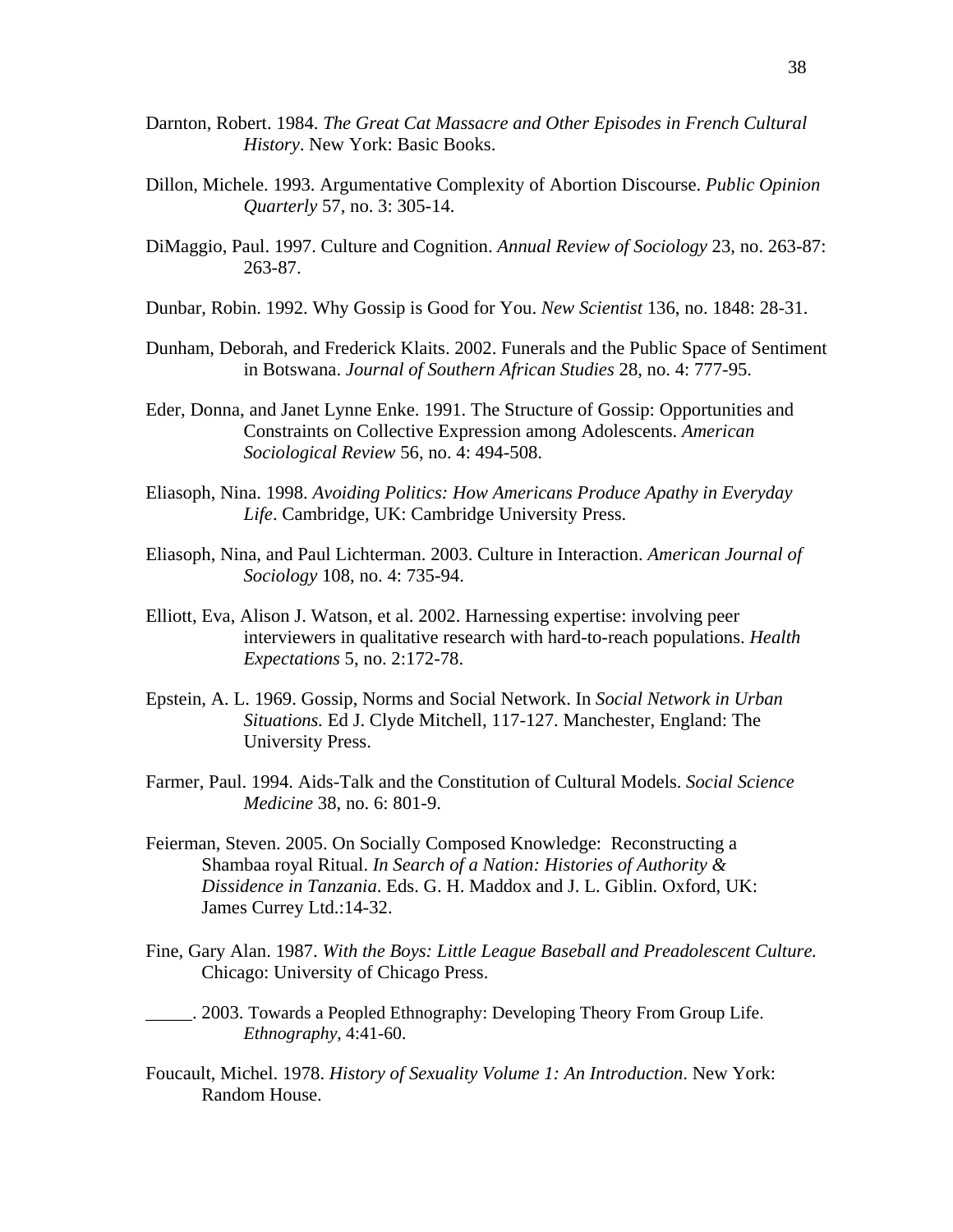Gamson, William A. 1992. *Talking Politics*. Cambridge: Cambridge University Press.

- Geertz, Clifford. 1973a. *The Interpretation of Cultures*. New York: Basic Books.
- \_\_\_\_\_\_. 1973b. Deep Play: Notes on the Balinese Cockfight. In *The Interpretation of Cultures*, 412-53. New York: Basic Books.
- ———. 1973c. Religion as a Cultural System. In *The Interpretation of Cultures,* 87-125. New York: Basic Books.
- Gibson, Marjorie Harness. 1980. He-Said-She-Said: Formal Cultural Procedures for the Construction of a Gossip Dispute Activity. *American Ethnologist* 7, no. 4: 674-95.
- Ginzburg, Carlo. 1980. *The Cheese and the Worms: The Cosmos of a Sixteenth-Century Miller*. Baltimore: Johns Hopkins University Press.
- Gluckman, Max. 1963. Gossip and Scandal. *Current Anthropology* 4, no. 3: 307-16.
- Griswold, Wendy. 1987a. The Fabrication of Meaning: Literary Interpretation in the United States, Great Britain, and the West Indies. *American Journal of Sociology* 92:1077-1117.
- Griswold, Wendy. 1987b. A Methodological Framework for the Sociology of Culture. *Sociological Methodology* 17:1-35.
- Hammel, Eugene. 1990. Theory of Culture for Demography. *Population and Development Review* 16(3):455-486.
- Hannerz, Ulf . 1967. Gossip, Networks and Culture in a Black American Ghetto. *Ethos* 32, nos. 1-4: 35-60.
- Helleringer, Stéphane and Hans-Peter Kohler. 2007. Sexual network structure and the spread of HIV in Africa: evidence from Likoma Island, Malawi. *AIDS* 21:2323– 2332.
- Holland, Dorothy, and Naomi Quinn, Eds. 1987. *Cultural Models in Language and Thought*. Cambridge, UK: Cambridge University Press.
- Hutchins, Edwin. 1995. *Cognition in the Wild*. Cambridge, MA: MIT Press.
- Jacobs, Ronald N. 1996. Civil Society and Crisis: Culture, Discourse, and the Rodney King Beating. *American Journal of Sociology* 101: 1238-1272.
- Johnson-Hanks, Jennifer. 2005. When the Future Decides: Uncertainty and Intentional Action in Contemporary Cameroon. *Current Anthropology* 46(3):363-385.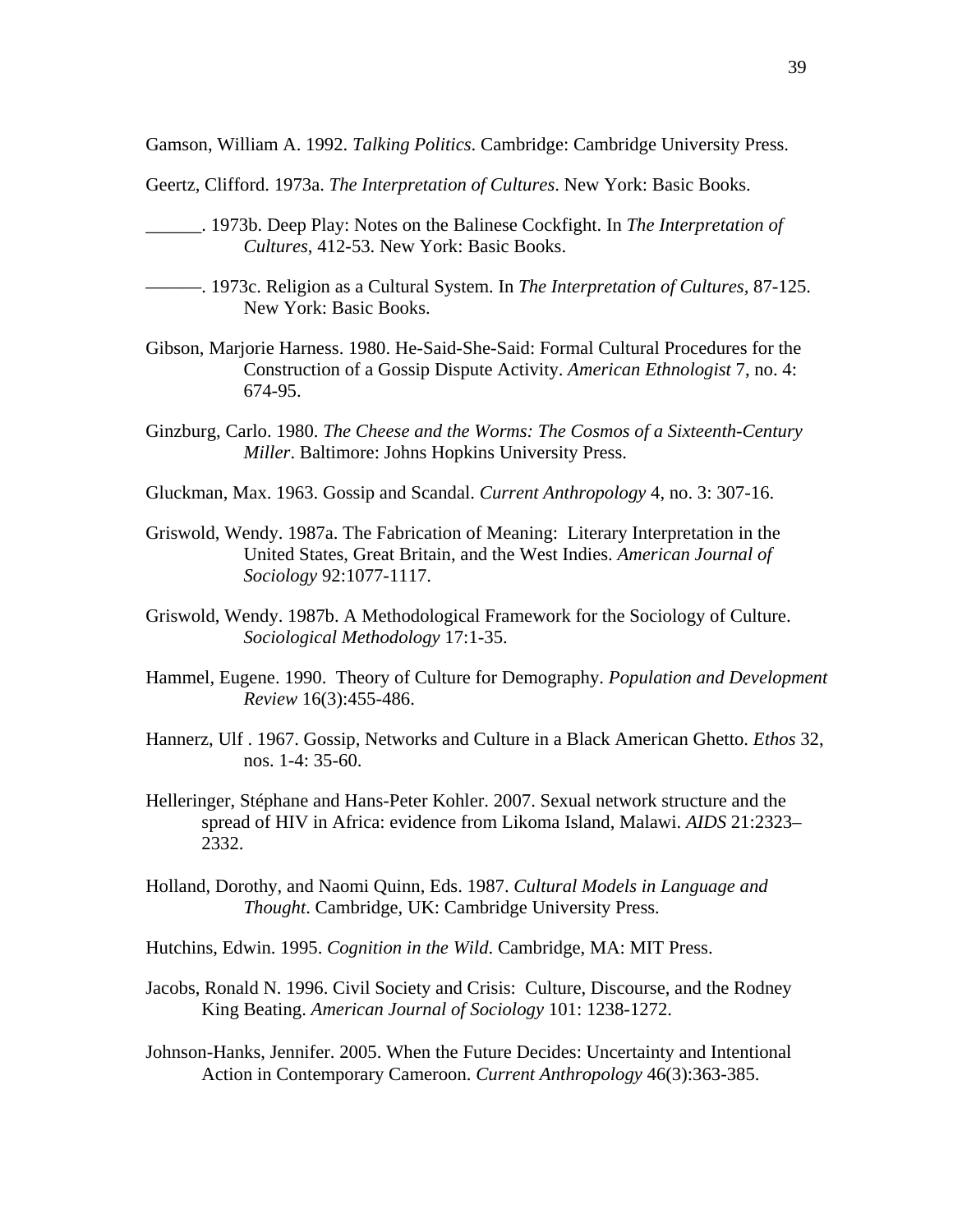\_\_\_\_\_\_\_. 2006. *Uncertain Honor: Modern Motherhood in an African Crisis*. Chicago: University of Chicago Press.

- Kahneman, Daniel, and Amos Tversky. 1973. On the Psychology of Prediction. *Psychology Review* 80, no. 4: 237-51.
- Kaler, Amy. 2003. 'My girlfriends could fill a Yanu-Yanu bus': Rural Malawian men's beliefs about their own serostatus. *Demographic Research* Special Collection 1: 349-372. www.demographic-research.org.
- Katz, Elihu, Jay G. Blumler, and Michael Gurevitch. 1973. Uses and Gratifications Research. *Public Opinion Quarterly* 37, no. 4: 509-23.
- Katz, Jack 1999. *How Emotions Work*. Chicago: University of Chicago Press.
- Keesing, Roger M. 1974. Theories of Culture. *Annual Review of Anthropology* 3: 73-97. Palo Alto: Annual Reviews, Inc.
- Lamont, Michele. 2000. Meaning-Making in Cultural Sociology: Broadening Our Agenda. *Contemporary Sociology* 29(4):602-607.
- Lakoff, George, and Mark Johnson. 1980. *Metaphors We Live By*. Chicago: University of Chicago Press.
- Malawi National Vulnerability Assessment Committee. 2002. *Malawi: Emergency food security assessment report*, Malawi Vulnerability Assessment Committee and SADC FANR Vulnerability Assessment Committee, Lilongwe.
- Marcus, George E. and James Clifford. 1985. The Making of Ethnographic Texts: A Preliminary Report. *Current Anthropology* 26:267-271.
- Marshall, Gloria. 1970. In a World of Women: Field Work in a Yoruba Community. *Women in the Field.* Ed. Peggy Goode, 165-91. Chicago: Aldine.
- Martin, John Levi. 2002. Power, Authority, and the Constraint of Belief Systems. *American Journal of Sociology* 107, no. 4: 861-904.
- McPherson, Miller, Lynn Smith-Lovin, and James M. Cook. 2001. Birds of a Feather: Homophily in Social Networks. *Annual Review of Sociology* 27: 415-44.
- Mehan, Hugh. 1979. *Learning Lessons: Social Organization in the Classroom*. Cambridge: Harvard.
- Mohr, John and Vincent Duquenne. 1997. The Duality of Culture and Practice: Poverty Relief in New York City, 1888-1917. *Theory and Society* 26: 305-356.
- Newman, Katherine S. 1999. *[No Shame in My Game: The Working Poor in the Inner City](http://www.amazon.com/No-Shame-My-Game-Working/dp/0375703799/ref=si3_rdr_bb_product)*. New York: Random House.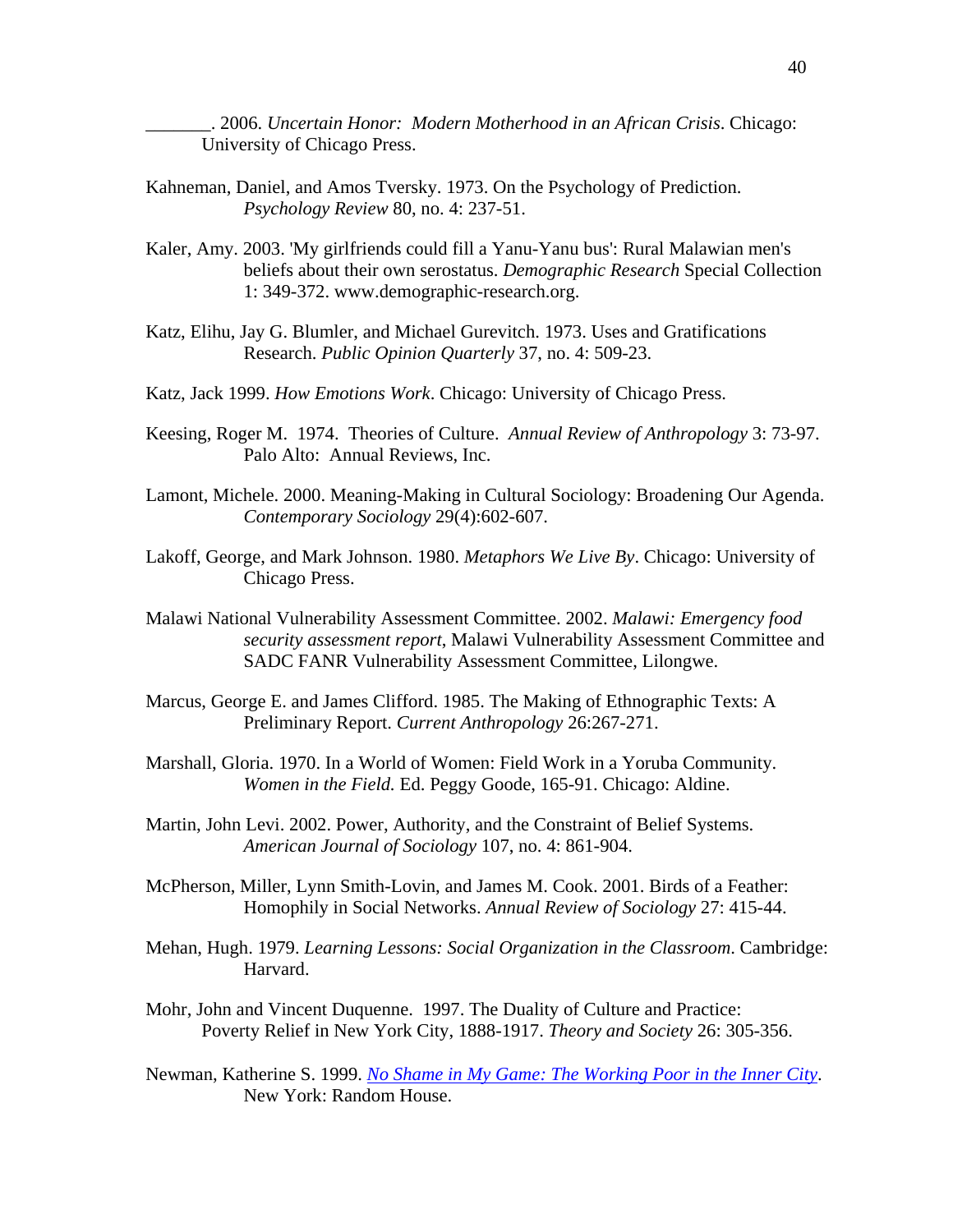- Nguyen, Vinh-Kim. 2004. Uses and Pleasures: Sexual Modernity, HIV/AIDS, and Confessional Technologies in a West African Metropolis. In *The Moral Object of Sex: Science, Development and Sexuality in Global Perspective*. Eds. Vincanne Adams and Stacy L. Pigg, 245-267. Durham, NC: Duke University Press.
- Noelle-Neuman, Elisabeth. 1993. *The Spiral of Silence: Public Opinion--Our Social Skin*. Chicago: University of Chicago Press.
- Oboler, Regina Smith. 1986. For Better or Worse: Anthropologists and Husbands in the Field. In *Self, Sex, and Gender in Cross-Cultural Fieldwork.* Eds. Tony Larry Whitehead and Mary Ellen Conaway, 28-51. Urbana and Chicago: University of Illinois Press.
- Olick, Jeffrey K. 1999. Genre Memories and Memory Genres: A Dialogical Analysis of May 8th, 1945 Commemorations in the Federal Republic of Germany. *American Sociological Review* 64: 381-402.
- Ortner, Sherry. 1984. Theory in Anthropology Since the Sixties. *Comparative Studies in Society and History* 26: 126-66.
- Parker, Richard, and Anke A. Ehrhardt. 2000. Through an Ethnographic Lens: Ethnographic Methods, Comparative Analysis, and HIV/AIDS Research. *AIDS and Behavior* 5, no. 2: 105-14.
- Plummer, Mary L., David A. Ross, Daniel Wight, John Changalucha, Gerry Mshana, Joyce Wamoyi, Jim Todd, Alessandra Anemona, Frank F. Mosha, Angela I. N. Obasi, and Richard J. Hayes. 2004. "A Bit More Truthful": The Validity of Adolescent Sexual Behaviour Data Collected in Rural Northern Tanzania using five methods. *Sexually Transmitted Infections* 80 (Supp lII): ii49-ii56.
- Powdermaker, Hortense. 1966. *Stranger and Friend: The Way of an Anthropologist*. New York and London: W.W. Norton & Company.
- Power, Robert. 1994. Some methodological and practical implications of employing drug users as indigenous fieldworkers. In *Challenge and Innovation: Methodological Advances in Social Research on HIV/AIDS.* Ed Mary Boulton, 97-109. London and Bristol: Taylor & Francis.
- Press, Andrea L. 1991. *Women Watching Television: Gender, Class, and Generation in the American Television Experience*. Philadelphia: University of Pennsylvania Press.
- Price, Neil, and Kirstan Hawkins. 2002. Researching Sexual and Reproductive Behaviour: A Peer Ethnographic Approach. *Social Science & Medicine* 55, no. 8: 1125- 336.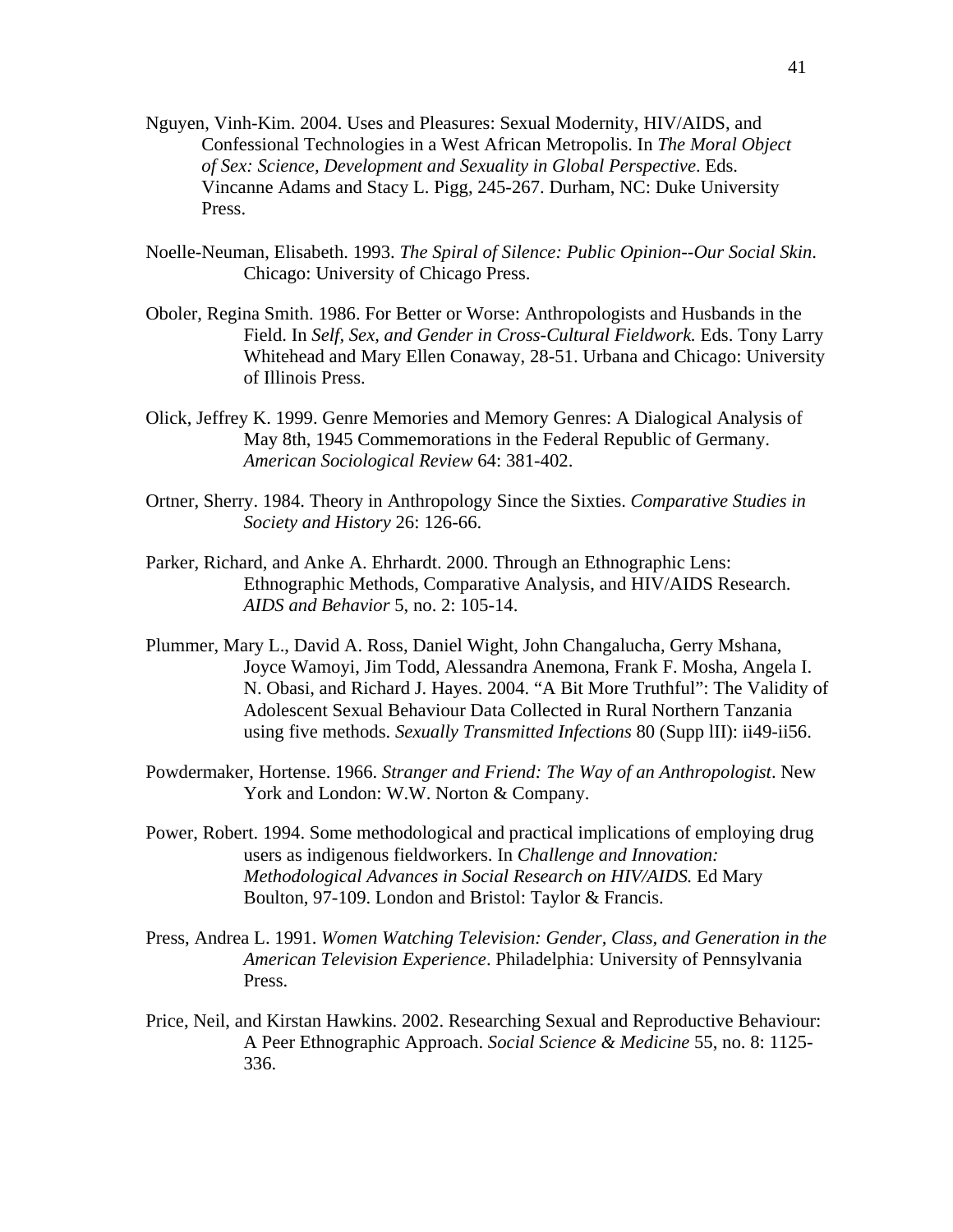- Quinn, Naomi. 1996. Culture and Contradiction: The Case of Americans Reasoning about Marriage. *Ethos* 24, no. 3: 391-425.
- Radway, Janice. 1991. *Reading the Romance: Women, Patriarchy and Popular Literature*. Chapel Hill: University of North Carolina Press.
- Randall, Sara, and Todd Kopenhaver. 2004. Qualitative Data in Demography: The Sound of Silence and Other Problems. *Demographic Research* 11, no. 3: 58-93.
- Reniers, Georges. 2008. Marital Strategies for Regulating Exposure to HIV. *Demography* 45(2): forthcoming.
- Sabini, John, and Maury Silver. 1982. *Moralities of Everyday Life*. Oxford: Oxford University Press.
- Sacks, Harvey, Emmanuel A. Schegloff and Gail A. Jefferson. 1974. A Simplest Systematics for the Organization of Turn Taking for Conversation. *Language* 50:696-735.
- Salzman, Philip Carl. 1999. *The Anthropology of Real Life: Events in Human Experience*. Prospect Heights, IL: Waveland Press.
- Schatz, Enid . 2002. "Numbers and Narratives: Making Sense of Gender and Context in Rural Malawi." PhD. Dissertation, Graduate Groups in Sociology and Demography, University of Pennsylvania.
- Schegloff, Emmanuel A. and Harvey Sacks. 1973. Opening up Closings. *Semiotica*. 7:289- 327.
- Setel, Philip W. 1999. *A Plague of Paradoxes: AIDS, Culture, and Demography in Northern Tanzania* . Chicago: University of Chicago Press.
- Sewell, William H. Jr. 1992. A Theory of Structure: Duality, Agency, and Transformation. *American Journal of Sociology* 98: 1-29.
- \_\_\_\_\_\_. 1996. Historical Event as Transformation of Structures: Inventing Revolution at the Bastille. *Theory and Society* 25: 841-81.
- \_\_\_\_\_\_. 2005. *Logics of History: Social Theory and Social Transformation*. Chicago: University of Chicago Press.
- Smith, Daniel Jordan. 2004. Burials and Belonging in Nigeria: Rural-Urban Relations and Social Inequality in a Contemporary African Ritual. *American Anthropologist* 106(3): 569-579.
- Spear, Thomas. 2003. Neo-traditionalism and the Limits of Invention in British Colonial Africa." *Journal of African History* 44:3-27.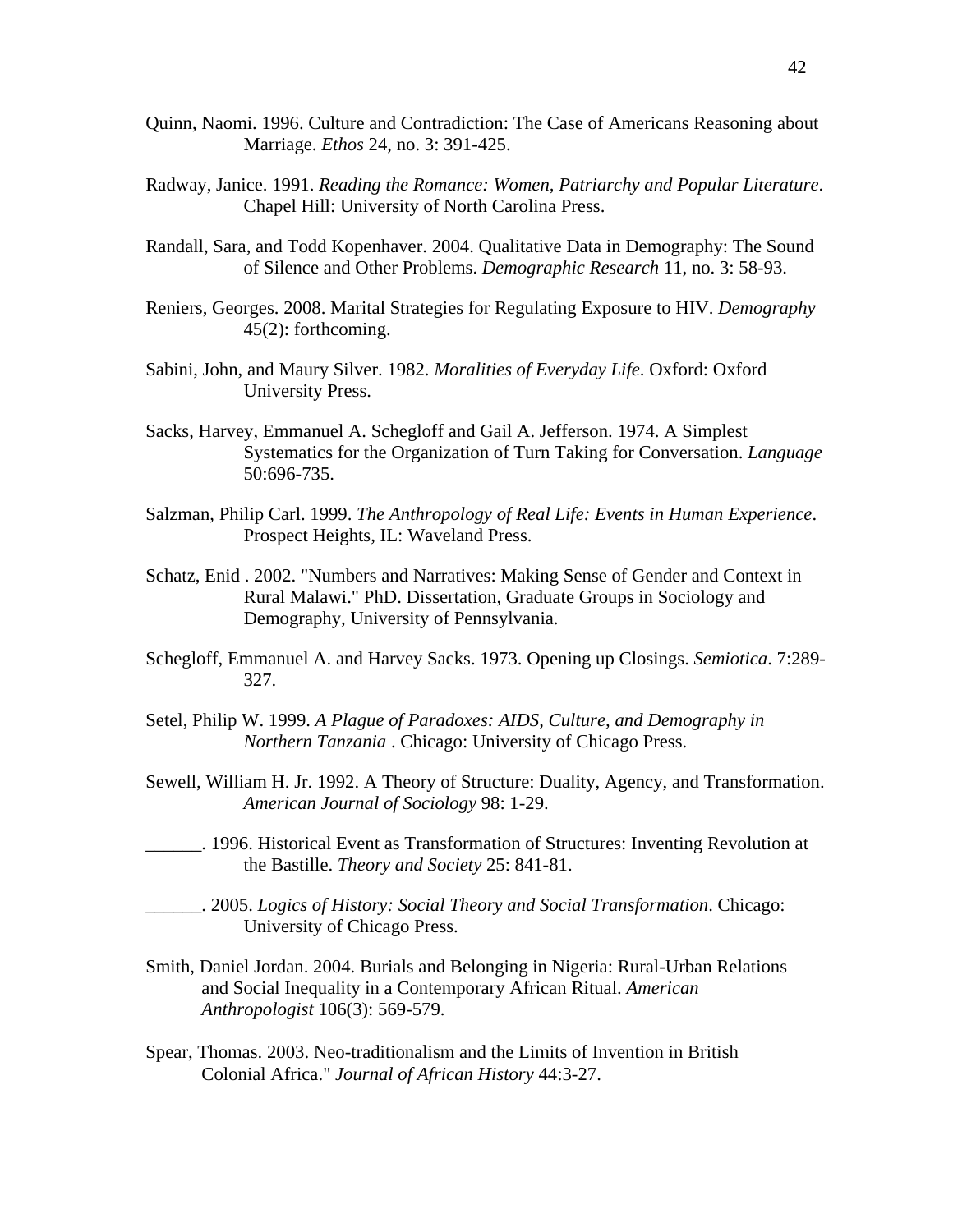- Spillman, Lyn. 1997. *Nation and Commemoration: Creating National Identities in the United States and Australia*. Cambridge: Cambridge University Press.
- Stromberg, Peter G. 1993. *Language and Self-Transformation: A Study of the Christian Conversion Narrative*. Cambridge: Cambridge University Press.
- Swidler, Ann. 1986. Culture in Action: Symbols and Strategies. *American Sociological Review* 51, no. 2: 273-286.
- ———. 2001. *Talk of Love: How Culture Matters*. Chicago, IL: University of Chicago Press.
- Tarver, Heidi. 1995. "Words of War: The Persian Gulf Crisis and American Public Discourse." PhD Dissertation, Department of Sociology, University of California, Berkeley.
- Tawfik, Linda. 2003. "Soap, Sweetness, and Revenge: Patterns of Sexual Onset and Partnerships Amidst AIDS in Rural Southern Malawi." PhD Dissertation , Bloomberg School of Public Health, Johns Hopkins University.
- Tawfik, Linda, and Susan Cotts Watkins. 2007. Sex in Geneva, Sex in Lilongwe and Sex in Balaka. *Social Science & Medicine*. Special Edition 64(5):1090-1101.
- Vansina, Jan. 1990. *Paths in the Rainforests: Toward a History of Political Tradition in Equatorial Africa*. Madison: University of Wisconsin Press.
- Varenne, Hervé. 1987. Talk and Real Talk: The Voices of Silence and the Voices of Power in American Family Life. *Cultural Anthropology* 2: 369-94.
- Vološinov, V.N. 1973. *Marxism and the Philosophy of Language*. New York: Seminar Press.
- Watkins, Susan Cotts. 2004. Navigating the HIV/AIDS Epidemic in Rural Malawi. *Population and Development Review* 30, no. 4: 673-705.
- Weinreb, Alexander A. 2006. The Limitations of Stranger-Interviewers in Rural Kenya. *American Sociological Review* 71(6):1014–1039.
- Whiteside, Alan, Robert Mattes, Samantha Whillan, and Ryann Manning. 2004. What People Really Believe About HIV/AIDS in Southern Africa. In *The Political Economy of AIDS in Africa.* Eds N. K. Poku, and A. Whiteside, 127-49. Hants, England: Ashgate.
- Williams, Terry M., and William Kornblum. 1985. *Growing Up Poor*. Lexington, MA: Lexington Books.

World Bank. 1999. *Africa Lifts Its Silence on AIDS*. World Bank, Geneva.